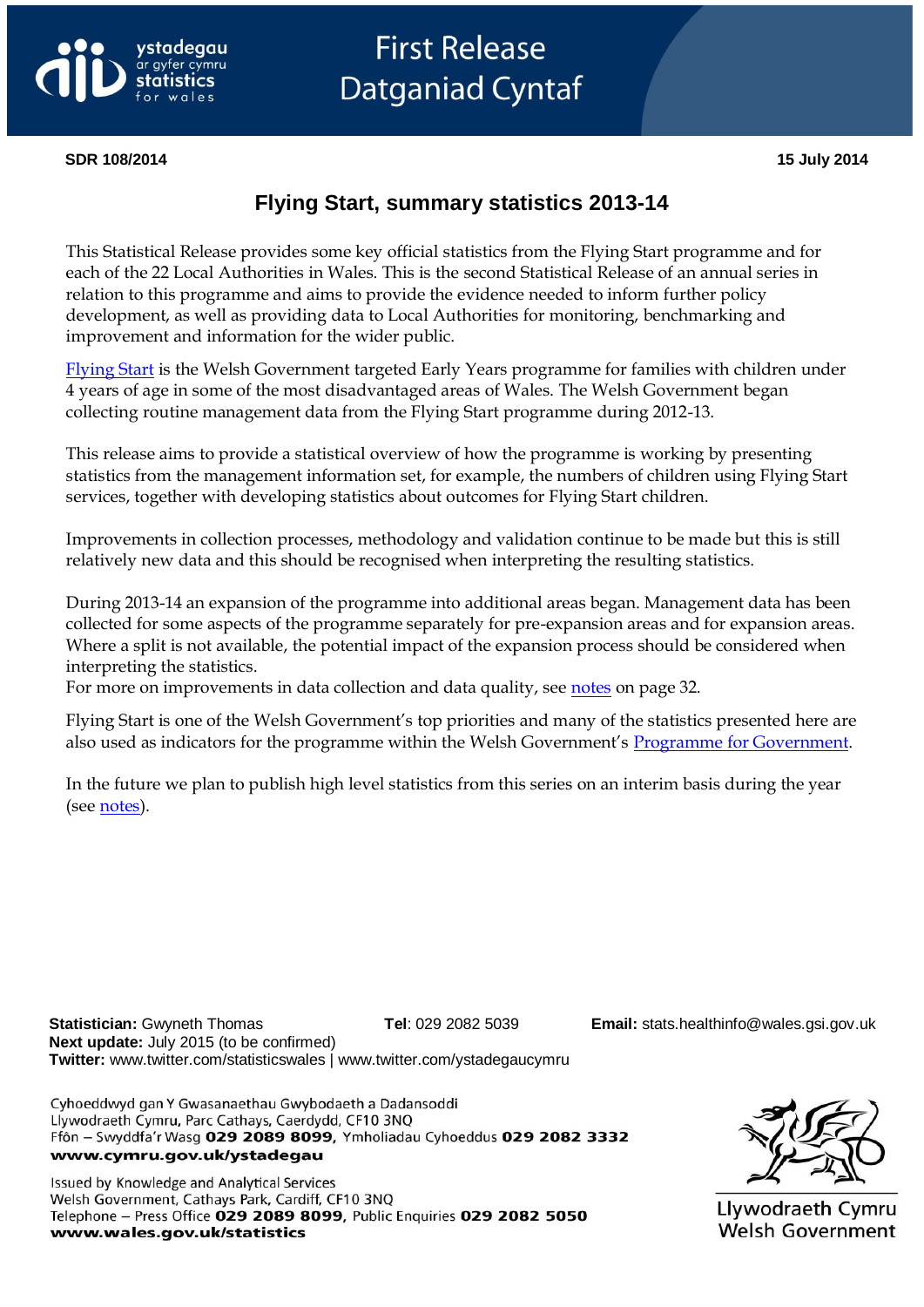# **Key Facts for 2013-14:**

- 31,322 children benefited from, that is, were in receipt of Flying Start services in Wales at any time in 2013-14.
- Flying Start children (on the health visitor caseload) of all ages up to age 4 were seen an average of  $\bullet$ 5.8 times during 2013-14 by health visitors and a further 2.0 times by members of the wider health team (a total of 7.8 contacts per child).
- 86 per cent of offers of childcare in a Flying Start childcare setting were taken up during 2013-14.
- 84 per cent of children in the pre-expansion Flying Start programme areas reached, exceeded or were  $\bullet$ within 1 age band of their developmental norms<sup>1</sup> at age 2 years while 57 per cent met or exceeded their milestones at this age.
- 82 per cent of children in the pre-expansion Flying Start programme areas reached, exceeded or were  $\bullet$ within 1 age band of their developmental norms<sup>1</sup> at age 3 years while 55 per cent met or exceeded their milestones at this age.
- 92 per cent of children aged 3 and living in Flying Start areas were on roll at a maintained school  $\bullet$ (2013).
- 78 per cent of children living in Flying Start areas were fully immunised by their 4th birthday (2012-  $\bullet$ 13).

# **Changes since 2012-13:**

- There was expansion from 23,579 children in receipt of Flying Start services in 2012-13 to 31,322  $\bullet$ children in 2013-14, an increase of around a third (33 per cent).
- Over a third (37 per cent) more children were seen in 2013-14, that is, were allocated to a Flying Start  $\bullet$ health visitor's caseload.
- In total (health visitor and the wider health team) there were slightly fewer contacts per child in  $\bullet$ 2013-14, 7.8 compared to 8.9 in 2012-13; however 2013-14 data is felt to be more robust than that available for the previous year.
- There has been a fall in childcare take-up at the all Wales level, from 90 per cent in 2012-13 to 86 per  $\bullet$ cent in 2013-14, but this is affected by specific problems and consequent very low take-up in some local authorities.
- Developmental assessments in pre-expansion areas:  $\bullet$ 
	- There was a slight improvement in the percentage of children assessed at age 2 that either met or exceeded their developmental milestones.
	- There was no change in the percentage of children assessed at age 3 that either met or exceeded their developmental milestones.
	- There was a slight improvement in the percentage of children assessed in the correct age  $\bullet$ window, i.e. within a window of one month of their 2<sup>nd</sup> or 3<sup>rd</sup> birthdays.
- There was no change, at 92 per cent, of children aged 3 and living in Flying Start areas that were on  $\bullet$ roll at a maintained school.
- There was a small increase, from 76 per cent in 2011-12 to 78 per cent in 2012-13, of children living in Flying Start areas that were fully immunised by their 4th birthday. This was a greater increase than that of children living in non-Flying Start areas.

 $1$  For further information on developmental assessment please se[e notes](#page-31-0) on page 32.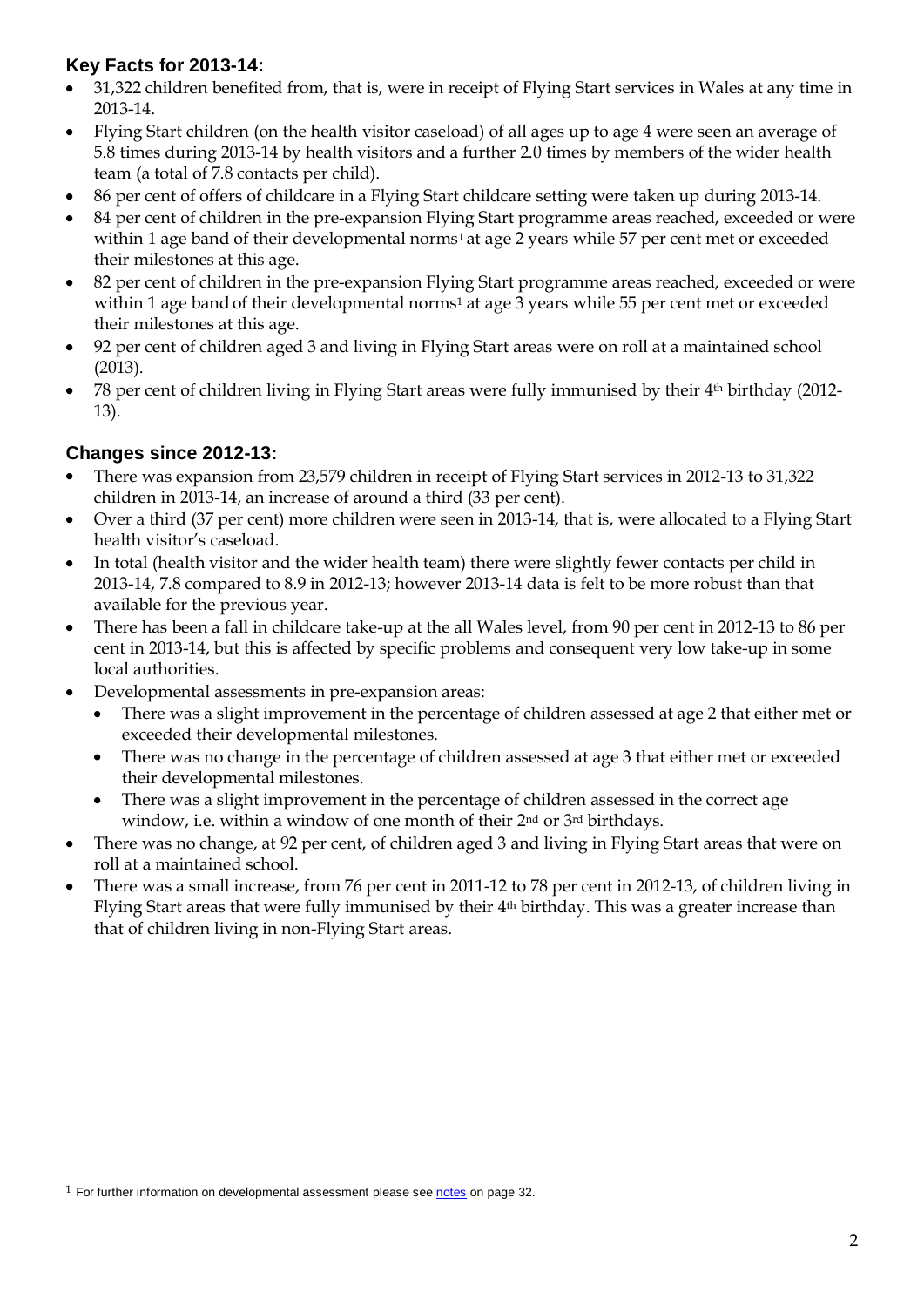# **CONTENTS**

#### **The Flying Start Programme:**

|--|--|--|--|

#### **Children receiving Flying Start services:**

[Chart 1:](#page-7-0) Children aged under 4 on Flying Start Health visitor caseloads as a percentage of all resident children aged under 4 by Local Authority, 2013-14...................................................................................8 [Chart 2:](#page-8-0) Percentage change in the number of children on Flying Start Health Visitor caseloads between 2012-13 and 2013-14, by Local Authority .................................................................................................9

#### **Flying Start health visiting service:**

| Chart 3: Number of contacts per child during the year by Flying Start Health Visitor and wider health team, by |  |
|----------------------------------------------------------------------------------------------------------------|--|
|                                                                                                                |  |
| Chart 4: Change in number of contacts (a) per child between 2012-13 and 2013-14 by Flying Start Health         |  |
|                                                                                                                |  |

#### **Childcare:**

[Chart 5:](#page-10-0) Number of full or reduced offers of Flying Start-provided childcare taken up as a percentage of offers made to newly eligible children, by local authority, 2013-14 .............................................................. 12 [Chart 6:](#page-12-0) Number of full or reduced offers of Flying Start-provided childcare made as a percentage of newly eligible children, by local authority, 2013-14 ...........................................................................................13

#### **Parenting and Early Language Development** .....................................................................................14

#### **Outcomes for children in the Flying Start Programme: Child Development**

| Chart 7: Percentage of children in Flying Start areas assessed in the correct age window at time of         |  |
|-------------------------------------------------------------------------------------------------------------|--|
|                                                                                                             |  |
| Chart 8: Percentage of children in Flying Start areas reaching or exceeding their development milestones at |  |
|                                                                                                             |  |
| Chart 9: Percentage of children in Flying Start areas reaching or exceeding their development milestones at |  |
|                                                                                                             |  |

#### **Education: Children on school rolls**

[Chart 10:](#page-19-0) Percentage of children in Flying Start areas aged 3 recorded on roll at a maintained school (PLASC) in January 2012 and in January 2013 (age as at previous 31 August).....................................20

#### **Health outcomes: Uptake of routine childhood immunisation**

[Chart 11:](#page-20-0) Percentage of children in Flying Start areas that are fully immunised at 4th birthday by Local Authority .................................................................................................................................................21

#### **Tables:**

| Table 1: Selected Flying Start programme indicators by Local Authority - Population and Caseload 22          |  |
|--------------------------------------------------------------------------------------------------------------|--|
| Table 2: Selected Flying Start programme indicators by Local Authority – Face to face contacts 23            |  |
| Table 3: Selected Flying Start programme indicators by Local Authority – Childcare24                         |  |
| Table 4: Percentage of Flying Start children assessed in the correct age window, by Local Authority 25       |  |
| Table 5: Percentage of Flying Start children reaching, exceeding or within one age band of developmental     |  |
|                                                                                                              |  |
| Table 6: Percentage of Flying Start children reaching, exceeding or within one age band of developmental     |  |
|                                                                                                              |  |
| Table 7: Number and percentage of children aged 3, living in Flying Start areas and recorded on roll at a    |  |
| maintained school in PLASC in January 2012 and in January 2013 (age as at previous 31 August), by Local      |  |
| Authority<br>28                                                                                              |  |
| Table 8: Number and percentage of children living in Flying Start areas who are fully immunised by their 4th |  |
| 29                                                                                                           |  |
|                                                                                                              |  |

#### *Page*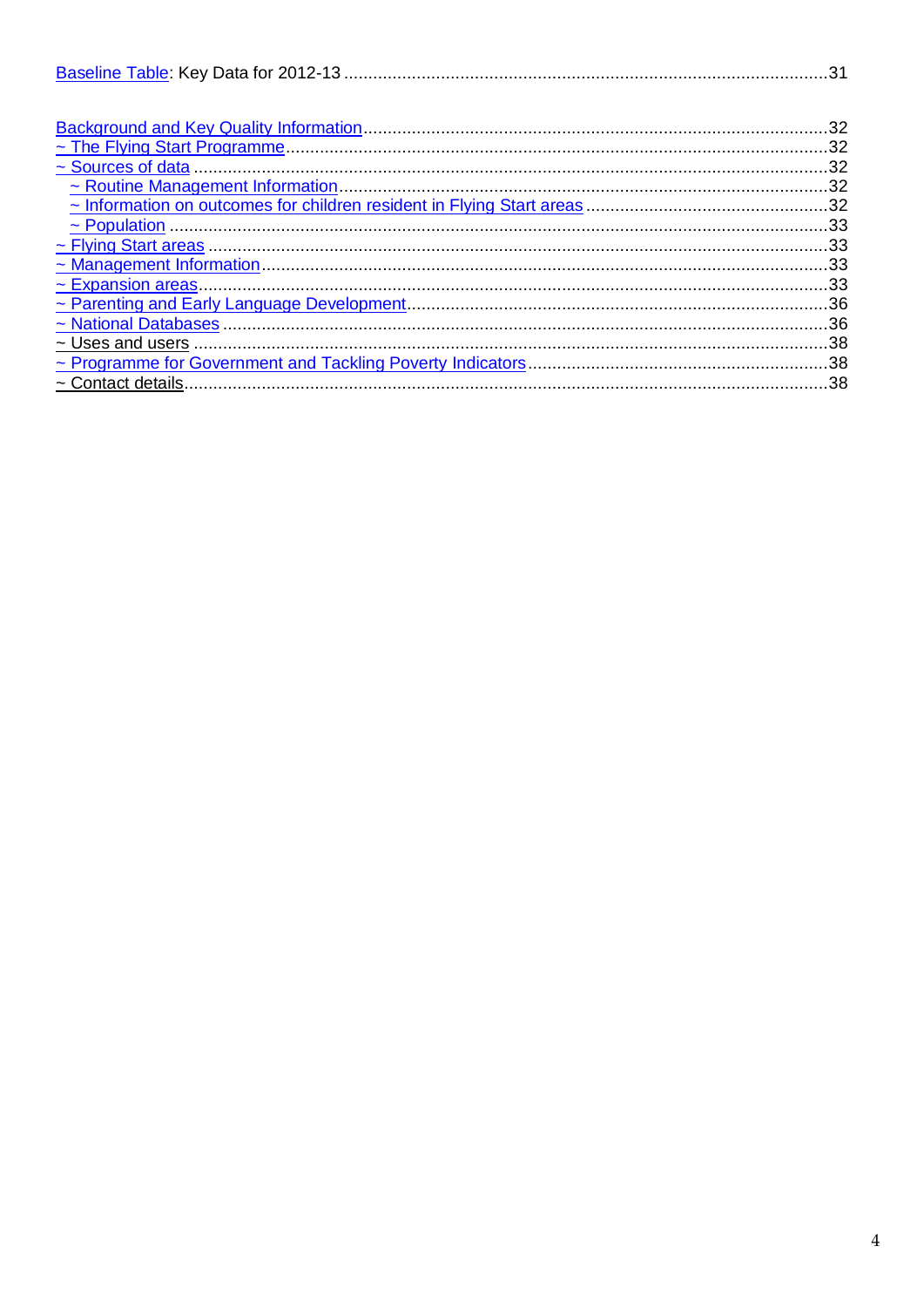# **The Flying Start Programme**

Flying Start is one of the Welsh Government's top priorities. The Welsh Government is committed to doubling the number of children and their families benefiting from the Flying Start programme from 18,000 to 36,000 by 2016.

Key aspects of [Flying Start](http://wales.gov.uk/topics/childrenyoungpeople/parenting/help/flyingstart/?lang=en) are:

- free part-time childcare for 2-3 year olds
- an enhanced Health Visiting service (where the Health Visitor caseload is capped at 110 children)
- access to Parenting support
- access to Early Language Development support.

These services are universally available to all children aged under 4 years and their families in the areas in which the programme runs. More details of the services provided can be found at: <http://wales.gov.uk/topics/childrenyoungpeople/parenting/help/flyingstart/?lang=en>

Flying Start targets the most disadvantaged areas in Wales. The programme has been targeted to areas according to measures of relative disadvantage including the Welsh Index of Multiple Deprivation (WIMD), free school meals and the proportions of children aged under 4 years living in households in receipt of income related benefits. The programme is managed by a team in each local authority with monitoring and support provided by Welsh Government Account Managers allocated to a number of local authorities. Further information about the role of Account Managers is given in the [Key Quality Information](#page-31-0) on page 32. A series of reports from the [National Evaluation of Flying Start](http://wales.gov.uk/statistics-and-research/national-evaluation-flying-start/?lang=en) were published at the end of 2013.

Map 1 on page 7 shows the areas, based on postcodes, targeted as recipients of Flying Start funding, as at 31 March 2012. Note that the map does not reflect any expansion of the programme after 31 March 2012. 2013- 14 expansion areas are not yet available for mapping. Also note that the 2012 postcodes used in the map have been slightly revised for 6 local authorities since the first Statistical Release was published.

Please refer to Table 1 on page 22 for basic numbers. More information about how Flying Start areas are chosen is provided under [Key Quality Information](#page-31-0) on page 32.

# **Sources of data for Flying Start**

**Management information:** A number of key statistics for the programme have been derived from the Welsh Government Flying Start Data Monitoring Return. This data collection was established during 2012 and early 2013 in collaboration with Flying Start coordinators for the purpose of providing information with which to manage the programme. The first data was provided to Welsh Government for 2012-13. The data published here for 2013-14 reflects a period during which there was expansion from around 23,600 children in receipt of services to 31,300, an increase of around a third (33 per cent). Additional target areas will be added to the programme throughout the period of expansion i.e. during 2014-15 and 2015-16.

Selected basic counts from this data monitoring dataset are presented in Tables 1-3 starting on page 22 and key analyses shown in sections 1 to 3 below. The data monitoring dataset is also the source of statistics presented in section 4 on parenting and early language development and in section 5 on child development. It should be noted that this data collection is still relatively new although improvements in data collection methodology and validation have been made in consultation with local authorities and the 2013-14 data is felt to be more robust than that available for the previous year. Further developments will be made where necessary. Please see further details in the [notes](#page-31-0) on page 32.

# **Pre-expansion and expansion**

A small expansion of the programme into additional areas occurred in 2012-13 but the major expansion to date has been during 2013-14. Management data has been collected for some aspects of the programme separately for pre-expansion areas and for expansion areas. Where a split is not available the addition of the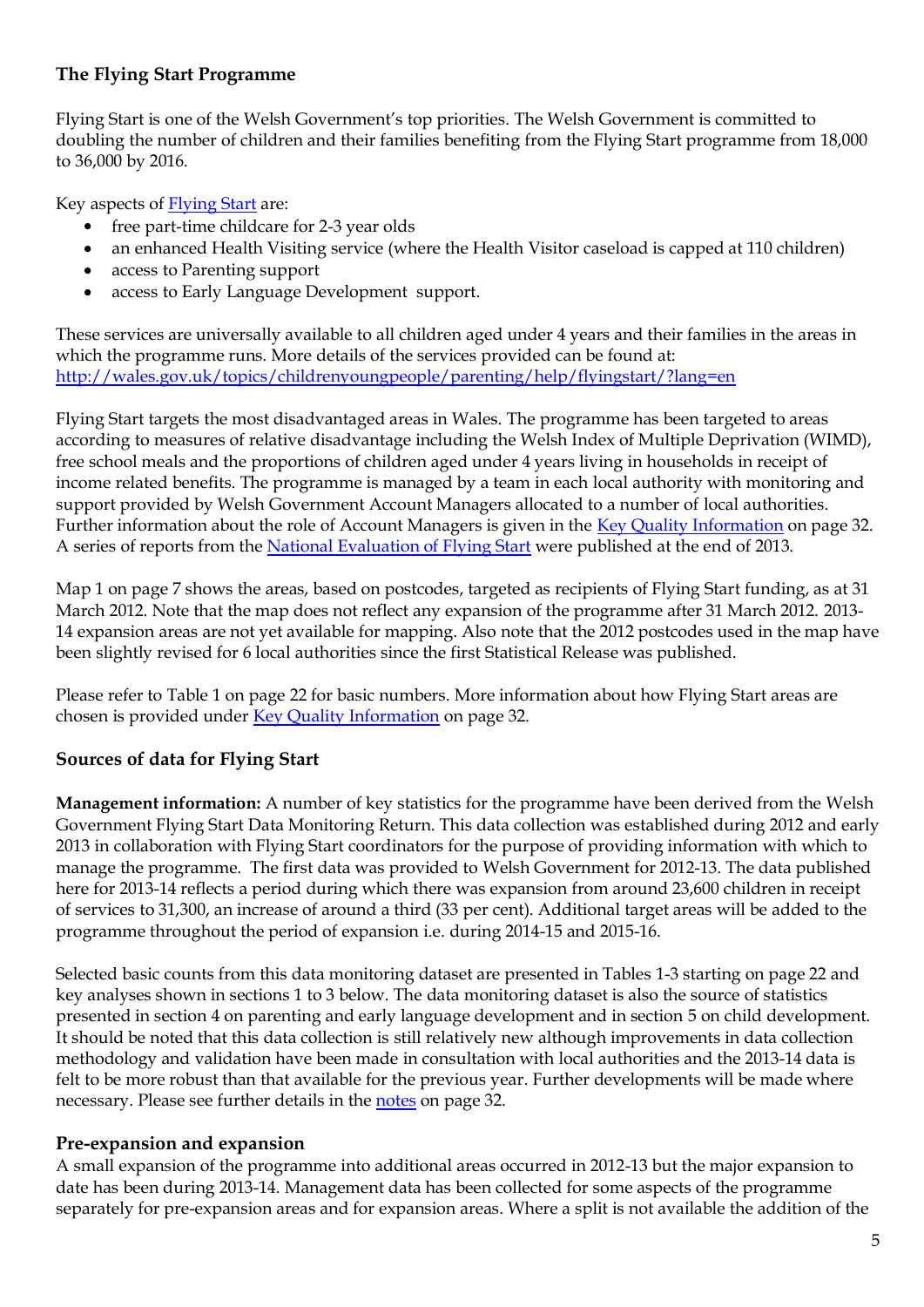expansion areas into the statistics should be considered when interpreting the data. The release takes account of expansion in the following way:

- 1. It has not been possible to split the number of children benefiting, the caseload counts, contacts or take-up of childcare places between pre-expansion and expansion areas. This should be noted when making comparisons between statistics for 2012-13 and 2013-14. However information on the numbers of children who have been offered childcare places in the pre-expansion and expansion areas was collected.
- 2. Assessment data has been collected separately for pre-expansion areas and expansion areas and these are presented separately with the pre-expansion areas being compared with statistics from 2012-13.

It should be noted that in some local authorities there has been relatively slow development into the expansion areas in some cases because of delays recruiting health visitors and in establishing new childcare settings. It is likely that the statistics are impacted by this.

Additional target areas will be added to the programme throughout the period of expansion i.e. during 2014- 15 and 2015-16.

**National databases:** Statistics showing additional health and education outcomes for children living in preexpansion Flying Start areas have been derived from national databases and are shown in sections 6 and 7. These analyses are area-based. Not every child in Flying Start areas may take up all or even any of the services offered. For further information on these national databases please see the [notes](#page-35-0) on page 36.

Statistics are presented in a series of charts throughout the release and detailed data tables are provided in Tables 1-9 beginning on page 22. Note that percentages in the tables are rounded to the nearest whole number, but unrounded data is used in the charts.

A baseline table of data from both these sources has been included for 2012-13, on page 31.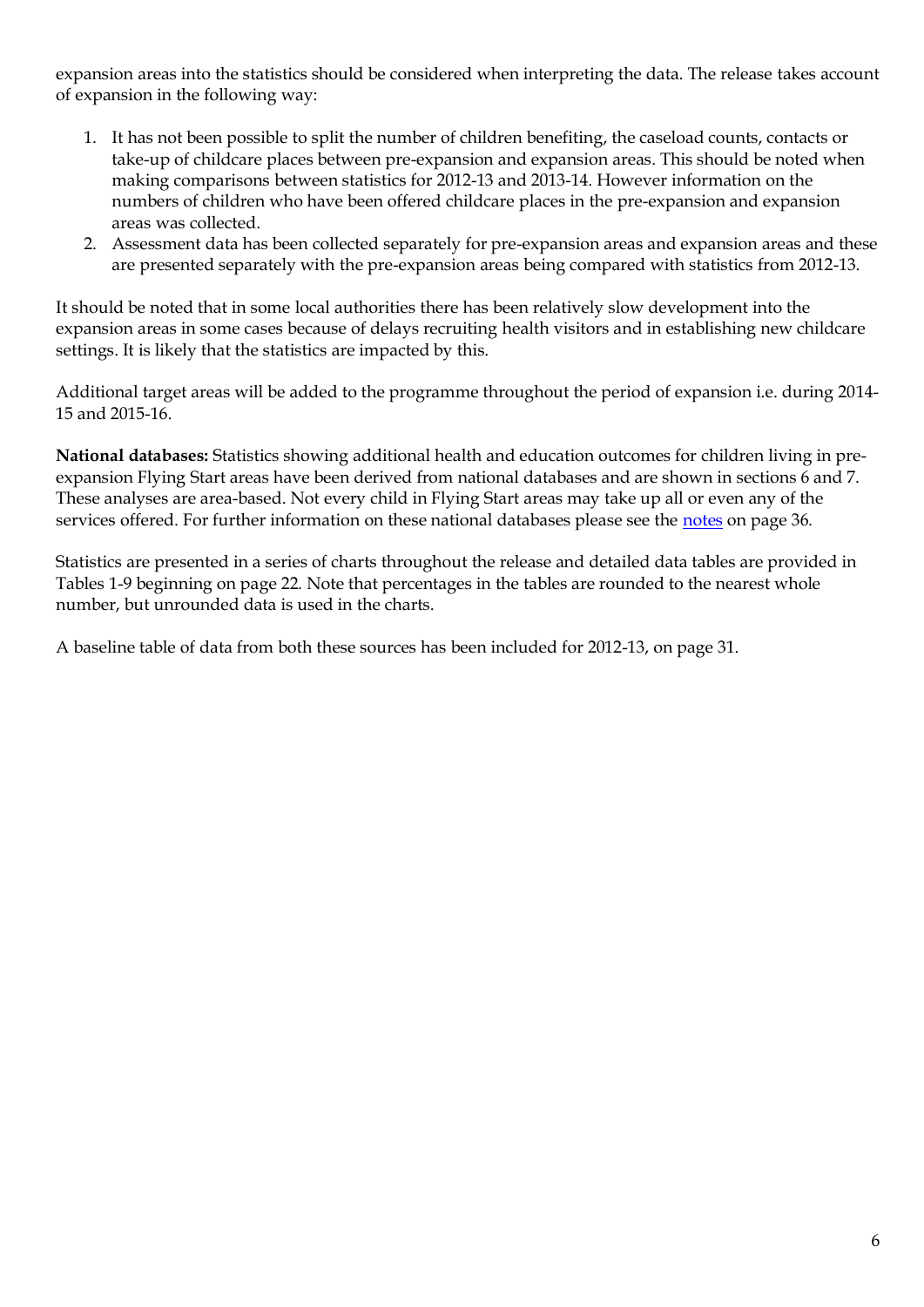<span id="page-6-0"></span>

(r) Flying Start areas as at 31 March 2012 have been revised due to late changes in the postcodes received from<br>Blaenau Gwent, Caerphilly, Ceredigion, Neath Port Talbot, Newport and Pembrokeshire.

© Crown copyright 2014. All rights reserved. Welsh Assembly Government, Licence Number: 100017916<br>© Hawlfraint y Goron 2014. Cedwir pob hawl. Llywodraeth Cynulliad Cymru. Rhif trwydded 100017916

.<br>Produced by Cartographics, Geography & Technology, Welsh Assembly Government<br>Cynhyrchwyd gan Cartograffeg, Dearyddiaeth a Technoleg, Llywodraeth Cynulliad Cymru 055.14-15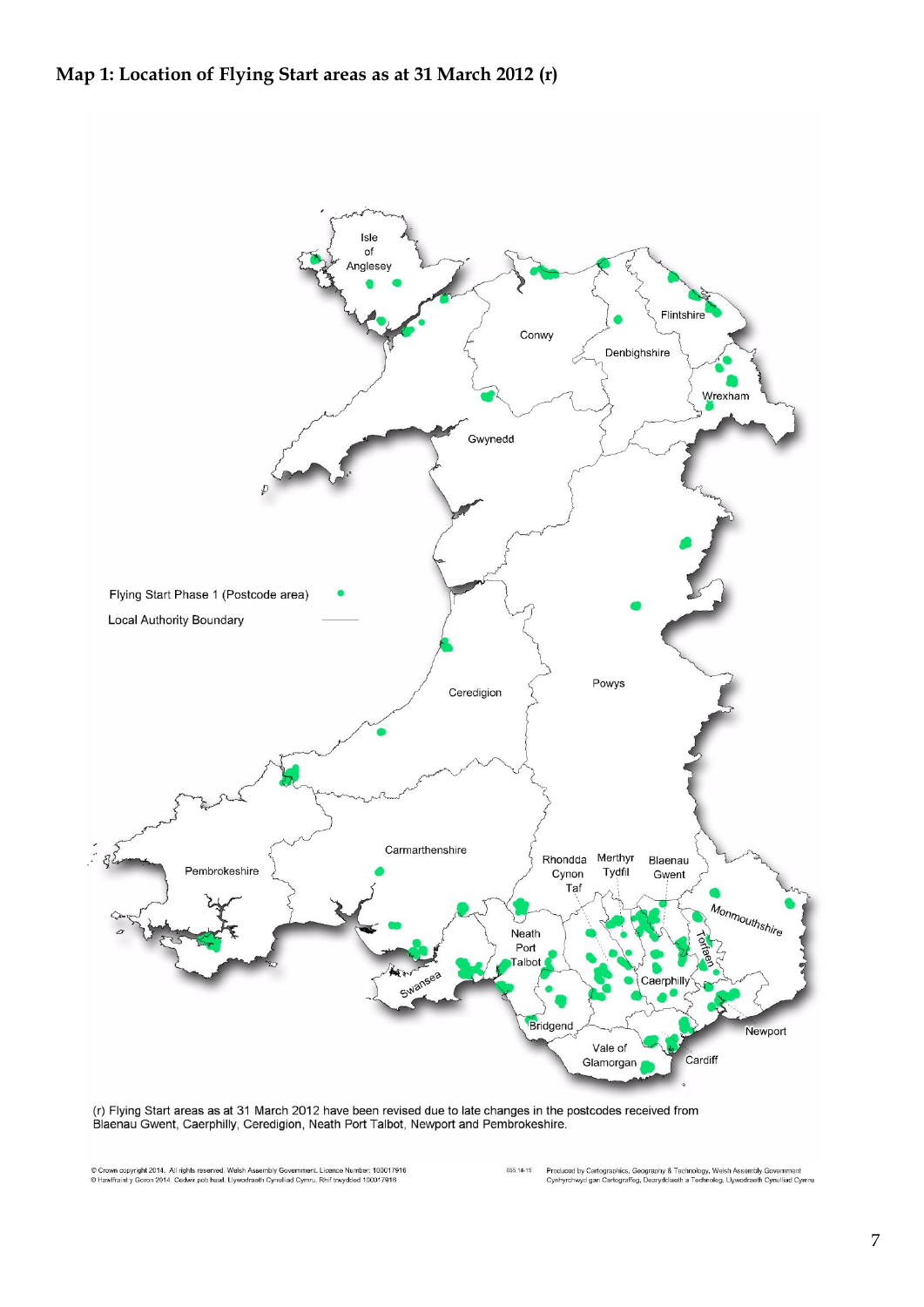# **1. Children receiving Flying Start Services**

During 2013-14 31,322 children benefited from Flying Start, that is, they were in receipt of Flying Start services in Wales (Table 1).

The number of children benefiting from the programme is counted as the total number of children who have had a contact with a Flying Start health visitor during the year. It should be noted that children may move in or out of Flying Start areas during the year and therefore this total does not equate to the number of children who receive Flying Start services continuously from the start to the end of the year. Table 1 also shows the health visitor caseload which is an average of the caseload at three points during the year. This number, 27,692 for 2013-14, is lower than the total in receipt of services at any time during the year because of movements in and out of Flying Start areas. However, it represents a better indication of the capacity of the service at any snapshot in time in 2013-14. The caseload is also used in Chart 1 below.

#### <span id="page-7-0"></span>**Chart 1: Children aged under 4 on Flying Start health visitor caseloads as a percentage of all resident children aged under 4 (a) by local authority, 2013-14**



Source: Welsh Government Flying Start Data Monitoring Return 2013-14 (health visitor caseload) (a) 2013 Mid Year Population Estimates, published by Office for National Statistics.

- Overall 19 per cent of children aged under 4 in Wales were on health visitor caseloads and received Flying Start services during 2013-14 (Chart 1), nearly 1 in 5 Welsh children. This is an increase from 14 per cent in 2012-13.
- This figure, influenced by the targeting of areas in relative need, varied from 28 per cent of children under 4 in Merthyr Tydfil to 12 per cent in Monmouth.

In a small number of local authorities, the caseload was greater than the number of children benefitting from Flying Start services. This is likely to be due to the fact that some children may have been transferred in to Flying Start areas and allocated to a caseload at the end of the term when numbers were counted, but before any first health visitor contact. Problems with health visitor staffing levels and delays in recruiting new health visitors for the expansion areas may also have had an impact.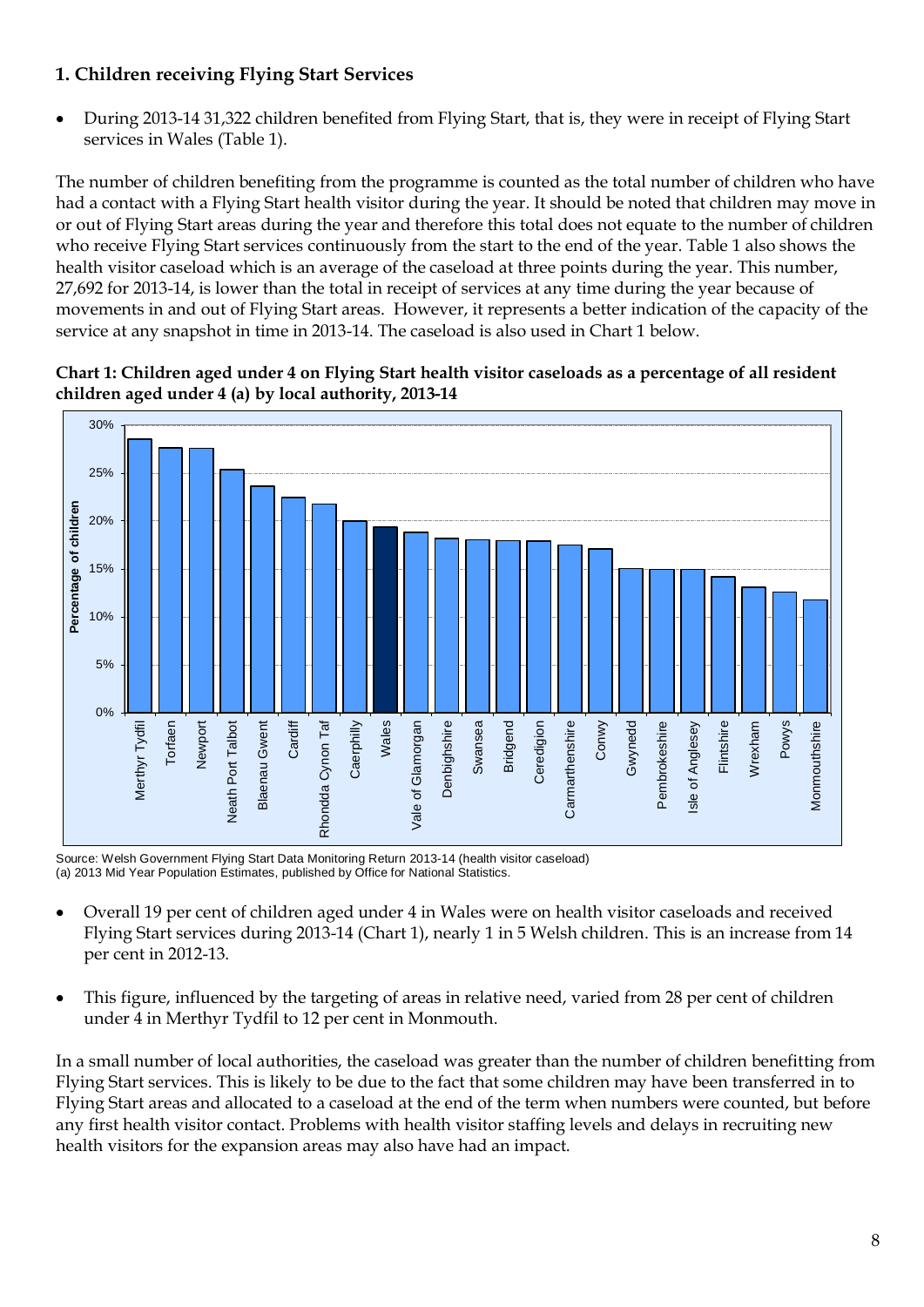

<span id="page-8-0"></span>**Chart 2: Percentage change in the number of children on Flying Start health visitor caseloads between 2012-13 and 2013-14, by local authority** 

Source: Welsh Government Flying Start Data Monitoring Return 2012-13 and 2013-14 (health visitor caseload)

(a) Data for Neath Port Talbot in 2012-13 was under-reported due to recruitment of new health visitors after the date in 2012-13 that the numbers related to, and as a result the subsequent take on of caseload was not reflected in the data recorded in the 2012-13 Data Monitoring Return, affecting the percentage change since 2012-13.

(b) The percentage change for Denbighshire is affected by a reduction in cap (target) numbers of children carried out at the start of 2013-14 with the agreement of Welsh Government.

Chart 2 shows substantial variation between local authorities in the change in the number of children on Flying Start health visitor caseloads between 2012-13 and 2013-14, ranging between 4 per cent in Denbighshire and 105 per cent in Neath Port Talbot (see footnote (a) above). Overall in Wales, there was a 37 per cent increase in the number of children on Flying Start health visitor caseloads.

Note: Some local authorities reported problems with staffing levels during 2013-14, having an effect on the number of children on caseloads. Also some areas have a high level of transiency, making it likely that some children would have transferred out of Flying Start areas at some point during the year, and potentially before the first contact by a health visitor.

# **Key elements of the Flying Start Programme 2. Flying Start health visiting service**

An enhanced health visiting service is one of the four key elements of the programme, with Flying Start health visitors having a significantly reduced caseload compared to the generic service. The programme requires a ratio of one full-time equivalent health visitor per 110 children aged under 4 in Flying Start areas and this is designed to enable them to ensure more regular contact with, and delivery of intensive support to Flying Start children and their families. The primary function of the Flying Start health visitor is to support the family in the home, assessing both the child (using an appropriate Welsh Government approved developmental assessment tool), and the family (in terms of high, medium and low risk). Particular emphasis is placed on working with the most vulnerable groups including teenage parents, those who are victims of, or may be at risk of domestic abuse and pre/post natal depression. The health team works in partnership with parents and other professionals to ensure that there is a planned and co-ordinated approach to service delivery prior to a child's birth through to their fourth birthday.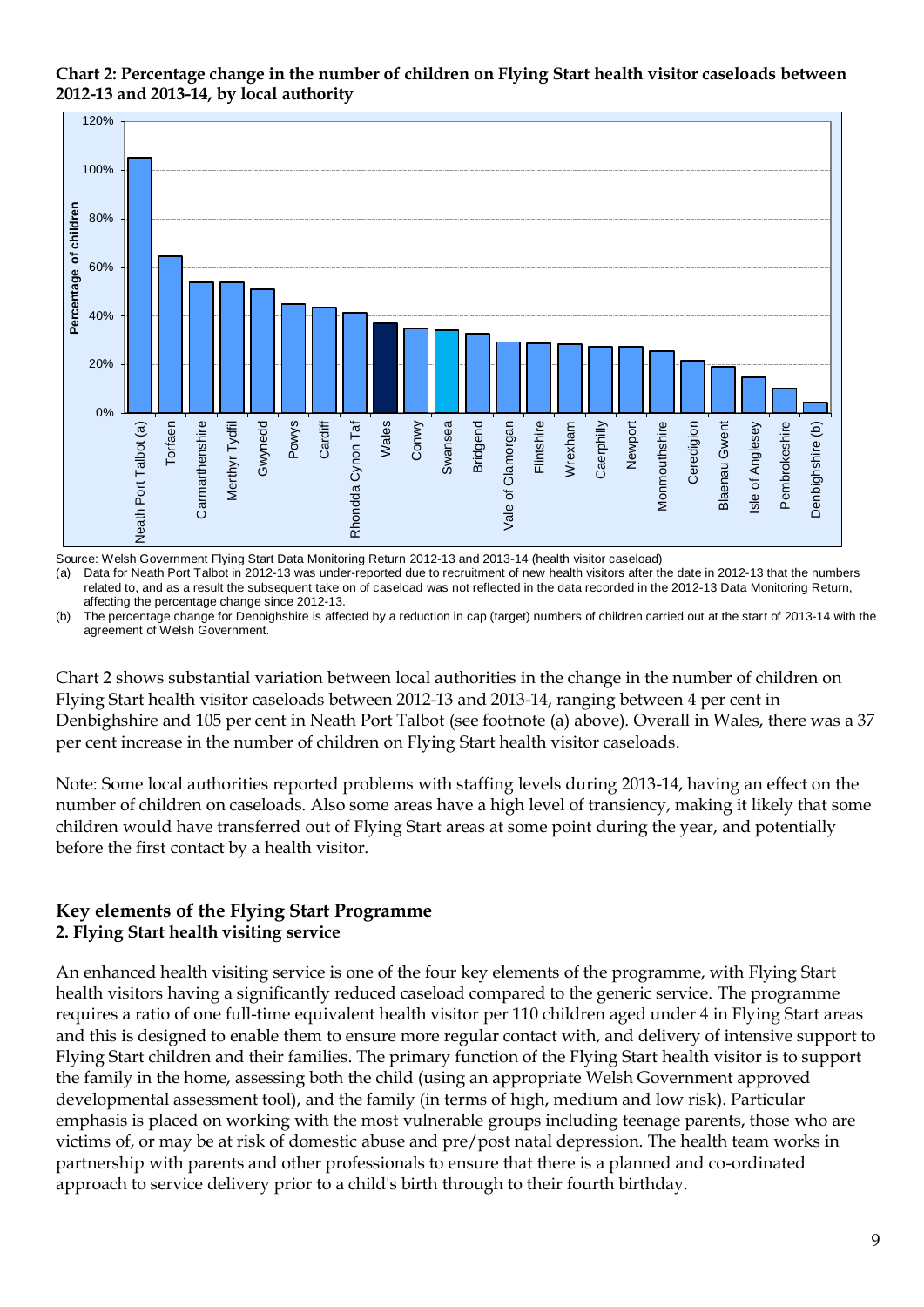# <span id="page-9-0"></span>**Chart 3: Number of contacts (a) per child during the year by Flying Start health visitor and wider health team (b), by local authority, 2013-14** rt<br>1 (<br><sup>12</sup>



Source: Welsh Government Flying Start Data Monitoring Return 2013-14

(a) Face-to-face contact by a health visitor or wider health team member in the financial year.

(b) "Wider health team" may include a mix of any the following professionals - dieticians, midwives, clinical psychologists, educational psychologists, speech and language therapists, community nursery nurses, social workers and others.

- Flying Start children of all ages up to age 4 on the health visitor caseload were seen an average of 5.8  $\bullet$ times during 2013-14 by health visitors and a further twice by members of the wider health team, a slight decrease on 2012-13 (Chart 3 and Table 2). Flying Start health visitor caseloads are capped at 110 children whereas health visitors working outside Flying Start may have up to 350 children on their caseloads.
- Chart 3 shows substantial variation between local authorities. Some of this may reflect relative need,  $\bullet$ variation in length or type of contacts or the age profile of the children in specific areas.
- The balance of health visitor and wider team contacts also varies. This is likely to be related to variations  $\bullet$ in need; the availability of health and care professionals and differences in the delivery models applied in each area.

<span id="page-9-1"></span>The people involved in the 'wider health team' will vary between local authorities according to local management decisions.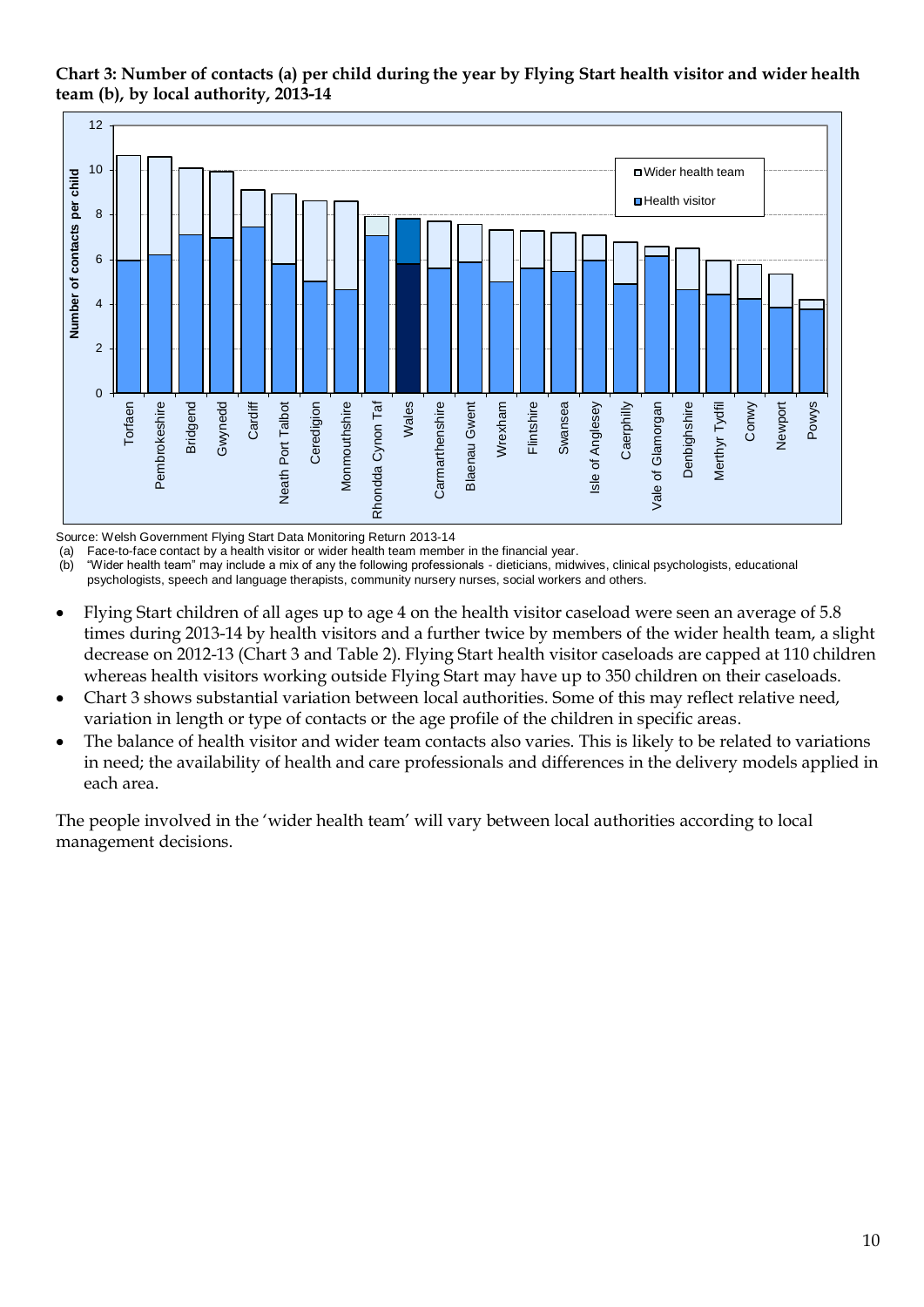

**Chart 4: Change in number of contacts (a) per child between 2012-13 and 2013-14 by Flying Start health visitor and wider health team (b), by local authority**

Source: Welsh Government Flying Start Data Monitoring Return 2012-13 and 2013-14

(a) Face-to-face contact by a health visitor or wider health team member in the financial year.

(b) "Wider health team" may include a mix of any the following professionals - dieticians, midwives, clinical psychologists, educational psychologists, speech and language therapists, community nursery nurses, social workers and others.

- Chart 4 shows the net change in the number of contacts per child (whether with the health visitor or the  $\bullet$ wider health team) between 2012-13 and 2013-14. There has been a substantial change since 2012-13 in the number of times Flying Start children were seen by either a health visitor or a member of the wider health team. Two-thirds (14) of all local authorities showed a decline in the total number of contacts made by either a health visitor or by a member of the wider team, with 8 local authorities increasing. Pembrokeshire had the greatest increase over the period (3 contacts per child) while Blaenau Gwent saw the greatest decrease (6 contacts per child). (Table 2)
- The balance of health visitor and wider health contacts has also changed in some cases.

Note that this is an area of the data collection where improvements have been made and it is likely that some of the larger swings are the result of comparing the more robust data for 2013-14 with data from the first year of the collection.

#### **3. Childcare**

<span id="page-10-0"></span>The provision of high quality, part-time childcare for 2-3 year olds is integral to the Flying Start programme. Children are able to access the entitlement from the beginning of the term following their second birthday to the end of the term in which they have their third birthday. The core Flying Start childcare offer is that quality childcare is offered to parents of all eligible 2-3 year olds for 2 ½ hours a day, 5 days a week for 39 weeks. In addition, there should be at least 15 sessions of provision for the family during the school holidays. A family can choose to take up either the full offer or a reduced offer, if only some of the sessions are needed. Flying Start childcare focuses on improving the outcomes for young children in preparation for school and so the childcare offer should be linked to Foundation Phase entry into schools to ensure a seamless transition between the two offers with no gaps in provision. The programme guidance states that flexibility may be required for working parents when allocating childcare.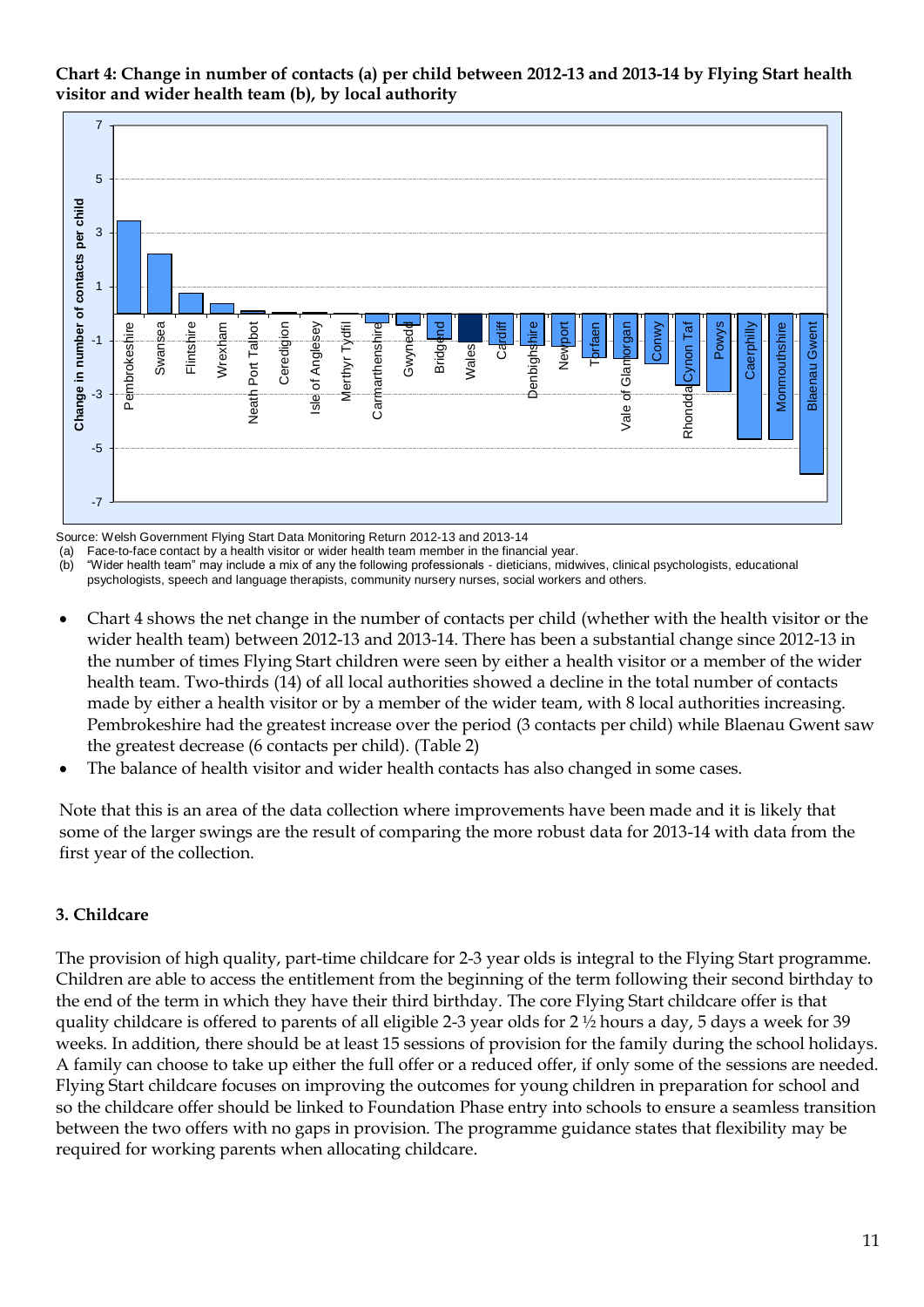



Source: Welsh Government Flying Start Data Monitoring Return 2013-14

Chart 5 illustrates childcare take-up for 2013-14. 2012-13 data is shown in Baseline Table: Key data for 2012- 13 on page 31.

- It shows that overall 86 per cent of full or reduced offers of childcare in a Flying Start childcare setting  $\bullet$ were taken up, a 4 percentage point decrease on the 2012-13 figure (90 per cent). (Chart 5, Table 3 and Baseline Table).
- Fewer local authorities had take up rates of over 90 per cent in 2013-14 than in 2012-13, and the majority  $\bullet$ of take up rates had fallen in this period, with take up as low as 65 per cent in Torfaen.
- $\bullet$ A fall in take-up was seen in most local authorities with only six authorities having seen an increase in take-up.

Chart 6 shows the extent to which local authorities made offers of childcare to eligible children in 2013-14.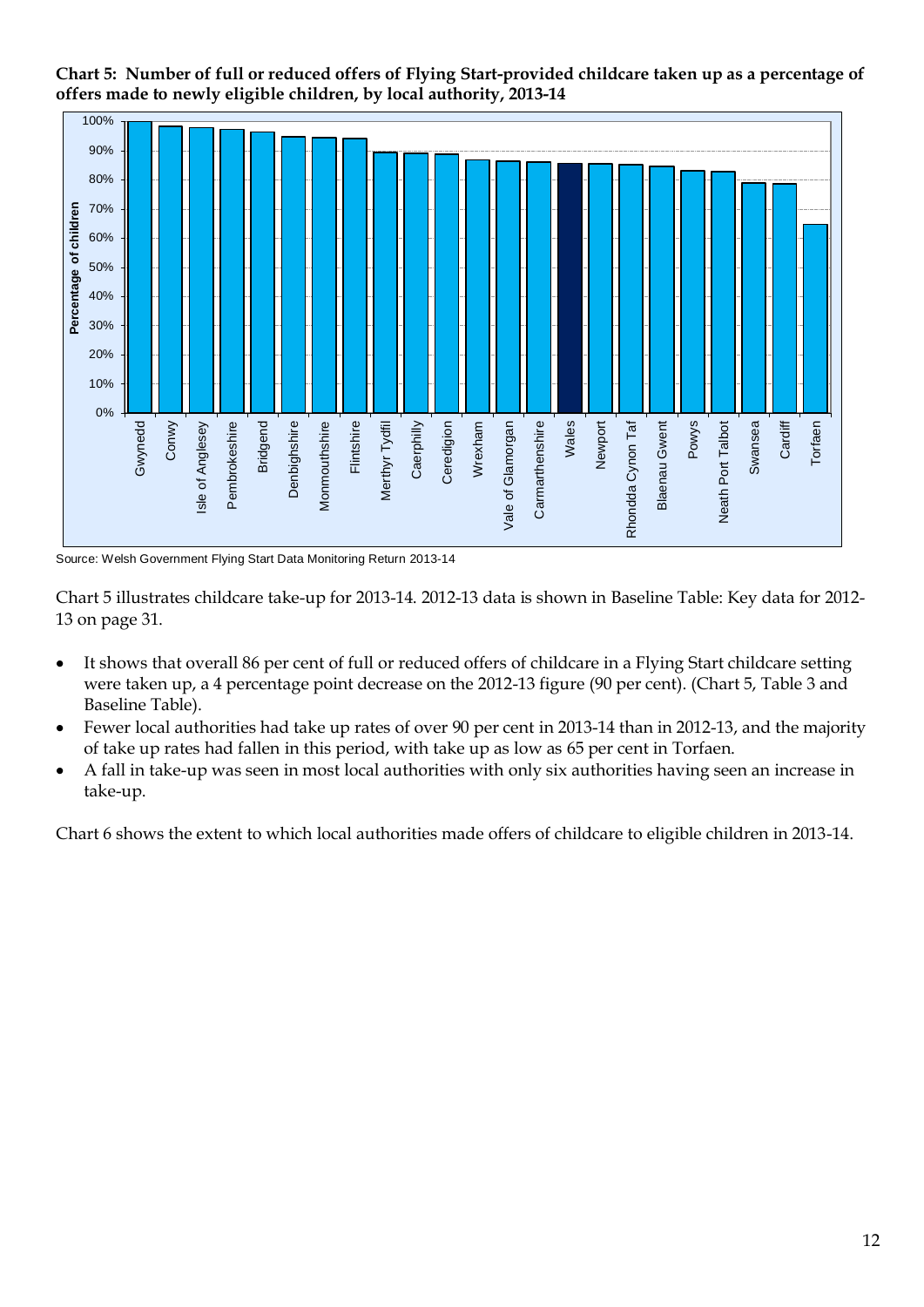<span id="page-12-0"></span>**Chart 6: Number of full or reduced offers of Flying Start-provided childcare made as a percentage of newly eligible children, by local authority, 2013-14**



Source: Welsh Government Flying Start Data Monitoring Return 2013-14

(a) The number of children made full or reduced offers of childcare was greater than the total number of eligible, resulting in percentage of greater than 100% which have been adjusted to 100%. See notes.

- In 14 local authorities offers were made to more than 95 per cent of eligible children.  $\bullet$
- Although Chart 5 showed that take-up was low in some authorities, such as Torfaen, Chart 6 shows that offers were made to all eligible children in the area.

These statistics is based on the numbers of children, living in both pre-expansion Flying Start areas and in expansion areas, who are newly eligible during the year (and were made offers of childcare) and who take up offers of childcare. It has not been possible to split the take-up data between pre-expansion Flying Start areas and expansion areas. Also note that expanding childcare or establishing new settings in expansion areas has been problematic in several local authorities and poor take up for expansion areas for these local authorities will have affected take up rates at the national level, e.g. in Cardiff a review of estates has meant that there has been a shortage of Flying Start childcare settings to accommodate the extra children that had joined the programme, resulting in only a small percentage of eligible children being offered childcare in Cardiff expansion areas; in Monmouthshire a late registration of a childcare setting meant that there were delays in offers being made. Note that not all childcare places taken up may be fully attended. For further detail of take-up and attendance please see [notes](#page-31-0) on page 32.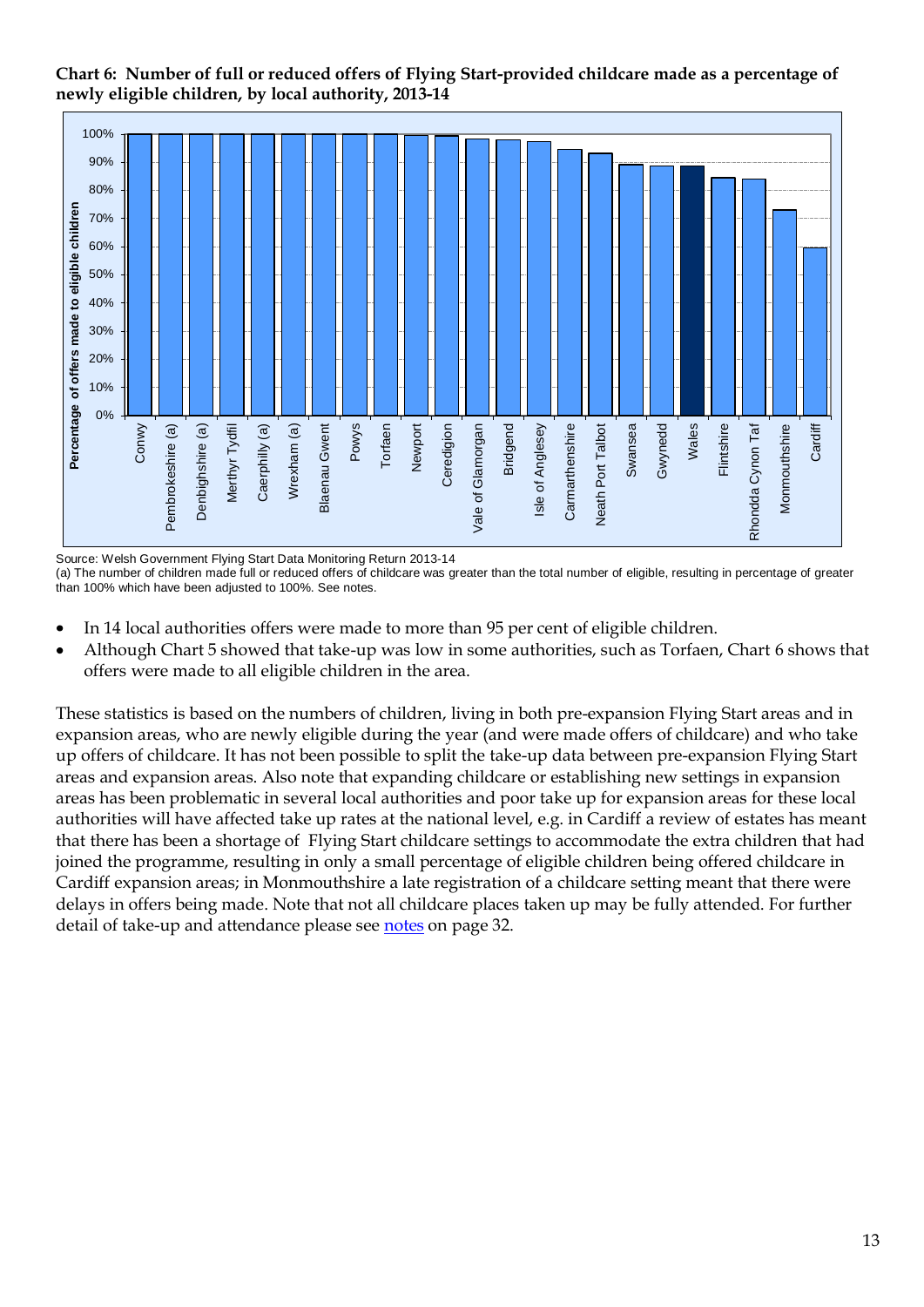# **4. Parenting and Early Language Development**

The quality of parenting and care a child receives in their early years and parental involvement in a child's development is a significant factor in ensuring positive outcomes for children.

The parenting offer is based on the following three themes:

- Perinatal and support in the early years;
- Early intervention approaches to supporting vulnerable parents; and
- Programmes to support parents in positive parenting.

Every family with a Flying Start child must be offered formal parenting support at least on an annual basis. In addition to the formal parenting offer, other parenting support may be delivered. This may include informal parenting support, bespoke enhanced one-to-one sessions and informal drop-in sessions, depending on need. Formal and informal structured courses are defined as those with a structured curriculum and a set start and end date. Bespoke enhanced distinct packages of support are defined as planned, time bound series of sessions, delivered on a one-to-one basis, that have been identified as a requirement via a specific referral from within the Flying Start programme in respect of parenting or speech and early language development.

In 2013-14 across all Local Authorities:

2,864 places on formal structured parenting courses were offered to families with Flying Start children,  $\bullet$ and three-quarters (75 per cent) of these places were taken up.

Local authority data for formal structured courses is presented in Table 9 on page 30.

As part of the Flying Start support for Early Language Development (ELD), every family in a Flying Start area should have ongoing access to an appropriate 'Language and Play' group. This aims to encourage parents to interact with their children to improve early language development. From this, a more targeted approach based on assessment and referral can be taken where there is evidence of additional need.

The ELD entitlement of Flying Start is embedded across the whole of the Flying Start programme. It is delivered specifically through language and play groups as well as through the various parenting programmes. Language and Play groups also promote parental confidence and subsequent willingness to engage with parenting and specialist support programmes. Current management information captures data for ELD alongside data for parenting under the headings of informal structured courses, enhanced packages of support and drop-in sessions. These are summarised for Wales below.

In 2013-14 across all Local Authorities:

- A further 8,586 places on informal structured parenting / ELD courses were offered, and more than twothirds (71 per cent) of these places were taken up.
- 3,506 packages of enhanced one-to-one parenting / ELD or health support<sup>1</sup> were offered, and 35,855 parenting / ELD sessions were delivered on an informal drop-in basis.

The number of courses and sessions offered varies substantially by local authority as does the balance between formal, informal, drop-in and one-to one sessions. It is likely that the differential provision reflects local need and availability as well as the local distribution of courses offered by related programmes such as Families First.

See the [notes](#page-34-0) section on page 36 for more detail of parenting courses and a list of accredited formal structured courses.

<sup>1</sup> 1 Some authorities deliver this service within their health workstream.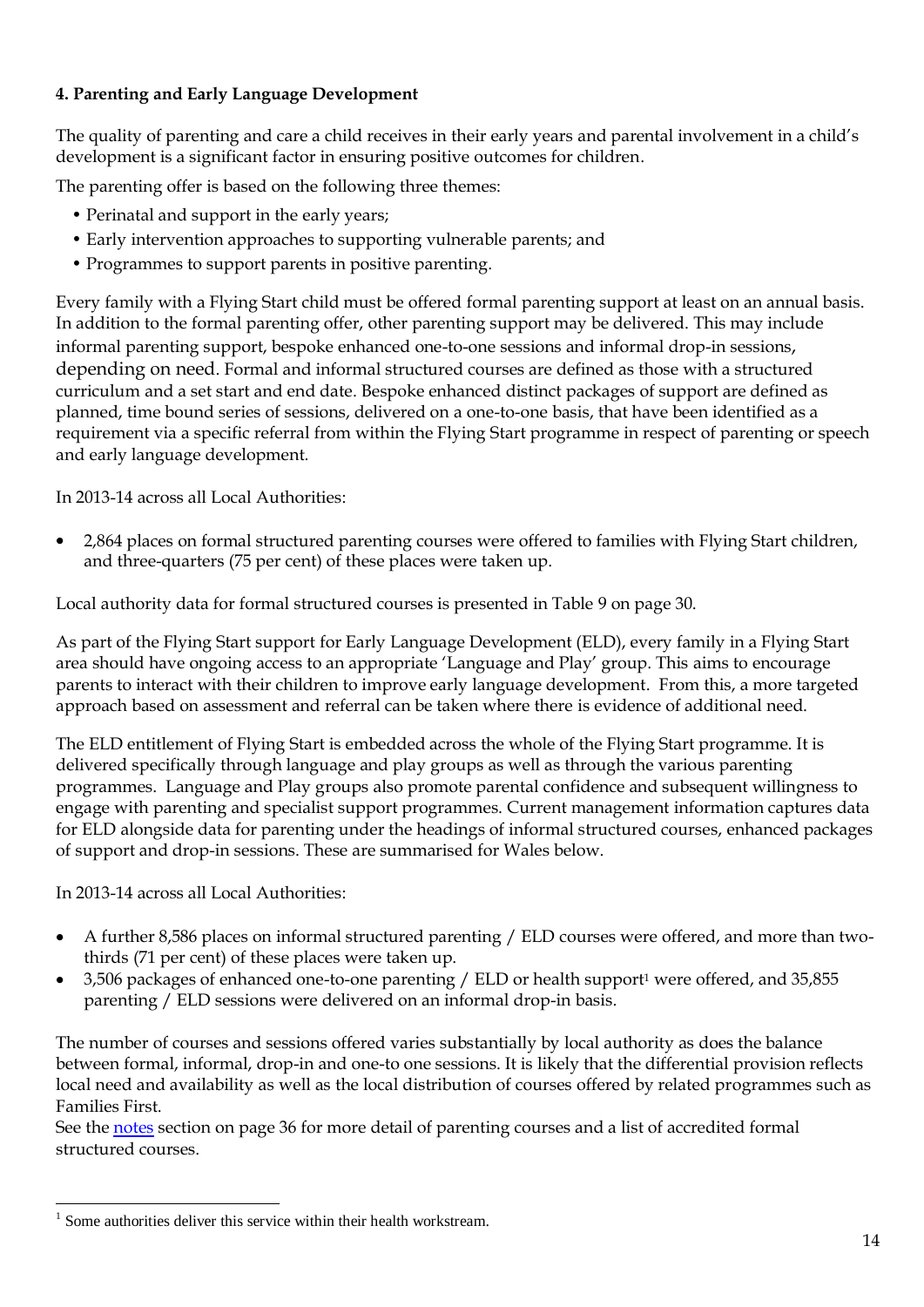#### **Outcomes for children in the Flying Start Programme 5. Child Development**

The Flying Start health visitor assesses each child in receipt of Flying Start services using an appropriate Welsh Government approved developmental assessment tool. This tool assesses a child's development across seven key areas relating to movement, manipulation, visual, hearing, speech and language, and social interaction, comparing the child's progress with a norm derived from a standard reference group of children of a similar age.

Flying Start children are assessed by health visitors at age 2 and age 3 against developmental norms in the seven skill areas. Ideally, children are assessed as close to the date of their 2nd and 3rd birthdays as possible, although in practice (due for example to staff absence, delays in recruitment or failure to make contact with the family at an appointed time) this is not always possible and assessments will generally take place within a month or two either side of the actual date of the birthday. When determining whether the child is progressing normally, the health visitors will compare the child's performance against an age banded scale and will usually consider the child to be progressing normally if they are assessed as being within one age band below the developmental norm relevant to the child's actual age at the time of assessment in all seven skill areas. There is a wide scope for professional judgement to be applied in this process, for example in interpreting the results for each of the seven skill areas in relation to the actual age of the child at the time of assessment, and the health visitor will apply this professional judgement in determining whether the child is progressing normally or whether additional support is required.

The results presented here are based on counting children as follows:

- Met or exceeded milestones: children who were at or exceeded the developmental milestones in *all* of the seven skill areas
- Within one age band of milestones: children who were within one age band of developmental milestones in one or more (or all) of the skill areas but have met or exceeded milestones in the others
- More than one age band below milestones: children who, in at least one of the skill areas, were below one age band below milestones.

Outside Flying Start areas Local Health Boards carry out assessments as clinically indicated using a common tool and according to local pathways. Therefore whilst statistics can be presented relative to the norm in the Flying Start areas, it is not currently possibly to draw comparisons with children living in non-Flying Start areas.

The first section below compares assessments of children living in the pre-expansion areas between 2012-13 and 2013-14 in order to compare like areas. The expansion areas are reported on separately in the second section below. It is early days in the expansion phase and there may be reasons why the children assessed so far are different from the children already in the programme e.g. more children have been assessed late, or maybe younger children or children with greater needs have been assessed first.

# **Pre-expansion areas**

# **Children assessed "in the correct age window"**

For the analysis in this Statistical Release, only children who are assessed in the correct age window, i.e. within a month of the 2<sup>nd</sup> or 3<sup>rd</sup> birthdays, are considered, because the norms against which the assessment is made will not be appropriate for children who are assessed late or early. Children that are assessed when they are aged between 23 and 25 months inclusive (i.e. between 23 months and 0 days and 25 months and 0 days) are considered to be assessed 'in the correct age window', children who are assessed before they turn 23 months are considered as being assessed early, and children assessed age 25 months and 1 day or over are considered as being assessed late. For assessments made at age three, the similar boundaries are at 35 and 37 months respectively. Of the children assessed on time around 80 per cent were in pre-expansion areas (3,498 of children assessed at 23-25 months and 3,201 assessed at 35-37 months).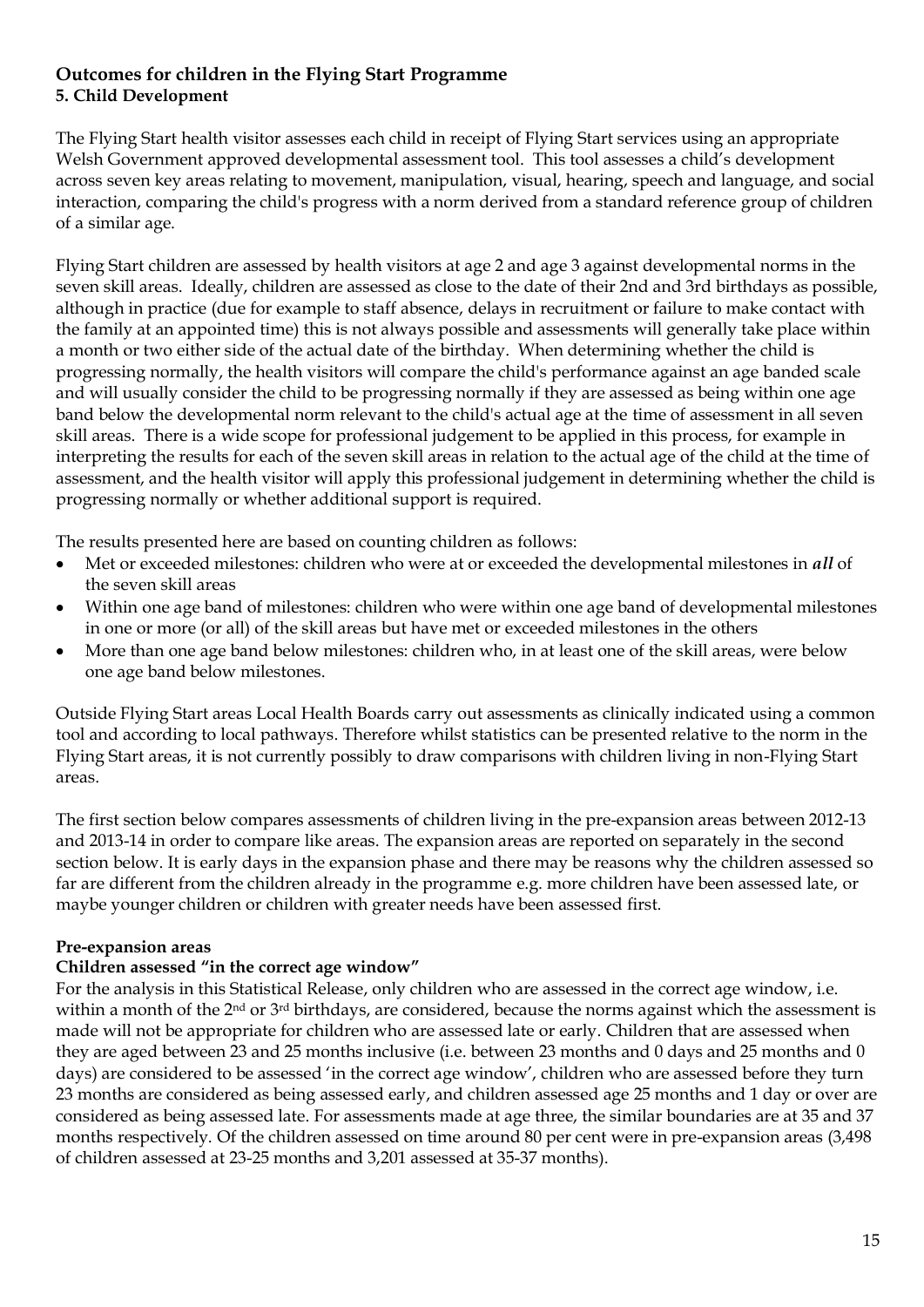In 2013-14 for the pre expansion areas:

64 per cent of 2 year olds and 60 per cent of 3 year olds in the Flying Start programme were assessed within the window of a month of their birthdays. The percentages for each local authority are shown in Chart 7 below and in Table 4 for 2012-13 as well as for 2013-14. The percentages were not published in the 2012-13 Statistical Release but at the Wales level they are similar for both years.

# <span id="page-15-0"></span>**Chart 7: Percentage of children in pre-expansion Flying Start areas assessed in the correct age window, by local authority, 2013-14**



Source: Welsh Government Flying Start Data Monitoring Return 2013-14

- Chart 7 shows that the percentage of children in the Flying Start programme pre-expansion areas who were assessed in the correct age window varied greatly between local authorities, with Conwy having the lowest and Ceredigion having the highest percentages for both age bands.
- Overall in Wales the percentage of children in the pre-expansion areas who were assessed in the correct age window increased between 2012-13 and 2013-14 (from 63 to 64 per cent of children assessed at 23-25 months, and from 57 per cent to 60 per cent of children assessed at 35-37 months), despite there being some significant increases and decreases in percentage points over this time period within individual local authorities (Table 4).
- 18 local authorities assessed proportionately more children at 23-25 months than they did at 35-37 months.

# **Developmental Milestones**

Charts 8 and 9 show the percentages of children reaching, exceeding or within one age band of their developmental milestones as ages 2 and 3. These statistics again relate to the pre-expansion areas.

- 84 per cent of children in the Flying Start programme reached, exceeded or were within 1 age band of their developmental norms at age 2 years while 57 per cent met or exceeded their milestones at this age (Table 5).
- 82 per cent of children in the Flying Start programme reached, exceeded or were within 1 age band of their developmental milestones at age 3 years while 55 per cent met or exceeded their milestones at this age (Table 6).

**Note that these children are different cohorts i.e. the children presented in Chart 8 were aged 2 in 2013-14, and those presented in Chart 9 were age 3 in the same year.** Note also that the level of transfers in and out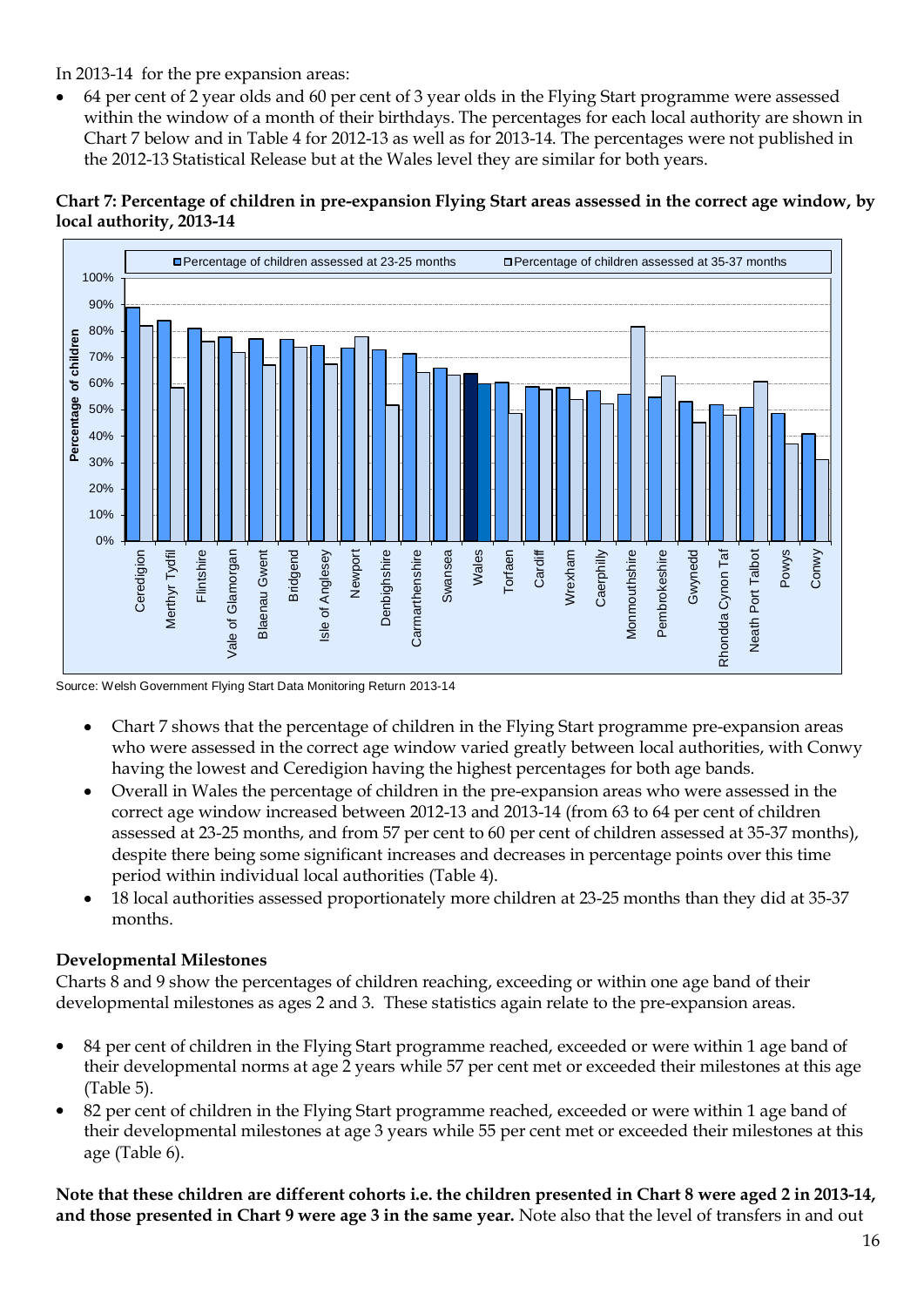of Flying Start areas means that not all children will have been resident in Flying Start areas for the assessments at both ages 2 and 3. It also means that, for the children assessed, the length of time that they had had contact with Flying Start services will vary.

The [Tackling Poverty Action Plan](http://wales.gov.uk/topics/socialjustice/publications/taking-forward-tack-pov-plan/?lang=en) has a stated aim of focusing on poverty from a young age and uses this assessment data in one of its targets with the aim of increasing the proportion who meet or exceed the norms at this age; the target states that:

By 2016, increase the proportion of 3 year olds receiving Flying Start services that have achieved or exceeded their developmental milestones by 5 percentage points.

The baseline of 55 per cent at age 3 was established in 2012-13. Data for 2013-14 shows no change from the baseline year.

<span id="page-16-0"></span>**Chart 8: Percentage of children in pre-expansion Flying Start areas reaching, exceeding or within one age band of their development milestones (a) at age 2 years (23-25 months), by local authority, 2013-14**



Source: Welsh Government Flying Start Data Monitoring Return 2013-14 (a) Se[e notes](#page-31-0) for further details of developmental milestones.

Chart 8 shows that 57 per cent of the 3,498 Flying Start children assessed in the pre-expansion areas in 2013- 14, reached or exceeded their developmental milestones at the age of 2 years (Table 5), an increase from 55 per cent in 2012-13 (Baseline table for 2012-13). However a developmental age of one age band below the age-appropriate band may not be important in terms of identifying developmental delay or abnormality in an individual child. A further 27 per cent of children overall were reported to be within 1 age band of developmental norms, meaning that 84 per cent of children aged 2 that were assessed had met or nearly met the milestones for this age. This again is an increase from 82 per cent in 2012-13. The remaining 16 per cent of the children assessed at this age were identified as being more than one age band below the norm by Flying Start and therefore may have required additional support, although this would be according to the professional judgement of the health visitors.

At the local authority level, less than half of all local authorities (8 out of 22) saw an increase since 2012-13 in the percentage of children that had met or nearly met the milestones for this age. The majority saw falls which were of between 1 and 11 percentage points. Those that had increased did so by up to 12 percentage points.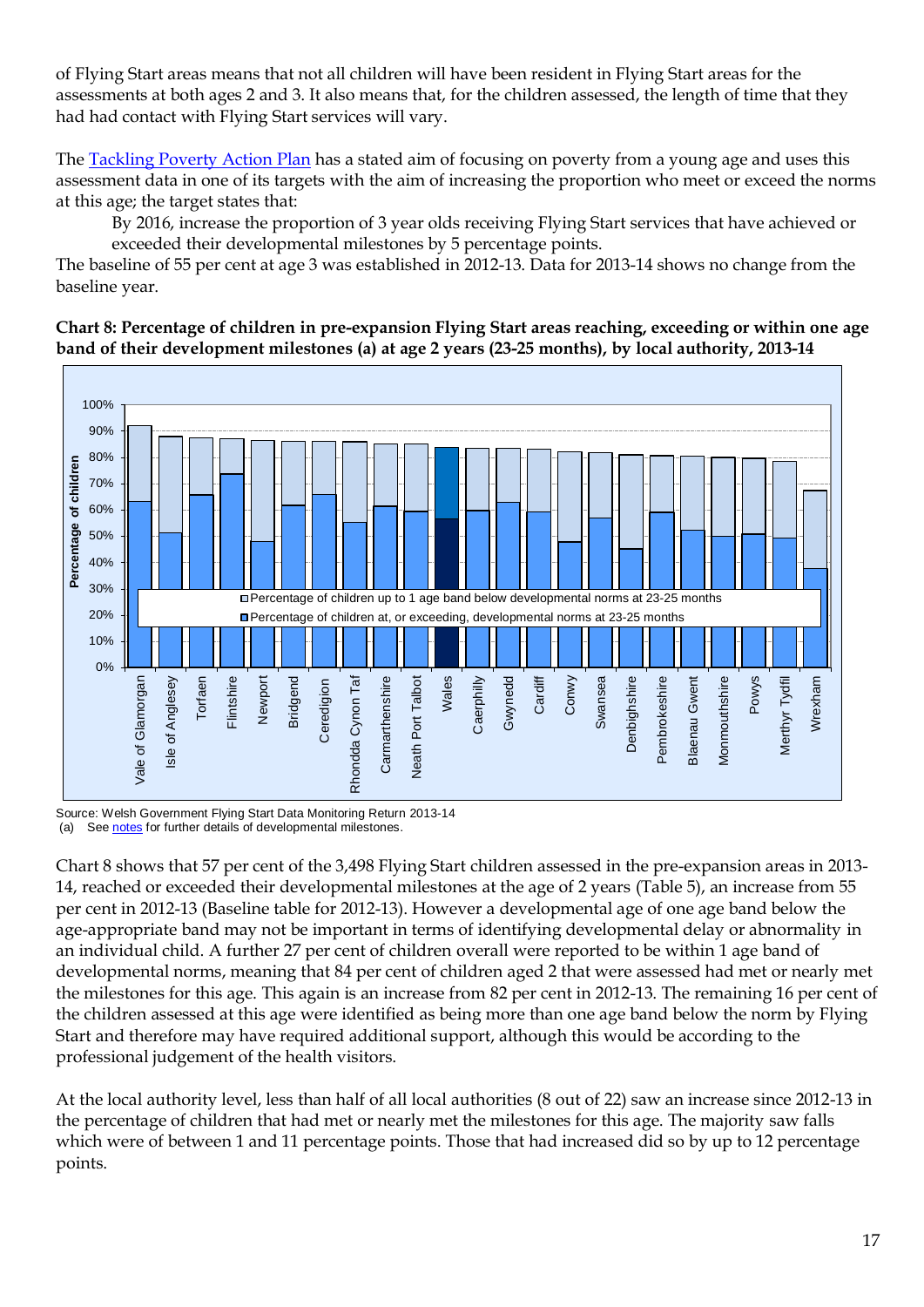<span id="page-17-0"></span>



Source: Welsh Government Flying Start Data Monitoring Return 2013-14

(a) Se[e notes](#page-31-0) for further details of developmental milestones

(b) Fewer than 50 children were assessed in these Local Authorities and the data should therefore be treated cautiously as these may not necessarily be representative of the whole caseload had they all been tested "in-age".

Chart 9 shows that 55 per cent of the 3,201 Flying Start children assessed in 2013-14, reached or exceeded their developmental milestones at the age of 3 years (Table 6), no change since 2012-13. However a developmental age of one age band below the age-appropriate band may not be important in terms of identifying developmental delay or abnormality in an individual child. A further 28 per cent of children were within 1 age band of developmental norms, meaning that 82 per cent of children aged 3 that were assessed had met or nearly met the milestones for this age. The remaining 18 per cent of the children assessed at this age were identified as being more than one age band below the norm by Flying Start and therefore may have required additional support, although this would be according to the professional judgement of the Health Visitors.

At the Local Authority level, less than half of all local authorities (9 out of 22) saw an increase since 2012-13 in the percentage of children that had met or nearly met the milestones for this age. The majority had fallen by between 1 and 22 percentage points. Those that had increased did so by up to 23 percentage points.

Whilst efforts have been made to remove inconsistency between local authorities in aggregating results for individual children into the data presented here, the figures will still vary between local authorities due, for example, to differences in the professional interpretation at assessment as well as to different levels of deprivation within Flying Start areas.

Interpretation of this data is inevitably affected by the relative newness of the series, with data currently available for only two years and by the limitations of interpreting aggregate data rather than child level data. Developing analysis of records for individual children following them up from age 2 assessment to age 3 assessment shows that progress is being made in some skill areas but not all. The summary measure above does not reflect this degree of detail and it is hoped that more work can be done in this area in order to indicate where the programme is succeeding and where more focus is needed.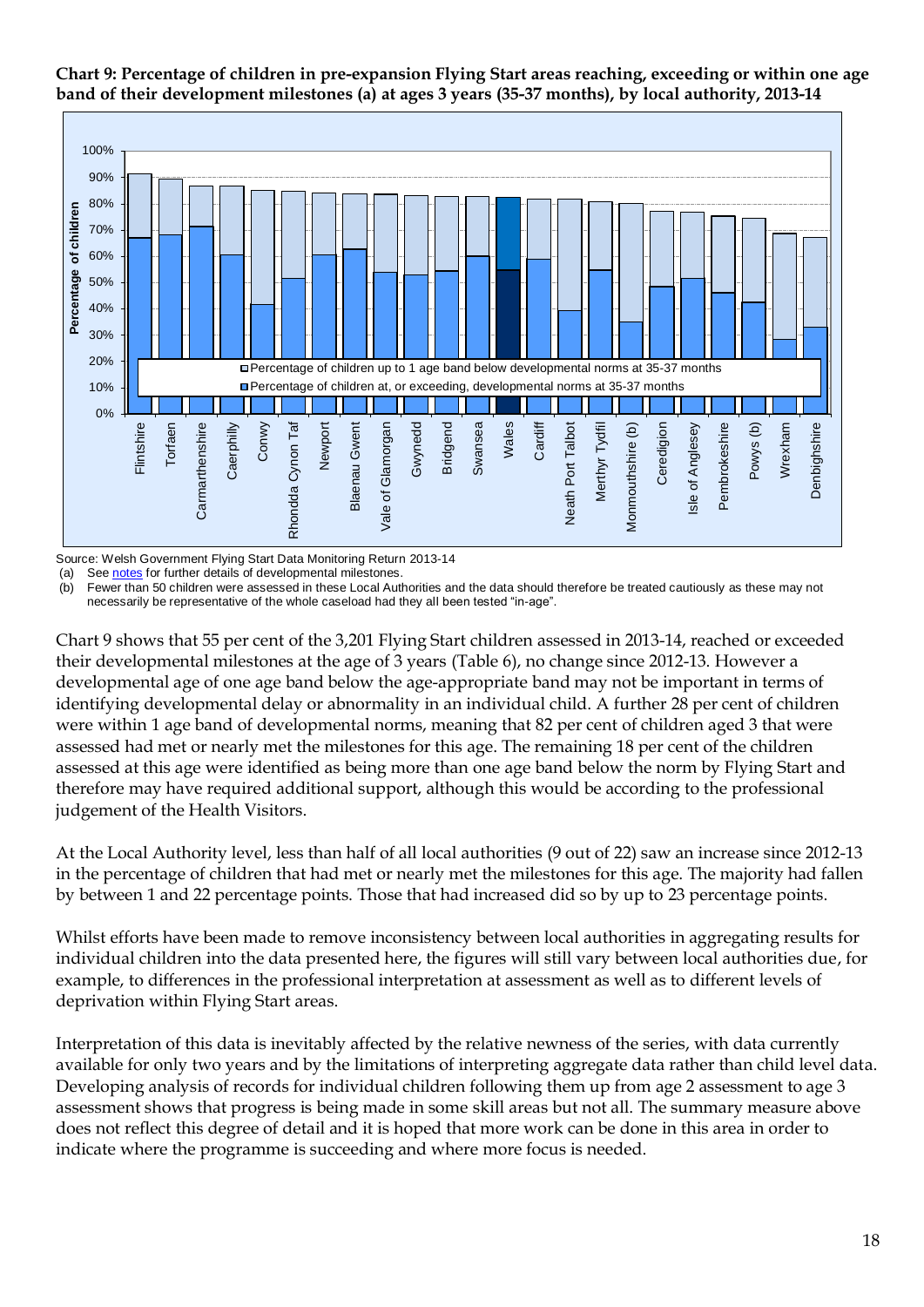#### **Expansion areas**

The developmental assessment data for the expansion areas in 2013-14 has been presented at all-Wales level only since there have been differences across local authorities in the timing of expansion and assessments completed. In some expansion areas numbers of assessments undertaken by the end of 2013-14 were low which could lead to drawing misleading conclusions. In expansion areas in all but 7 local authorities fewer than 50 children were assessed at age 23-25 months and in all but 5 at age 35-37 months. The table below therefore does not present local authority level data but shows the data for the expansion areas at the Wales level.

|                                                                          | Age 2          | Age 3          |
|--------------------------------------------------------------------------|----------------|----------------|
|                                                                          | (23-25 months) | (35-37 months) |
| Numbers of children eligible                                             | 1,916          | 1,582          |
| Numbers of eligible children assessed<br>within one month of birthday    | 991            | 688            |
| Percentage of eligible children assessed<br>within one month of birthday | 52%            | 43%            |
| Percentage of children at or exceeding<br>developmental milestones       | 57%            | 45%            |
| Percentage of children within one age<br>band below developmental norm   | 25%            | 34%            |

#### **Assessments within Flying Start 2013-14 expansion areas, Wales**

Expansion is occurring at a variable rate across Wales, in some areas as a result of recruitment delays. Information from Welsh Government account managers supports the view that in some local authorities, the focus of assessment has been on 2 year olds rather than on 3 year olds in order to provide baseline information on these children.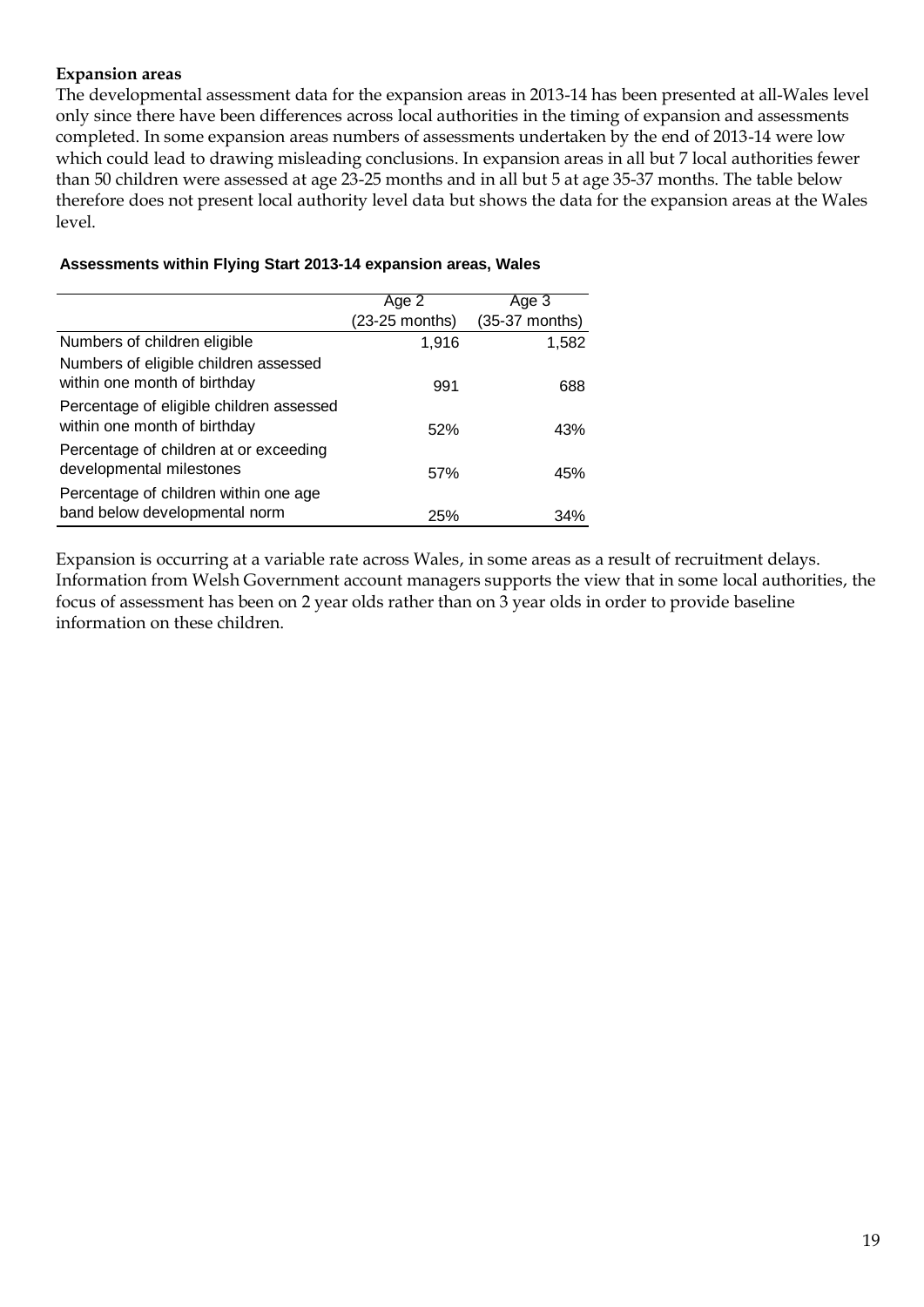# **6. Education outcomes: Children recorded on roll at a maintained school**

Looking at the numbers of Flying Start children starting Foundation Phase measures the degree to which Flying Start children are taking up early years education opportunities. The Foundation Phase is the statutory curriculum for all 3-7 years old children in Wales in both maintained and non-maintained settings. This section presents data on the proportions of children living in Flying Start areas who were recorded on roll at a maintained school according to the annual school census and the postcodes provided by Flying Start coordinators.

Data shown in this section are taken from the Pupil Level Annual School Census (PLASC), which is an electronic collection of pupil and school level data provided by all maintained primary, secondary, nursery and special schools in January each year. Note that this data relates to the period before the major expansion of the programme during 2013-14.

Table 7 shows data on children recorded on roll at a maintained school in both Flying Start and non-Flying Start areas for each local authority.

#### <span id="page-19-0"></span>**Chart 10: Percentage of children in Flying Start areas aged 3 recorded on roll at a maintained school in January 2012 and in January 2013 (age as at previous 31 August)**



Source: Pupil Level Annual School Census (PLASC) 2012, 2013, National Community Child Health Database (NCCHD) 2011-12, 2012- 13 (denominator)

In 2012-13 92 per cent of children at age 3 living in Flying Start programme areas were recorded on school rolls, no change since 2011-12.

Table 7 compares children living in Flying Start and non-Flying Start areas for both years. For children living in non-Flying Start areas the percentage has also remained the same between 2011- 12 and 2012-13 (87 per cent). The percentage in Flying Start areas continues to be higher than in non-Flying Start areas.

Half of all Local Authorities (11 out of 22) saw the proportion of children at age 3 living in Flying Start programme areas and recorded on school rolls increase between 2011-12 and 2012-13.

The variation seen between local authorities may be partially explained by some of the following factors: differences in the size of the independent school sector, cross border movements with England particularly affecting Wrexham, Flintshire, Powys and Monmouthshire, rurality and possible consequent travelling distances. Note also that the numbers of schools rolls are taken as a proportion of resident children and in some cases children may attend school in one local authority and live in another.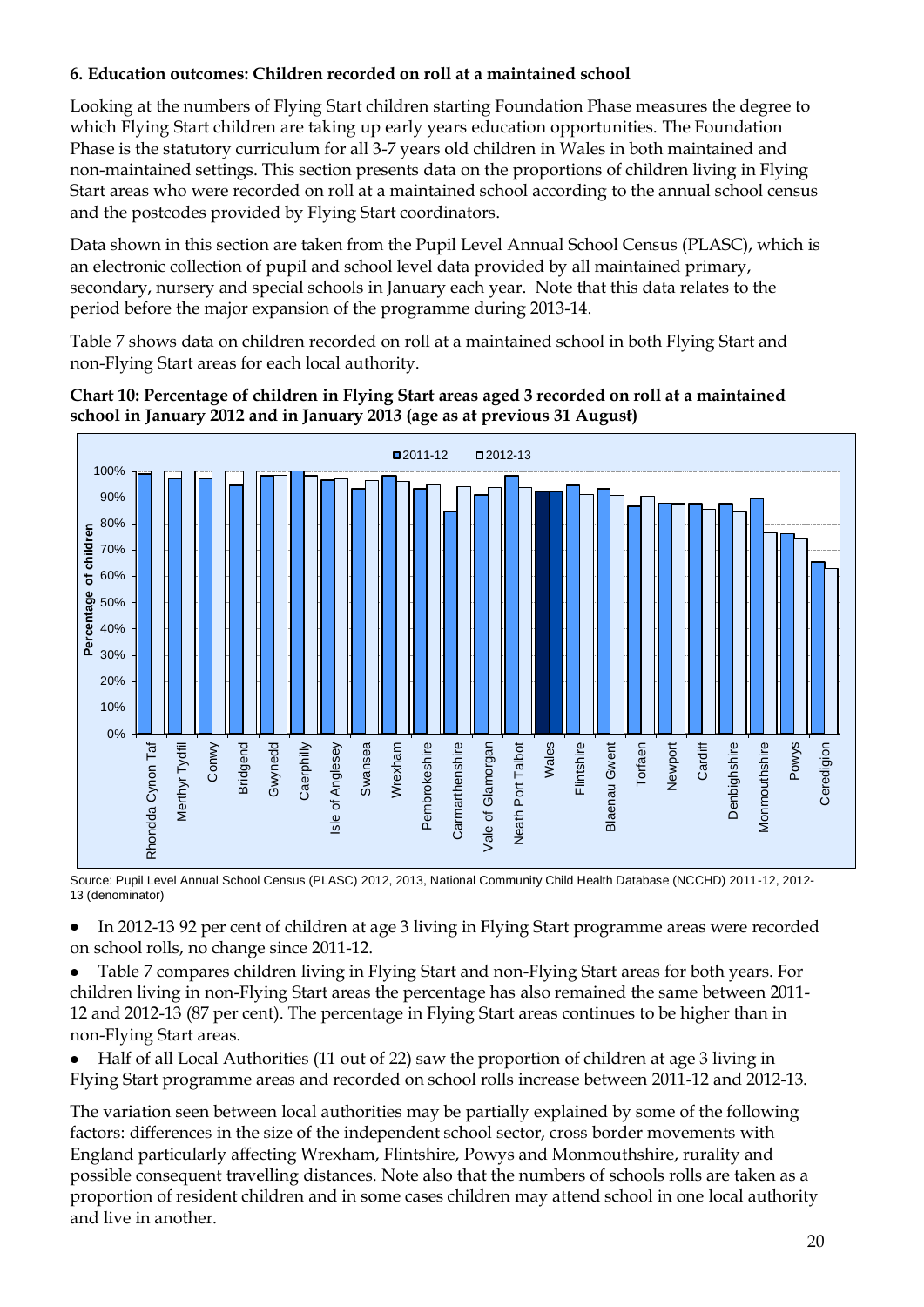# **7: Health outcomes: Uptake of routine childhood immunisation**

Vaccines are offered to all children, as part of the routine childhood immunisation schedule, to protect them against Diphtheria, Tetanus, Pertussis, Polio, Haemophilus influenzae (Hib), Measles, Mumps, Rubella, Meningitis C and Pneumococcal infection (PCV) . Vaccinations are given according to a routine childhood immunisation schedule starting 8 weeks after birth, and the aim is for all children to be fully immunised by their 4th birthday.

The data is taken from COVER (Coverage of Vaccination Evaluation Rapidly) data published annually by Public Health Wales. It is derived directly from the National Community Child Health Database (NCCHD) and is allocated to areas on the basis of postcode of residence. A list of postcodes falling within the Flying Start programme has been used to extract immunisation data for children living in Flying Start areas.

Table 8 shows data on children fully immunised in both Flying Start and non-Flying Start areas for each local authority.

#### <span id="page-20-0"></span>**Chart 11: Percentage of children in Flying Start areas that are fully immunised at 4th birthday by local authority**



Source: Public Health Wales COVER report 2011-2012, 2012-13, National Community Child Health Database (NCCHD) 2011-12, 2012- 13 (denominator)

- In 2012-13, 78 per cent of children living in Flying Start areas were fully immunised at age 4 years, compared to 83 per cent of children living in non-Flying Start areas. Both of these figures have increased since 2011-12.
- Uptake of immunisations in 2012-13 of children living in Flying Start areas ranged between 86  $\bullet$ per cent (Blaenau Gwent) and 67 per cent (Cardiff). All but one local authority had higher uptake rates for children living in non-Flying Start areas (Blaenau Gwent was the exception). The majority of local authorities (15 out of 22) saw the uptake of immunisations of children living in Flying Start areas increase between 2011-12 and 2012-13 (Table 8). For Wales as a whole the figures are consistent with the usually seen relationship between deprivation and vaccination uptake; the explanation of the variation between local authorities may be more complex and requires an understanding of local pockets of deprivation.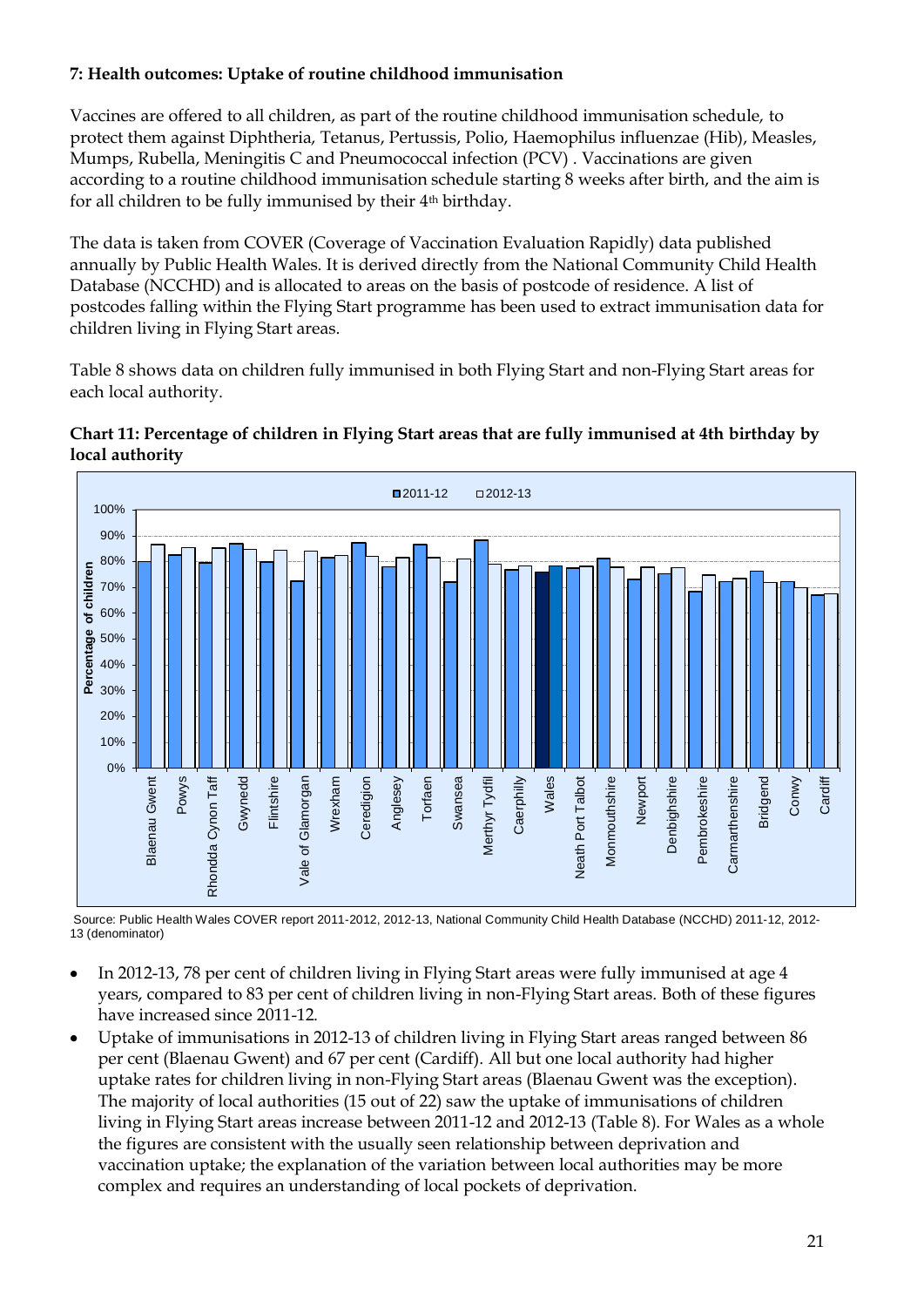|                        |                                                                       | 2012-13                                                                                                   |                                           |                                                                                               |                                                                              | 2013-14                                                                                                          |                                                  |                                                                                               |                                                                                                                                              |
|------------------------|-----------------------------------------------------------------------|-----------------------------------------------------------------------------------------------------------|-------------------------------------------|-----------------------------------------------------------------------------------------------|------------------------------------------------------------------------------|------------------------------------------------------------------------------------------------------------------|--------------------------------------------------|-----------------------------------------------------------------------------------------------|----------------------------------------------------------------------------------------------------------------------------------------------|
| <b>Local Authority</b> | Number of<br>children<br>benefiting<br>(in receipt of<br>services)(a) | Number of<br>children under<br>4 allocated to<br><b>Flying Start</b><br>health visitors<br>(caseload) (b) | Population<br>of children<br>under $4(c)$ | Percentage of<br>population<br>aged under 4<br>on Flying Start<br>health visitors<br>caseload | <b>Number of</b><br>children<br>benefiting<br>(in receipt of<br>services)(a) | <b>Number of</b><br>children under<br>4 allocated to<br><b>Flying Start</b><br>health visitors<br>(caseload) (b) | <b>Population</b><br>of children<br>under $4(d)$ | Percentage of<br>population<br>aged under 4<br>on Flying Start<br>health visitors<br>caseload | Percentage<br>change between<br>2012-13 and 2013-<br>14 in children<br>under 4 allocated<br>to Flying Start<br>health visitors<br>(caseload) |
| Isle of Anglesey       | 459                                                                   | 421                                                                                                       | 3,204                                     | 13%                                                                                           | 567                                                                          | 483                                                                                                              | 3,228                                            | 15%                                                                                           | 15%                                                                                                                                          |
| Gwynedd                | 640                                                                   | 528                                                                                                       | 5,436                                     | 10%                                                                                           | 914                                                                          | 798                                                                                                              | 5,314                                            | 15%                                                                                           | 51%                                                                                                                                          |
| Conwy                  | 752                                                                   | 593                                                                                                       | 4,683                                     | 13%                                                                                           | 908                                                                          | 801                                                                                                              | 4,685                                            | 17%                                                                                           | 35%                                                                                                                                          |
| Denbighshire (e)       | 887                                                                   | 757                                                                                                       | 4,302                                     | 18%                                                                                           | 723                                                                          | 789                                                                                                              | 4,349                                            | 18%                                                                                           | 4%                                                                                                                                           |
| Flintshire             | 954                                                                   | 791                                                                                                       | 7,251                                     | 11%                                                                                           | 1,238                                                                        | 1,017                                                                                                            | 7,171                                            | 14%                                                                                           | 29%                                                                                                                                          |
| Wrexham                | 887                                                                   | 726                                                                                                       | 7,187                                     | 10%                                                                                           | 1,121                                                                        | 931                                                                                                              | 7,136                                            | 13%                                                                                           | 28%                                                                                                                                          |
| Powys                  | 525                                                                   | 444                                                                                                       | 5,168                                     | 9%                                                                                            | 634                                                                          | 642                                                                                                              | 5,101                                            | 13%                                                                                           | 45%                                                                                                                                          |
| Ceredigion             | 414                                                                   | 400                                                                                                       | 2,686                                     | 15%                                                                                           | 541                                                                          | 486                                                                                                              | 2,725                                            | 18%                                                                                           | 21%                                                                                                                                          |
| Pembrokeshire          | 649                                                                   | 726                                                                                                       | 5,402                                     | 13%                                                                                           | 1,028                                                                        | 800                                                                                                              | 5,348                                            | 15%                                                                                           | 10%                                                                                                                                          |
| Carmarthenshire        | 1,112                                                                 | 927                                                                                                       | 8,202                                     | 11%                                                                                           | 1,637                                                                        | 1,426                                                                                                            | 8,159                                            | 17%                                                                                           | 54%                                                                                                                                          |
| Swansea                | 1,492                                                                 | 1,434                                                                                                     | 10,550                                    | 14%                                                                                           | 2,149                                                                        | 1,923                                                                                                            | 10,677                                           | 18%                                                                                           | 34%                                                                                                                                          |
| Neath Port Talbot (f)  | 1,042                                                                 | 759                                                                                                       | 6,173                                     | 12%                                                                                           | 1,937                                                                        | 1,556                                                                                                            | 6,145                                            | 25%                                                                                           | 105%                                                                                                                                         |
| <b>Bridgend</b>        | 956                                                                   | 882                                                                                                       | 6,441                                     | 14%                                                                                           | 1,354                                                                        | 1,171                                                                                                            | 6,530                                            | 18%                                                                                           | 33%                                                                                                                                          |
| Vale of Glamorgan      | 866                                                                   | 839                                                                                                       | 5,835                                     | 14%                                                                                           | 1,182                                                                        | 1,084                                                                                                            | 5,753                                            | 19%                                                                                           | 29%                                                                                                                                          |
| Cardiff                | 3,368                                                                 | 2,904                                                                                                     | 18,573                                    | 16%                                                                                           | 4,880                                                                        | 4,167                                                                                                            | 18,610                                           | 22%                                                                                           | 43%                                                                                                                                          |
| Rhondda Cynon Taf      | 2,542                                                                 | 1,796                                                                                                     | 11,761                                    | 15%                                                                                           | 2,740                                                                        | 2,539                                                                                                            | 11,672                                           | 22%                                                                                           | 41%                                                                                                                                          |
| Merthyr Tydfil         | 792                                                                   | 542                                                                                                       | 2,914                                     | 19%                                                                                           | 934                                                                          | 833                                                                                                              | 2,925                                            | 28%                                                                                           | 54%                                                                                                                                          |
| Caerphilly             | 1,219                                                                 | 1,356                                                                                                     | 8,805                                     | 15%                                                                                           | 2,121                                                                        | 1,726                                                                                                            | 8,645                                            | 20%                                                                                           | 27%                                                                                                                                          |
| <b>Blaenau Gwent</b>   | 655                                                                   | 638                                                                                                       | 3,224                                     | 20%                                                                                           | 853                                                                          | 760                                                                                                              | 3,218                                            | 24%                                                                                           | 19%                                                                                                                                          |
| Torfaen                | 1,187                                                                 | 730                                                                                                       | 4,359                                     | 17%                                                                                           | 1,268                                                                        | 1,201                                                                                                            | 4,351                                            | 28%                                                                                           | 65%                                                                                                                                          |
| Monmouthshire          | 346                                                                   | 334                                                                                                       | 3,607                                     | 9%                                                                                            | 489                                                                          | 418                                                                                                              | 3,560                                            | 12%                                                                                           | 25%                                                                                                                                          |
| Newport                | 1,835                                                                 | 1,684                                                                                                     | 7,758                                     | 22%                                                                                           | 2,104                                                                        | 2,141                                                                                                            | 7,765                                            | 28%                                                                                           | 27%                                                                                                                                          |
| <b>Wales</b>           | 23,579                                                                | 20,209                                                                                                    | 143,521                                   | 14%                                                                                           | 31,322                                                                       | 27,692                                                                                                           | 143,067                                          | 19%                                                                                           | 37%                                                                                                                                          |

**Table 1: Selected Flying Start programme indicators by local authority – population and caseload**

<span id="page-21-1"></span><span id="page-21-0"></span>Source: Welsh Government Flying Start Data Monitoring Return 2012-13, 2013-14

(a) Cumulative count of individual children receiving health visitor Flying Start services

(b) Children on health visitor caseload averaged over the 3 terms.

(c) 2012 Mid Year Population Estimates, children aged 0,1,2,3 years, published by Office for National Statistics.

(d) 2013 Mid Year Population Estimates, children aged 0,1,2,3 years, published by Office for National Statistics.

(e) The percentage change for Denbighshire is affected by a reduction in cap (target) numbers of children carried out at the start of 2013-14 with the agreement of Welsh Government.

(f) Data for Neath Port Talbot in 2012-13 was under-reported due to recruitment of new health visitors after the date in 2012-13 that the numbers related to, and as a result the subsequent take on of caseload was not reflected in the data recorded in the 2012-13 Data Monitoring Return, affecting the percentage change since 2012-13.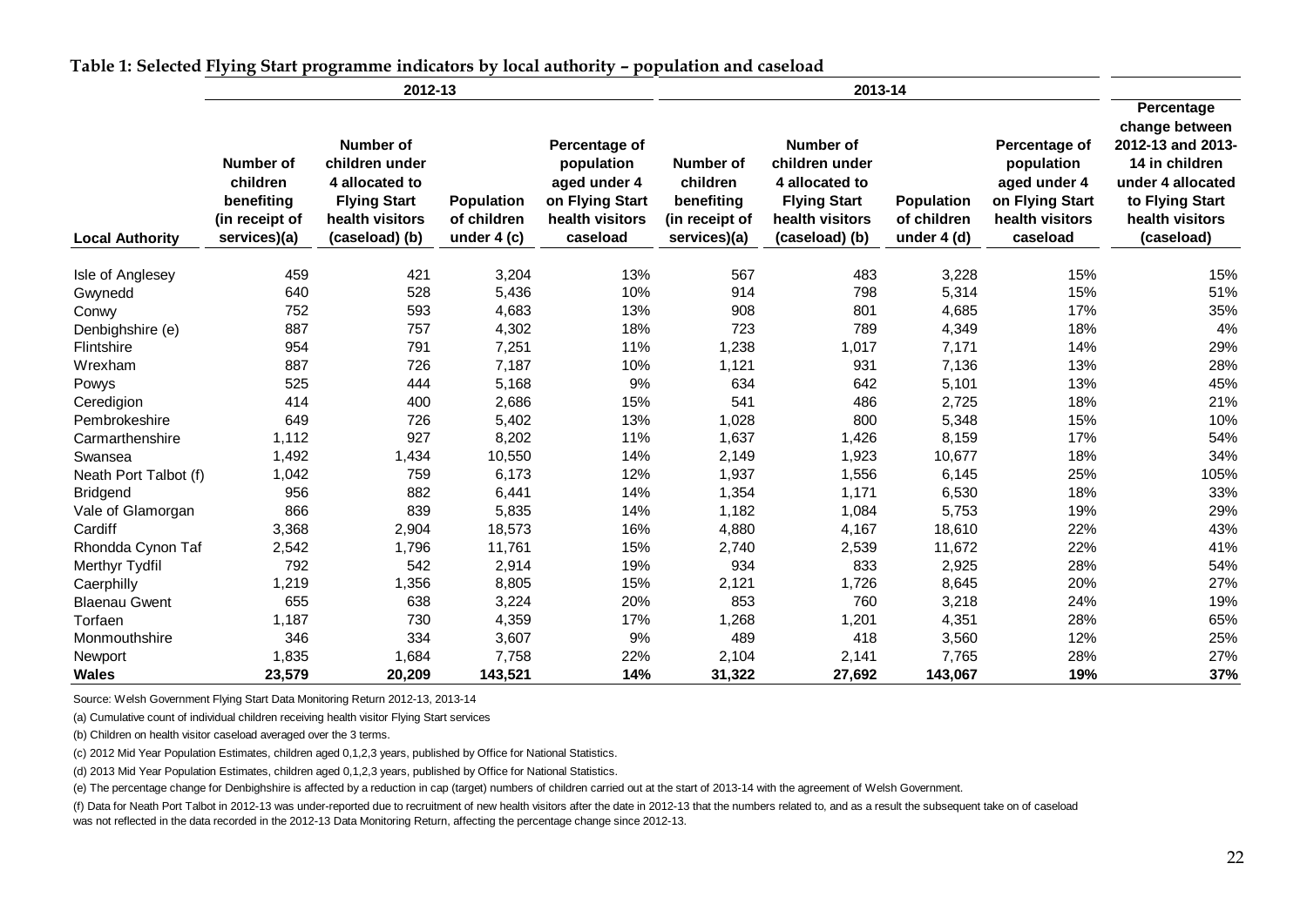|                          |                                       | 2012-13                                                                                  |                                                                                             |                                       | 2013-14                                                                                  |                                                                                      |
|--------------------------|---------------------------------------|------------------------------------------------------------------------------------------|---------------------------------------------------------------------------------------------|---------------------------------------|------------------------------------------------------------------------------------------|--------------------------------------------------------------------------------------|
| <b>Local Authority</b>   | Number of<br>face-to-face<br>contacts | <b>Number of health</b><br>visitor face-to-<br>face contacts per<br>child on<br>caseload | <b>Number of wider</b><br>health team face-<br>to-face contacts<br>per child on<br>caseload | Number of<br>face-to-face<br>contacts | <b>Number of health</b><br>visitor face-to-<br>face contacts per<br>child on<br>caseload | Number of wider<br>health team face-<br>to-face contacts<br>per child on<br>caseload |
| Isle of Anglesey         | 2,952                                 | 6.1                                                                                      | 0.9                                                                                         | 3,409                                 | 6.0                                                                                      | 1.1                                                                                  |
| Gwynedd                  | 5,464                                 | 7.5                                                                                      | 2.8                                                                                         | 7,923                                 | 7.0                                                                                      | 3.0                                                                                  |
| Conwy                    | 4,530                                 | 4.3                                                                                      | 3.4                                                                                         | 4,619                                 | 4.2                                                                                      | 1.5                                                                                  |
| Denbighshire             | 5,811                                 | 4.0                                                                                      | 3.7                                                                                         | 5,128                                 | 4.6                                                                                      | 1.9                                                                                  |
| Flintshire (a)           | 5,157                                 | 5.4                                                                                      | 1.1                                                                                         | 7,409                                 | 5.6                                                                                      | 1.7                                                                                  |
| Wrexham                  | 5,046                                 | 4.4                                                                                      | 2.6                                                                                         | 6,813                                 | 5.0                                                                                      | 2.3                                                                                  |
| Powys                    | 3,142                                 | 6.8                                                                                      | 0.3                                                                                         | 2,689                                 | 3.8                                                                                      | 0.4                                                                                  |
| Ceredigion               | 3,433                                 | 4.4                                                                                      | 4.1                                                                                         | 4,195                                 | 5.0                                                                                      | 3.6                                                                                  |
| Pembrokeshire            | 5,205                                 | 6.6                                                                                      | 0.6                                                                                         | 8,487                                 | 6.2                                                                                      | 4.4                                                                                  |
| Carmarthenshire          | 7,456                                 | 6.0                                                                                      | 2.0                                                                                         | 10,986                                | 5.6                                                                                      | 2.1                                                                                  |
| Swansea (a)              | 7,128                                 | 3.4                                                                                      | 1.5                                                                                         | 13,809                                | 5.4                                                                                      | 1.7                                                                                  |
| <b>Neath Port Talbot</b> | 6,712                                 | 5.9                                                                                      | 3.0                                                                                         | 13,920                                | 5.8                                                                                      | 3.2                                                                                  |
| <b>Bridgend</b>          | 9,718                                 | 6.4                                                                                      | 4.6                                                                                         | 11,800                                | 7.1                                                                                      | 3.0                                                                                  |
| Vale of Glamorgan        | 6,903                                 | 6.0                                                                                      | 2.2                                                                                         | 7,120                                 | 6.1                                                                                      | 0.4                                                                                  |
| Cardiff                  | 29,770                                | 8.5                                                                                      | 1.7                                                                                         | 37,933                                | 7.5                                                                                      | 1.7                                                                                  |
| Rhondda Cynon Taf (a)    | 18,981                                | 8.7                                                                                      | 1.9                                                                                         | 20,106                                | 7.1                                                                                      | 0.9                                                                                  |
| Merthyr Tydfil           | 3,202                                 | 5.2                                                                                      | 0.7                                                                                         | 4,944                                 | 4.4                                                                                      | 1.5                                                                                  |
| Caerphilly               | 15,499                                | 9.3                                                                                      | 2.1                                                                                         | 11,693                                | 4.9                                                                                      | 1.9                                                                                  |
| <b>Blaenau Gwent</b>     | 8,628                                 | 12.0                                                                                     | 1.6                                                                                         | 5,751                                 | 5.9                                                                                      | 1.7                                                                                  |
| Torfaen                  | 8,971                                 | 6.5                                                                                      | 5.8                                                                                         | 12,805                                | 6.0                                                                                      | 4.7                                                                                  |
| Monmouthshire            | 4,426                                 | 7.8                                                                                      | 5.4                                                                                         | 3,596                                 | 4.6                                                                                      | 4.0                                                                                  |
| Newport                  | 11,041                                | 4.6                                                                                      | 1.9                                                                                         | 11,434                                | 3.8                                                                                      | 1.5                                                                                  |
| <b>Wales</b>             | 179,174                               | 6.6                                                                                      | 2.3                                                                                         | 216,569                               | 5.8                                                                                      | 2.0                                                                                  |

**Table 2: Selected Flying Start programme indicators by local authority - face to face contacts** 

Source: Welsh Government Flying Start Data Monitoring Return 2012-13, 2013-14

(a) In 2012-13 Rhondda Cynon Taf, Flintshire and Swansea did not provide contact data in the first term of collection therefore data from terms 2 and 3 has been grossed up to 12 months for comparison purposes.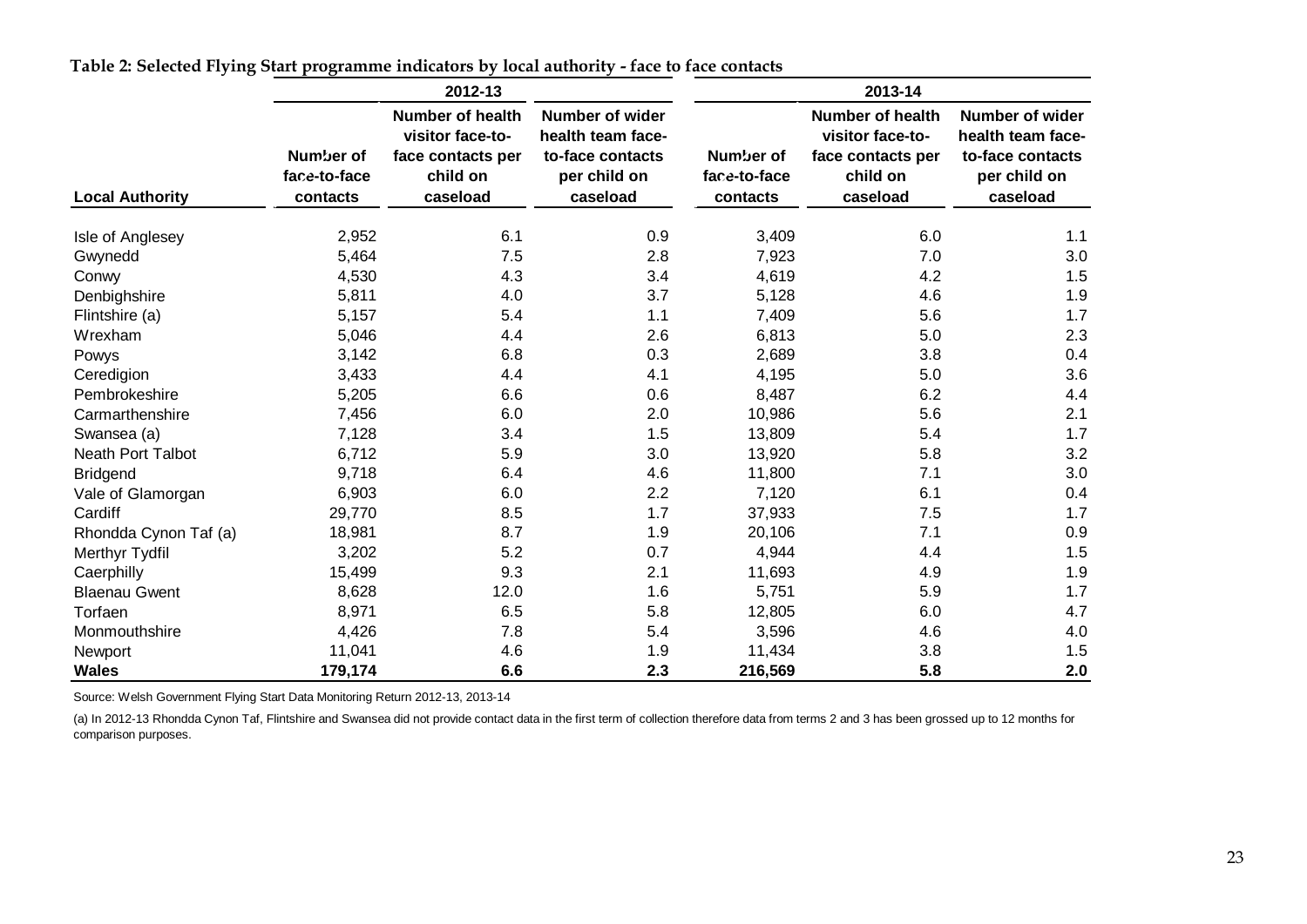|                          |                                                             |                                                                     | 2012-13                                                                            |                                                                                 | 2013-14                                                            |                                                                            |                                                                                    |                                                                                 |  |  |
|--------------------------|-------------------------------------------------------------|---------------------------------------------------------------------|------------------------------------------------------------------------------------|---------------------------------------------------------------------------------|--------------------------------------------------------------------|----------------------------------------------------------------------------|------------------------------------------------------------------------------------|---------------------------------------------------------------------------------|--|--|
| <b>Local Authority</b>   | Number of<br>children<br>newly<br>eligible for<br>childcare | Number of<br>children newly<br>eligible and<br>offered<br>childcare | <b>Number of</b><br>children taking<br>up full or<br>reduced offer<br>of childcare | Percentage of<br>children taking<br>up full or<br>reduced offer<br>of childcare | <b>Number of</b><br>children<br>newly<br>eligible for<br>childcare | <b>Number of</b><br>children newly<br>eligible and<br>offered<br>childcare | <b>Number of</b><br>children taking<br>up full or<br>reduced offer<br>of childcare | Percentage of<br>children taking<br>up full or<br>reduced offer<br>of childcare |  |  |
| Isle of Anglesey         | 83                                                          | 83                                                                  | 65                                                                                 | 78%                                                                             | 146                                                                | 142                                                                        | 139                                                                                | 98%                                                                             |  |  |
| Gwynedd                  | 144                                                         | 154                                                                 | 154                                                                                | 100%                                                                            | 157                                                                | 139                                                                        | 139                                                                                | 100%                                                                            |  |  |
| Conwy                    | 146                                                         | 130                                                                 | 130                                                                                | 100%                                                                            | 253                                                                | 253                                                                        | 249                                                                                | 98%                                                                             |  |  |
| Denbighshire             | 242                                                         | 204                                                                 | 175                                                                                | 86%                                                                             | 203                                                                | 208                                                                        | 197                                                                                | 95%                                                                             |  |  |
| Flintshire               | 195                                                         | 135                                                                 | 133                                                                                | 99%                                                                             | 297                                                                | 251                                                                        | 236                                                                                | 94%                                                                             |  |  |
| Wrexham                  | 184                                                         | 184                                                                 | 181                                                                                | 98%                                                                             | 227                                                                | 228                                                                        | 198                                                                                | 87%                                                                             |  |  |
| Powys                    | 96                                                          | 96                                                                  | 96                                                                                 | 100%                                                                            | 160                                                                | 160                                                                        | 133                                                                                | 83%                                                                             |  |  |
| Ceredigion               | 115                                                         | 103                                                                 | 89                                                                                 | 86%                                                                             | 143                                                                | 142                                                                        | 126                                                                                | 89%                                                                             |  |  |
| Pembrokeshire            | 211(r)                                                      | 211(r)                                                              | 208                                                                                | 99%                                                                             | 248                                                                | 252                                                                        | 245                                                                                | 97%                                                                             |  |  |
| Carmarthenshire          | 249                                                         | 249                                                                 | 227                                                                                | 91%                                                                             | 456                                                                | 431                                                                        | 371                                                                                | 86%                                                                             |  |  |
| Swansea                  | 396                                                         | 390                                                                 | 367                                                                                | 94%                                                                             | 620                                                                | 552                                                                        | 436                                                                                | 79%                                                                             |  |  |
| <b>Neath Port Talbot</b> | 318                                                         | 429                                                                 | 355                                                                                | 83%                                                                             | 696                                                                | 648                                                                        | 537                                                                                | 83%                                                                             |  |  |
| <b>Bridgend</b>          | 249                                                         | 236                                                                 | 206                                                                                | 87%                                                                             | 286                                                                | 280                                                                        | 270                                                                                | 96%                                                                             |  |  |
| Vale of Glamorgan        | 248                                                         | 231                                                                 | 226                                                                                | 98%                                                                             | 326                                                                | 320                                                                        | 276                                                                                | 86%                                                                             |  |  |
| Cardiff                  | 722                                                         | 639                                                                 | 519                                                                                | 81%                                                                             | 1,540                                                              | 915                                                                        | 720                                                                                | 79%                                                                             |  |  |
| Rhondda Cynon Taf        | 407                                                         | 425                                                                 | 370                                                                                | 87%                                                                             | 799                                                                | 672                                                                        | 573                                                                                | 85%                                                                             |  |  |
| Merthyr Tydfil           | 132                                                         | 132                                                                 | 124                                                                                | 94%                                                                             | 292                                                                | 292                                                                        | 261                                                                                | 89%                                                                             |  |  |
| Caerphilly               | 326                                                         | 325                                                                 | 295                                                                                | 91%                                                                             | 472                                                                | 488                                                                        | 434                                                                                | 89%                                                                             |  |  |
| <b>Blaenau Gwent</b>     | 170                                                         | 170                                                                 | 98                                                                                 | 58%                                                                             | 181                                                                | 181                                                                        | 153                                                                                | 85%                                                                             |  |  |
| Torfaen                  | 183                                                         | 183                                                                 | 142                                                                                | 78%                                                                             | 419                                                                | 419                                                                        | 271                                                                                | 65%                                                                             |  |  |
| Monmouthshire            | 82                                                          | 101                                                                 | 99                                                                                 | 98%                                                                             | 100                                                                | 73                                                                         | 69                                                                                 | 95%                                                                             |  |  |
| Newport (a)              | 351                                                         | 374                                                                 | 382                                                                                | 100%                                                                            | 490                                                                | 488                                                                        | 417                                                                                | 85%                                                                             |  |  |
| Wales                    | $5,249$ (r)                                                 | $5,184$ (r)                                                         | 4,641                                                                              | 90%                                                                             | 8,511                                                              | 7,534                                                                      | 6,450                                                                              | 86%                                                                             |  |  |

**Table 3: Selected Flying Start programme indicators by local authority - childcare** 

<span id="page-23-0"></span>Source: Welsh Government Flying Start Data Monitoring Return 2012-13, 2013-14

(r ) The 2012-13 figure for Pembrokeshire (and therefore Wales) has been revised since originally published. The local authority reduced the scale of their Flying Start programme as it was oversubscribed for the available budget. A small number of children who were already receiving the childcare element were allowed to continue and although their childcare was funded by the Flying Start programme, the full Flying Start services were not provided, and so they have been removed from the numbers.

(a) The number of children taking up a full or reduced offer of childcare was greater than the total number of places offered, resulting in a percentage of 102% in Newport in 2012-13 which has been adjusted to 100%. In addition the numbers of offers exceeded the numbers of eligible children in several cases. See Notes for an explanation for these discrepancies.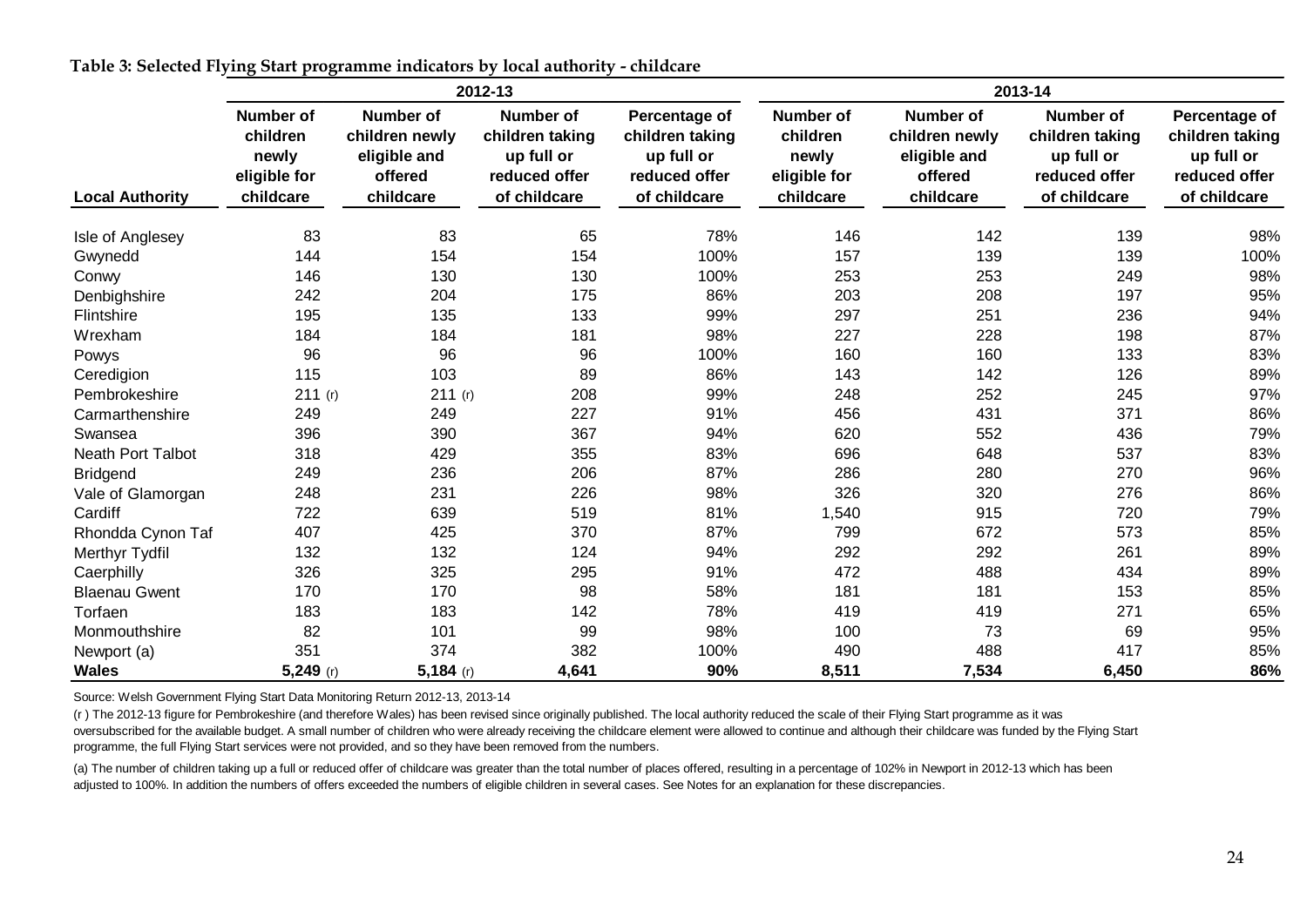|                          | Percentage of eligible children<br>assessed at 23-25 months |         | Percentage of eligible children<br>assessed at 35-37 months |         |  |  |
|--------------------------|-------------------------------------------------------------|---------|-------------------------------------------------------------|---------|--|--|
| <b>Local Authority</b>   | 2012-13                                                     | 2013-14 | 2012-13                                                     | 2013-14 |  |  |
| Isle of Anglesey         | 80%                                                         | 75%     | 74%                                                         | 67%     |  |  |
| Gwynedd                  | 62%                                                         | 53%     | 50%                                                         | 45%     |  |  |
| Conwy                    | 46%                                                         | 41%     | 24%                                                         | 31%     |  |  |
| Denbighshire             | 28%                                                         | 73%     | 32%                                                         | 52%     |  |  |
| Flintshire               | 69%                                                         | 81%     | 68%                                                         | 76%     |  |  |
| Wrexham                  | 57%                                                         | 58%     | 44%                                                         | 54%     |  |  |
| Powys                    | 41%                                                         | 49%     | 37%                                                         | 37%     |  |  |
| Ceredigion               | 44%                                                         | 89%     | 75%                                                         | 82%     |  |  |
| Pembrokeshire            | 64%                                                         | 55%     | 26%                                                         | 63%     |  |  |
| Carmarthenshire          | 87%                                                         | 71%     | 66%                                                         | 64%     |  |  |
| Swansea                  | 45%                                                         | 66%     | 52%                                                         | 63%     |  |  |
| <b>Neath Port Talbot</b> | 40%                                                         | 51%     | 55%                                                         | 61%     |  |  |
| <b>Bridgend</b>          | 86%                                                         | 77%     | 76%                                                         | 74%     |  |  |
| Vale of Glamorgan        | 59%                                                         | 78%     | 52%                                                         | 72%     |  |  |
| Cardiff                  | 51%                                                         | 59%     | 51%                                                         | 58%     |  |  |
| Rhondda Cynon Taf        | 98%                                                         | 52%     | 96%                                                         | 48%     |  |  |
| Merthyr Tydfil           | 66%                                                         | 84%     | 70%                                                         | 58%     |  |  |
| Caerphilly               | 86%                                                         | 57%     | 69%                                                         | 52%     |  |  |
| <b>Blaenau Gwent</b>     | 88%                                                         | 77%     | 64%                                                         | 67%     |  |  |
| Torfaen                  | 40%                                                         | 60%     | 24%                                                         | 49%     |  |  |
| Monmouthshire            | 73%                                                         | 56%     | 54%                                                         | 82%     |  |  |
| Newport                  | 72%                                                         | 74%     | 66%                                                         | 78%     |  |  |
| <b>Wales</b>             | 63%                                                         | 64%     | 57%                                                         | 60%     |  |  |

**Table 4: Percentage of eligible Flying Start children in pre-expansion areas assessed in the correct age window (a)**

<span id="page-24-0"></span>Source: Welsh Government Flying Start Data Monitoring Return 2012-13 and 2013-14

a) 'Correct age window' means within a month of the 2nd or 3rd birthdays. Formore information on this and further information on

developmental milestones, please see notes on page 32.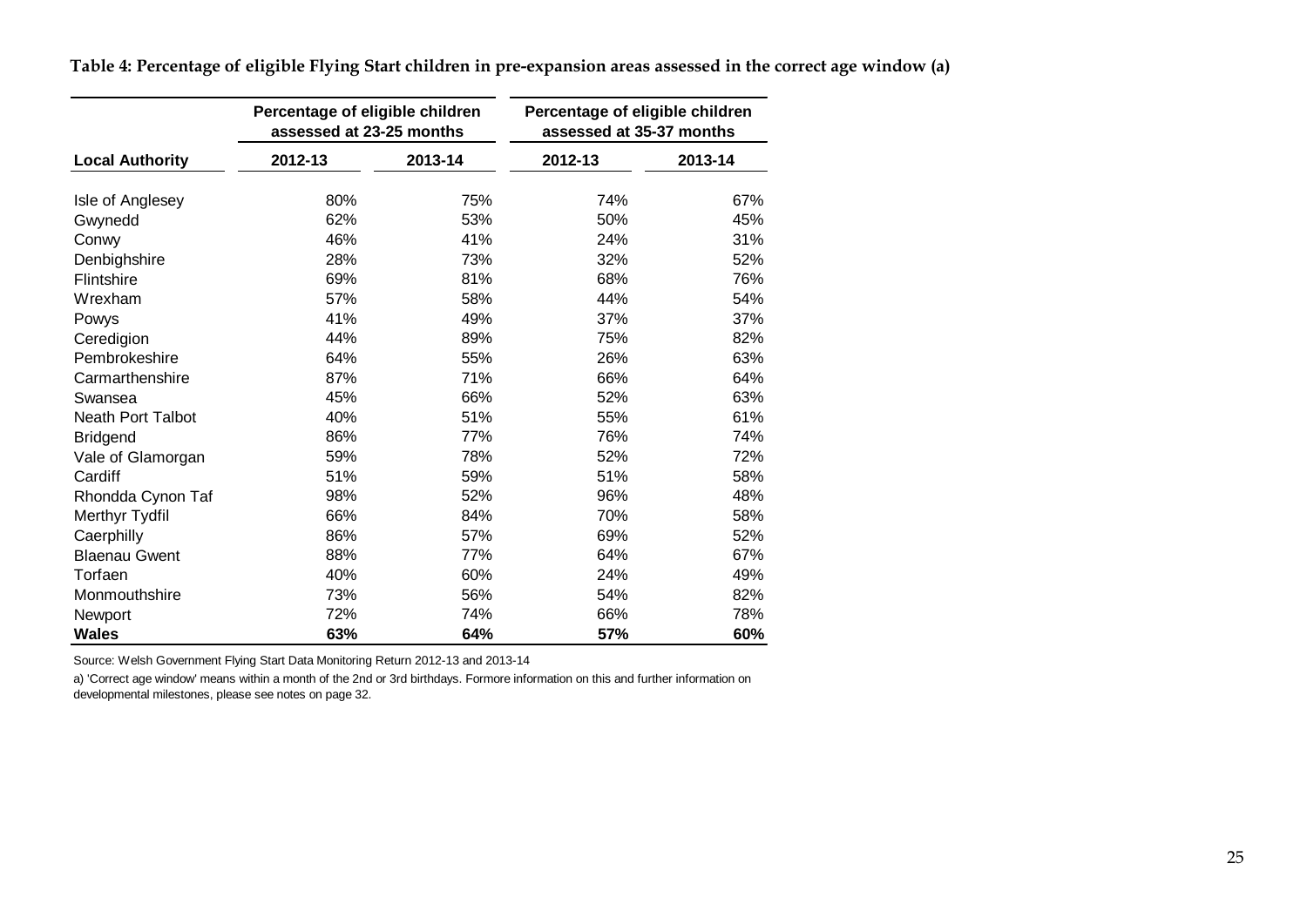**Table 5: Percentage of Flying Start children (a) reaching, exceeding or within one age band of developmental milestones (b) at age 2 by local authority, 2013-14**

|                        |                                          |                                          |                                                             | Age 2                                                 |                                                      |                                                       |                                                   |                                            |
|------------------------|------------------------------------------|------------------------------------------|-------------------------------------------------------------|-------------------------------------------------------|------------------------------------------------------|-------------------------------------------------------|---------------------------------------------------|--------------------------------------------|
|                        |                                          |                                          |                                                             | (23-25 months)                                        |                                                      |                                                       |                                                   |                                            |
|                        |                                          |                                          |                                                             | Percentage                                            |                                                      |                                                       |                                                   |                                            |
|                        |                                          |                                          |                                                             | reaching,                                             |                                                      |                                                       |                                                   | Percentage                                 |
|                        |                                          |                                          |                                                             | exceeding or                                          |                                                      | Percentage                                            |                                                   | of eligible                                |
| <b>Local Authority</b> | <b>Number of</b><br>children<br>eligible | <b>Number of</b><br>children<br>assessed | <b>Number of</b><br>children<br>assessed at 23-25<br>months | within one age<br>band below<br>developmental<br>norm | Percentage<br>reaching or<br>exceeding<br>milestones | within one age<br>band below<br>developmental<br>norm | Percentage<br>of eligible<br>children<br>assessed | children<br>assessed<br>at 23-25<br>months |
| Isle of Anglesey       | 110                                      | 99                                       | 82                                                          | 88%                                                   | 51%                                                  | 37%                                                   | 90%                                               | 75%                                        |
| Gwynedd                | 147                                      | 125                                      | 78                                                          | 83%                                                   | 63%                                                  | 21%                                                   | 85%                                               | 53%                                        |
| Conwy                  | 220                                      | 141                                      | 90                                                          | 82%                                                   | 48%                                                  | 34%                                                   | 64%                                               | 41%                                        |
| Denbighshire           | 195                                      | 197                                      | 142                                                         | 81%                                                   | 45%                                                  | 36%                                                   | 101%                                              | 73%                                        |
| Flintshire             | 183                                      | 179                                      | 148                                                         | 87%                                                   | 74%                                                  | 14%                                                   | 98%                                               | 81%                                        |
| Wrexham                | 168                                      | 141                                      | 98                                                          | 67%                                                   | 38%                                                  | 30%                                                   | 84%                                               | 58%                                        |
| Powys                  | 142                                      | 95                                       | 69                                                          | 80%                                                   | 51%                                                  | 29%                                                   | 67%                                               | 49%                                        |
| Ceredigion             | 89                                       | 92                                       | 79                                                          | 86%                                                   | 66%                                                  | 20%                                                   | 103%                                              | 89%                                        |
| Pembrokeshire          | 161                                      | 150                                      | 88                                                          | 81%                                                   | 59%                                                  | 22%                                                   | 93%                                               | 55%                                        |
| Carmarthenshire        | 237                                      | 211                                      | 169                                                         | 85%                                                   | 62%                                                  | 24%                                                   | 89%                                               | 71%                                        |
| Swansea                | 427                                      | 405                                      | 281                                                         | 82%                                                   | 57%                                                  | 25%                                                   | 95%                                               | 66%                                        |
| Neath Port Talbot      | 314                                      | 230                                      | 160                                                         | 85%                                                   | 59%                                                  | 26%                                                   | 73%                                               | 51%                                        |
| <b>Bridgend</b>        | 245                                      | 214                                      | 188                                                         | 86%                                                   | 62%                                                  | 24%                                                   | 87%                                               | 77%                                        |
| Vale of Glamorgan      | 228                                      | 213                                      | 177                                                         | 92%                                                   | 63%                                                  | 29%                                                   | 93%                                               | 78%                                        |
| Cardiff                | 722                                      | 610                                      | 424                                                         | 83%                                                   | 59%                                                  | 24%                                                   | 84%                                               | 59%                                        |
| Rhondda Cynon Taf      | 465                                      | 332                                      | 242                                                         | 86%                                                   | 55%                                                  | 31%                                                   | 71%                                               | 52%                                        |
| Merthyr Tydfil         | 188                                      | 189                                      | 158                                                         | 78%                                                   | 49%                                                  | 29%                                                   | 101%                                              | 84%                                        |
| Caerphilly             | 369                                      | 314                                      | 211                                                         | 83%                                                   | 60%                                                  | 24%                                                   | 85%                                               | 57%                                        |
| <b>Blaenau Gwent</b>   | 147                                      | 128                                      | 113                                                         | 81%                                                   | 52%                                                  | 28%                                                   | 87%                                               | 77%                                        |
| Torfaen                | 184                                      | 166                                      | 111                                                         | 87%                                                   | 66%                                                  | 22%                                                   | 90%                                               | 60%                                        |
| Monmouthshire          | 125                                      | 99                                       | 70                                                          | 80%                                                   | 50%                                                  | 30%                                                   | 79%                                               | 56%                                        |
| Newport                | 435                                      | 387                                      | 320                                                         | 86%                                                   | 48%                                                  | 38%                                                   | 89%                                               | 74%                                        |
| <b>Wales</b>           | 5,501                                    | 4,717                                    | 3,498                                                       | 84%                                                   | 57%                                                  | 27%                                                   | 86%                                               | 64%                                        |

<span id="page-25-0"></span>Source: Welsh Government Flying Start Data Monitoring Return 2013-14

(a) Does not include children assessed in 2013-14 expansion areas

(b) For information on developmental milestones, please see notes on page 32.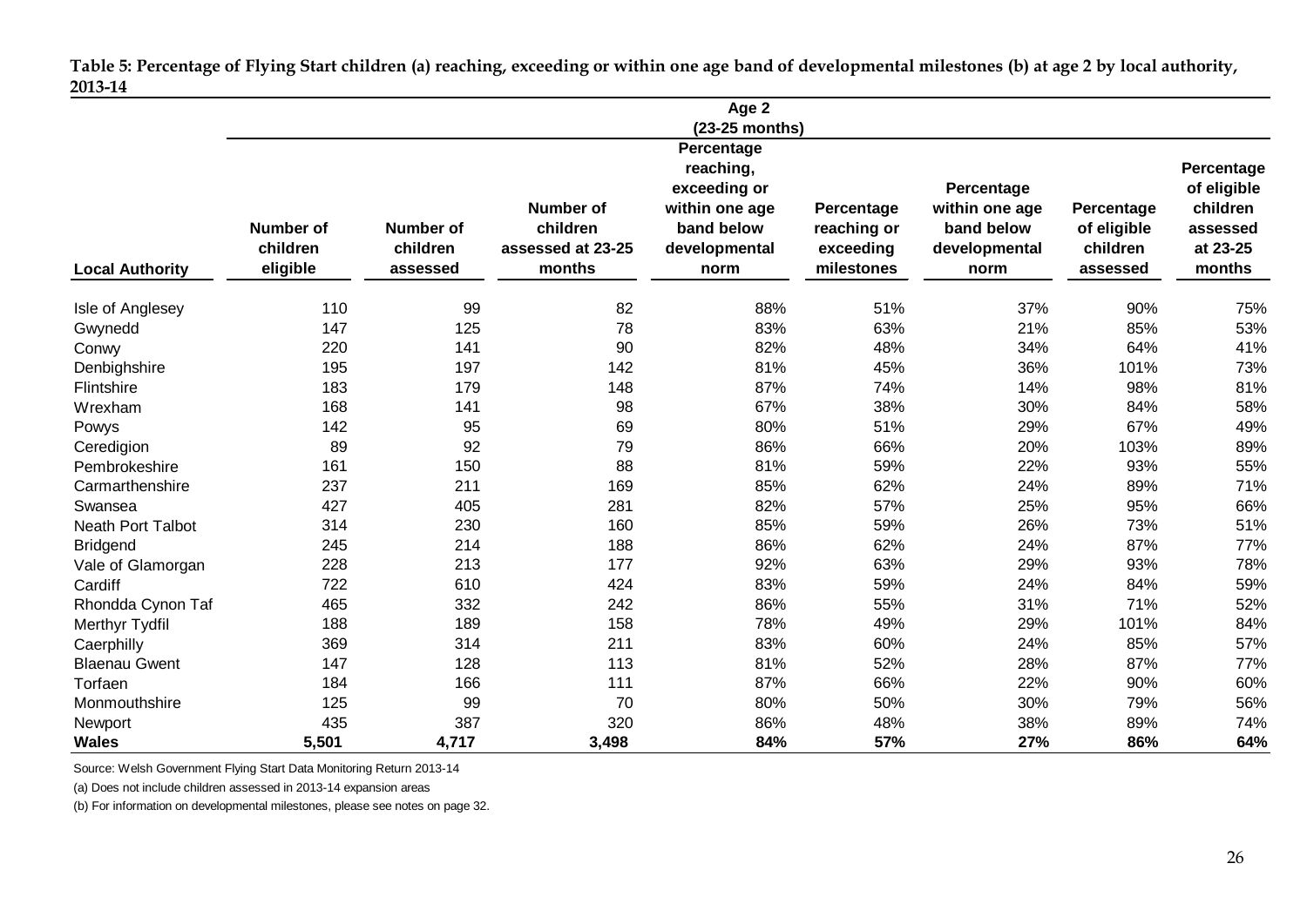**Table 6: Percentage of Flying Start children (a) reaching, exceeding or within one age band of developmental milestones (b) at age 3 by local authority, 2013-14**

|                          |                                          |                                          |                                                             | Age 3                                                 |                                                      |                                                       |                                                   |                                            |
|--------------------------|------------------------------------------|------------------------------------------|-------------------------------------------------------------|-------------------------------------------------------|------------------------------------------------------|-------------------------------------------------------|---------------------------------------------------|--------------------------------------------|
|                          |                                          |                                          |                                                             | $(35-37$ months)                                      |                                                      |                                                       |                                                   |                                            |
|                          |                                          |                                          |                                                             | Percentage                                            |                                                      |                                                       |                                                   |                                            |
|                          |                                          |                                          |                                                             | reaching,                                             |                                                      |                                                       |                                                   | Percentage                                 |
|                          |                                          |                                          |                                                             | exceeding or                                          |                                                      | Percentage                                            |                                                   | of eligible                                |
| <b>Local Authority</b>   | <b>Number of</b><br>children<br>eligible | <b>Number of</b><br>children<br>assessed | <b>Number of</b><br>children<br>assessed at 35-37<br>months | within one age<br>band below<br>developmental<br>norm | Percentage<br>reaching or<br>exceeding<br>milestones | within one age<br>band below<br>developmental<br>norm | Percentage<br>of eligible<br>children<br>assessed | children<br>assessed<br>at 35-37<br>months |
| Isle of Anglesey         | 89                                       | 86                                       | 60                                                          | 77%                                                   | 52%                                                  | 25%                                                   | 97%                                               | 67%                                        |
| Gwynedd                  | 155                                      | 126                                      | 70                                                          | 83%                                                   | 53%                                                  | 30%                                                   | 81%                                               | 45%                                        |
| Conwy                    | 216                                      | 114                                      | 67                                                          | 85%                                                   | 42%                                                  | 43%                                                   | 53%                                               | 31%                                        |
| Denbighshire             | 170                                      | 160                                      | 88                                                          | 67%                                                   | 33%                                                  | 34%                                                   | 94%                                               | 52%                                        |
| Flintshire               | 183                                      | 167                                      | 139                                                         | 91%                                                   | 67%                                                  | 24%                                                   | 91%                                               | 76%                                        |
| Wrexham                  | 183                                      | 131                                      | 99                                                          | 69%                                                   | 28%                                                  | 40%                                                   | 72%                                               | 54%                                        |
| Powys                    | 127                                      | 73                                       | 47                                                          | 74%                                                   | 43%                                                  | 32%                                                   | 57%                                               | 37%                                        |
| Ceredigion               | 111                                      | 102                                      | 91                                                          | 77%                                                   | 48%                                                  | 29%                                                   | 92%                                               | 82%                                        |
| Pembrokeshire            | 148                                      | 144                                      | 93                                                          | 75%                                                   | 46%                                                  | 29%                                                   | 97%                                               | 63%                                        |
| Carmarthenshire          | 234                                      | 202                                      | 150                                                         | 87%                                                   | 71%                                                  | 15%                                                   | 86%                                               | 64%                                        |
| Swansea                  | 441                                      | 383                                      | 278                                                         | 83%                                                   | 60%                                                  | 23%                                                   | 87%                                               | 63%                                        |
| <b>Neath Port Talbot</b> | 361                                      | 280                                      | 219                                                         | 82%                                                   | 39%                                                  | 42%                                                   | 78%                                               | 61%                                        |
| <b>Bridgend</b>          | 244                                      | 209                                      | 180                                                         | 83%                                                   | 54%                                                  | 28%                                                   | 86%                                               | 74%                                        |
| Vale of Glamorgan        | 220                                      | 208                                      | 158                                                         | 84%                                                   | 54%                                                  | 30%                                                   | 95%                                               | 72%                                        |
| Cardiff                  | 751                                      | 615                                      | 433                                                         | 82%                                                   | 59%                                                  | 23%                                                   | 82%                                               | 58%                                        |
| Rhondda Cynon Taf        | 384                                      | 304                                      | 184                                                         | 85%                                                   | 52%                                                  | 33%                                                   | 79%                                               | 48%                                        |
| Merthyr Tydfil           | 178                                      | 140                                      | 104                                                         | 81%                                                   | 55%                                                  | 26%                                                   | 79%                                               | 58%                                        |
| Caerphilly               | 329                                      | 273                                      | 172                                                         | 87%                                                   | 60%                                                  | 26%                                                   | 83%                                               | 52%                                        |
| <b>Blaenau Gwent</b>     | 164                                      | 127                                      | 110                                                         | 84%                                                   | 63%                                                  | 21%                                                   | 77%                                               | 67%                                        |
| Torfaen                  | 193                                      | 131                                      | 94                                                          | 89%                                                   | 68%                                                  | 21%                                                   | 68%                                               | 49%                                        |
| Monmouthshire            | 49                                       | 60                                       | 40                                                          | 80%                                                   | 35%                                                  | 45%                                                   | 122%                                              | 82%                                        |
| Newport                  | 418                                      | 361                                      | 325                                                         | 84%                                                   | 61%                                                  | 23%                                                   | 86%                                               | 78%                                        |
| <b>Wales</b>             | 5,348                                    | 4,396                                    | 3,201                                                       | 82%                                                   | 55%                                                  | 28%                                                   | 82%                                               | 60%                                        |

<span id="page-26-0"></span>Source: Welsh Government Flying Start Data Monitoring Return 2013-14

(a) Does not include children assessed in 2013-14 expansion areas

(b) For information on developmental milestones, please see notes on page 32.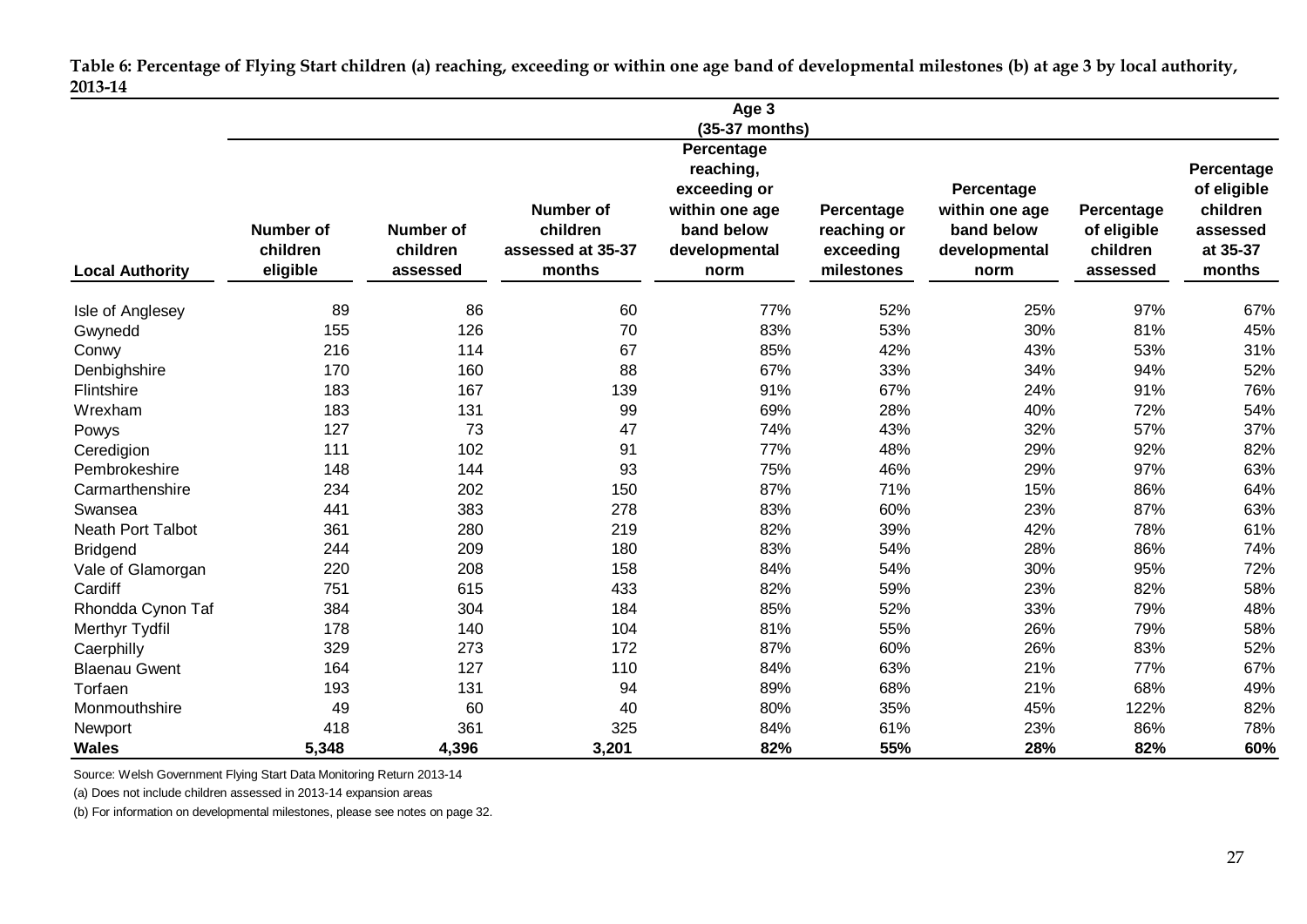|                        | $2011 - 12(r)$                |                                       |        |                               |                                       | 2012-13 |                               |                                       |        |                               |                                       |     |
|------------------------|-------------------------------|---------------------------------------|--------|-------------------------------|---------------------------------------|---------|-------------------------------|---------------------------------------|--------|-------------------------------|---------------------------------------|-----|
|                        | Number                        |                                       |        | Percentage                    |                                       |         | Number                        |                                       |        | Percentage                    |                                       |     |
| <b>Local Authority</b> | <b>Flying</b><br><b>Start</b> | Non-<br><b>Flying</b><br><b>Start</b> | All    | <b>Flying</b><br><b>Start</b> | Non-<br><b>Flying</b><br><b>Start</b> | All     | <b>Flying</b><br><b>Start</b> | Non-<br><b>Flying</b><br><b>Start</b> | All    | <b>Flying</b><br><b>Start</b> | Non-<br><b>Flying</b><br><b>Start</b> | All |
| Isle of Anglesey       | 84                            | 511                                   | 595    | 97%                           | 76%                                   | 78%     | 98                            | 502                                   | 600    | 97%                           | 76%                                   | 79% |
| Gwynedd                | 120                           | 1,002                                 | 1,122  | 98%                           | 91%                                   | 91%     | 123                           | 1,029                                 | 1,152  | 98%                           | 92%                                   | 93% |
| Conwy                  | 131                           | 963                                   | 1,094  | 97%                           | 96%                                   | 96%     | 145                           | 928                                   | 1,073  | 100%                          | 96%                                   | 98% |
| Denbighshire           | 168                           | 919                                   | 1,087  | 88%                           | 100%                                  | 100%    | 146                           | 883                                   | 1,029  | 84%                           | 100%                                  | 99% |
| Flintshire             | 190                           | 1,519                                 | 1,709  | 95%                           | 94%                                   | 94%     | 185                           | 1,495                                 | 1,680  | 91%                           | 98%                                   | 97% |
| Wrexham                | 233                           | 1,419                                 | 1,652  | 98%                           | 96%                                   | 96%     | 214                           | 1,376                                 | 1,590  | 96%                           | 94%                                   | 94% |
| Powys                  | 103                           | 865                                   | 968    | 76%                           | 73%                                   | 73%     | 86                            | 815                                   | 901    | 74%                           | 74%                                   | 74% |
| Ceredigion             | 55                            | 314                                   | 369    | 65%                           | 56%                                   | 58%     | 63                            | 310                                   | 373    | 63%                           | 62%                                   | 62% |
| Pembrokeshire          | 177                           | 978                                   | 1,155  | 93%                           | 88%                                   | 89%     | 167                           | 972                                   | 1,139  | 95%                           | 87%                                   | 88% |
| Carmarthenshire        | 194                           | 1,434                                 | 1,628  | 85%                           | 76%                                   | 77%     | 202                           | 1,295                                 | 1,497  | 94%                           | 74%                                   | 76% |
| Swansea                | 317                           | 2,377                                 | 2,694  | 93%                           | 97%                                   | 97%     | 345                           | 2,159                                 | 2,504  | 96%                           | 97%                                   | 97% |
| Neath Port Talbot      | 267                           | 1,245                                 | 1,512  | 98%                           | 95%                                   | 95%     | 262                           | 1,271                                 | 1,533  | 94%                           | 96%                                   | 96% |
| <b>Bridgend</b>        | 154                           | 1,374                                 | 1,528  | 94%                           | 96%                                   | 96%     | 174                           | 1,336                                 | 1,510  | 100%                          | 96%                                   | 97% |
| Vale of Glamorgan      | 162                           | 1,314                                 | 1,476  | 91%                           | 95%                                   | 95%     | 170                           | 1,252                                 | 1,422  | 94%                           | 94%                                   | 94% |
| Cardiff                | 555                           | 3,199                                 | 3,754  | 88%                           | 82%                                   | 83%     | 605                           | 3,189                                 | 3,794  | 85%                           | 83%                                   | 83% |
| Rhondda Cynon Taf      | 430                           | 2,348                                 | 2,778  | 99%                           | 97%                                   | 97%     | 411                           | 2,393                                 | 2,804  | 100%                          | 97%                                   | 97% |
| Merthyr Tydfil         | 164                           | 583                                   | 747    | 97%                           | 99%                                   | 99%     | 149                           | 526                                   | 675    | 100%                          | 94%                                   | 95% |
| Caerphilly             | 362                           | 1,792                                 | 2,154  | 100%                          | 97%                                   | 98%     | 284                           | 1,800                                 | 2,084  | 98%                           | 97%                                   | 97% |
| <b>Blaenau Gwent</b>   | 134                           | 649                                   | 783    | 93%                           | 99%                                   | 98%     | 127                           | 635                                   | 762    | 91%                           | 100%                                  | 98% |
| Torfaen                | 169                           | 718                                   | 887    | 87%                           | 81%                                   | 82%     | 171                           | 709                                   | 880    | 90%                           | 79%                                   | 81% |
| Monmouthshire          | 68                            | 341                                   | 409    | 89%                           | 41%                                   | 45%     | 65                            | 322                                   | 387    | 76%                           | 39%                                   | 42% |
| Newport                | 435                           | 1,041                                 | 1,476  | 88%                           | 69%                                   | 74%     | 389                           | 981                                   | 1,370  | 88%                           | 68%                                   | 72% |
| <b>Wales</b>           | 4,672                         | 26,905                                | 31,577 | 92%                           | 87%                                   | 88%     | 4,581                         | 26,178                                | 30,759 | 92%                           | 87%                                   | 88% |

**Table 7: Number and percentage of children aged 3, living in Flying Start / non Flying Start areas and recorded on roll at a maintained school in PLASC in January 2012 and in January 2013 (age as at previous 31 August)**

<span id="page-27-0"></span>Source: Pupil Level Annual School Census (PLASC) 2012, 2013, National Community Child Health Database (NCCHD) 2011-12, 2012-13 (denominator)

(r) 2011-12 data has been revised since originally published due to late amendments to the 2012 postcode set.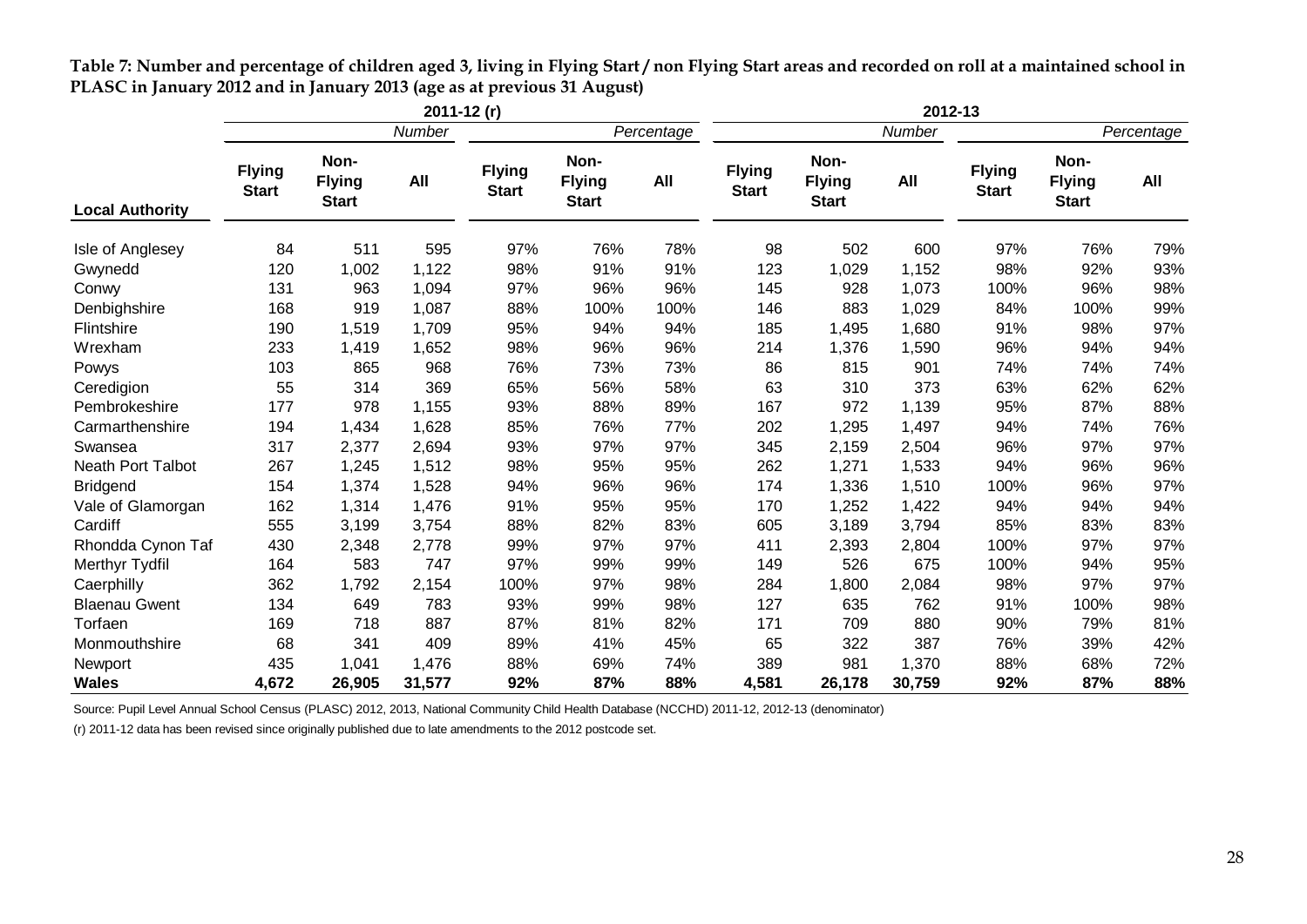**Table 8: Number and percentage of children living in Flying Start / non Flying Start areas who are fully immunised (a) by their 4th birthday by local authority**

|                          | $2011 - 12(r)$                |                                       |        |                               |                                       | 2012-13 |                               |                                       |        |                               |                                       |     |
|--------------------------|-------------------------------|---------------------------------------|--------|-------------------------------|---------------------------------------|---------|-------------------------------|---------------------------------------|--------|-------------------------------|---------------------------------------|-----|
|                          | Number                        |                                       |        | Percentage                    |                                       |         | Number                        |                                       |        | Percentage                    |                                       |     |
| <b>Local Authority</b>   | <b>Flying</b><br><b>Start</b> | Non-<br><b>Flying</b><br><b>Start</b> | All    | <b>Flying</b><br><b>Start</b> | Non-<br><b>Flying</b><br><b>Start</b> | All     | <b>Flying</b><br><b>Start</b> | Non-<br><b>Flying</b><br><b>Start</b> | All    | <b>Flying</b><br><b>Start</b> | Non-<br><b>Flying</b><br><b>Start</b> | All |
| Isle of Anglesey         | 72                            | 557                                   | 629    | 78%                           | 83%                                   | 82%     | 86                            | 562                                   | 648    | 81%                           | 84%                                   | 84% |
| Gwynedd                  | 106                           | 942                                   | 1,048  | 87%                           | 85%                                   | 85%     | 106                           | 986                                   | 1,092  | 85%                           | 87%                                   | 87% |
| Conwy                    | 101                           | 799                                   | 900    | 72%                           | 83%                                   | 81%     | 102                           | 856                                   | 958    | 70%                           | 84%                                   | 82% |
| Denbighshire             | 131                           | 726                                   | 857    | 75%                           | 84%                                   | 82%     | 145                           | 741                                   | 886    | 78%                           | 85%                                   | 84% |
| Flintshire               | 166                           | 1,335                                 | 1,501  | 80%                           | 83%                                   | 83%     | 151                           | 1,324                                 | 1,475  | 84%                           | 86%                                   | 86% |
| Wrexham                  | 173                           | 1,207                                 | 1,380  | 82%                           | 85%                                   | 85%     | 176                           | 1,306                                 | 1,482  | 82%                           | 87%                                   | 87% |
| Powys                    | 99                            | 939                                   | 1,038  | 83%                           | 81%                                   | 81%     | 105                           | 973                                   | 1,078  | 85%                           | 85%                                   | 85% |
| Ceredigion               | 69                            | 474                                   | 543    | 87%                           | 83%                                   | 84%     | 69                            | 448                                   | 517    | 82%                           | 84%                                   | 84% |
| Pembrokeshire            | 140                           | 853                                   | 993    | 68%                           | 77%                                   | 75%     | 130                           | 864                                   | 994    | 75%                           | 79%                                   | 78% |
| Carmarthenshire          | 177                           | 1,412                                 | 1,589  | 72%                           | 80%                                   | 79%     | 163                           | 1,414                                 | 1,577  | 73%                           | 82%                                   | 81% |
| Swansea                  | 247                           | 1,924                                 | 2,171  | 72%                           | 81%                                   | 80%     | 292                           | 1,920                                 | 2,212  | 81%                           | 83%                                   | 83% |
| <b>Neath Port Talbot</b> | 201                           | 1,055                                 | 1,256  | 78%                           | 82%                                   | 82%     | 203                           | 1,038                                 | 1,241  | 78%                           | 83%                                   | 82% |
| <b>Bridgend</b>          | 128                           | 1,134                                 | 1,262  | 76%                           | 82%                                   | 81%     | 115                           | 1,170                                 | 1,285  | 72%                           | 84%                                   | 83% |
| Vale of Glamorgan        | 133                           | 1,099                                 | 1,232  | 72%                           | 83%                                   | 81%     | 147                           | 1,147                                 | 1,294  | 84%                           | 84%                                   | 84% |
| Cardiff                  | 417                           | 2,984                                 | 3,401  | 67%                           | 79%                                   | 77%     | 464                           | 2,972                                 | 3,436  | 67%                           | 79%                                   | 77% |
| Rhondda Cynon Taf        | 337                           | 1,924                                 | 2,261  | 79%                           | 83%                                   | 83%     | 355                           | 2,040                                 | 2,395  | 85%                           | 85%                                   | 85% |
| Merthyr Tydfil           | 129                           | 459                                   | 588    | 88%                           | 84%                                   | 85%     | 127                           | 469                                   | 596    | 79%                           | 85%                                   | 83% |
| Caerphilly               | 246                           | 1,431                                 | 1,677  | 77%                           | 83%                                   | 82%     | 234                           | 1,466                                 | 1,700  | 78%                           | 81%                                   | 80% |
| <b>Blaenau Gwent</b>     | 104                           | 534                                   | 638    | 80%                           | 85%                                   | 84%     | 133                           | 536                                   | 669    | 86%                           | 82%                                   | 82% |
| Torfaen                  | 160                           | 724                                   | 884    | 86%                           | 82%                                   | 83%     | 158                           | 747                                   | 905    | 81%                           | 82%                                   | 82% |
| Monmouthshire            | 60                            | 662                                   | 722    | 81%                           | 83%                                   | 83%     | 70                            | 722                                   | 792    | 78%                           | 85%                                   | 84% |
| Newport                  | 334                           | 1,124                                 | 1,458  | 73%                           | 78%                                   | 77%     | 371                           | 1,194                                 | 1,565  | 78%                           | 79%                                   | 78% |
| <b>Wales</b>             | 3,729                         | 24,447                                | 28,176 | 76%                           | 82%                                   | 81%     | 3,902                         | 25,018                                | 28,920 | 78%                           | 83%                                   | 82% |

<span id="page-28-0"></span>Source: Public Health Wales COVER report 2011-2012, 2012-13, National Community Child Health Database (NCCHD) 2011-12, 2012-13 (denominator)

(a) Includes the following immunisations: Diphtheria, Tetanus, Pertussis, Polio, Haemophilus influenzae (Hib), Measles, Mumps, Rubella,

Meningitis C and Pneumococcal infection (PCV).

Analysis provided by Public Health Wales Communicable Disease Surveillance Centre and Vaccine Preventable Disease Programme.

(b) Local Authority was not known for 148 children in 2011-12 and 123 children in 2012-13 in non Flying Start / All areas.

(r) 2011-12 data has been revised since originally published due to late amendments to the 2012 postcode set.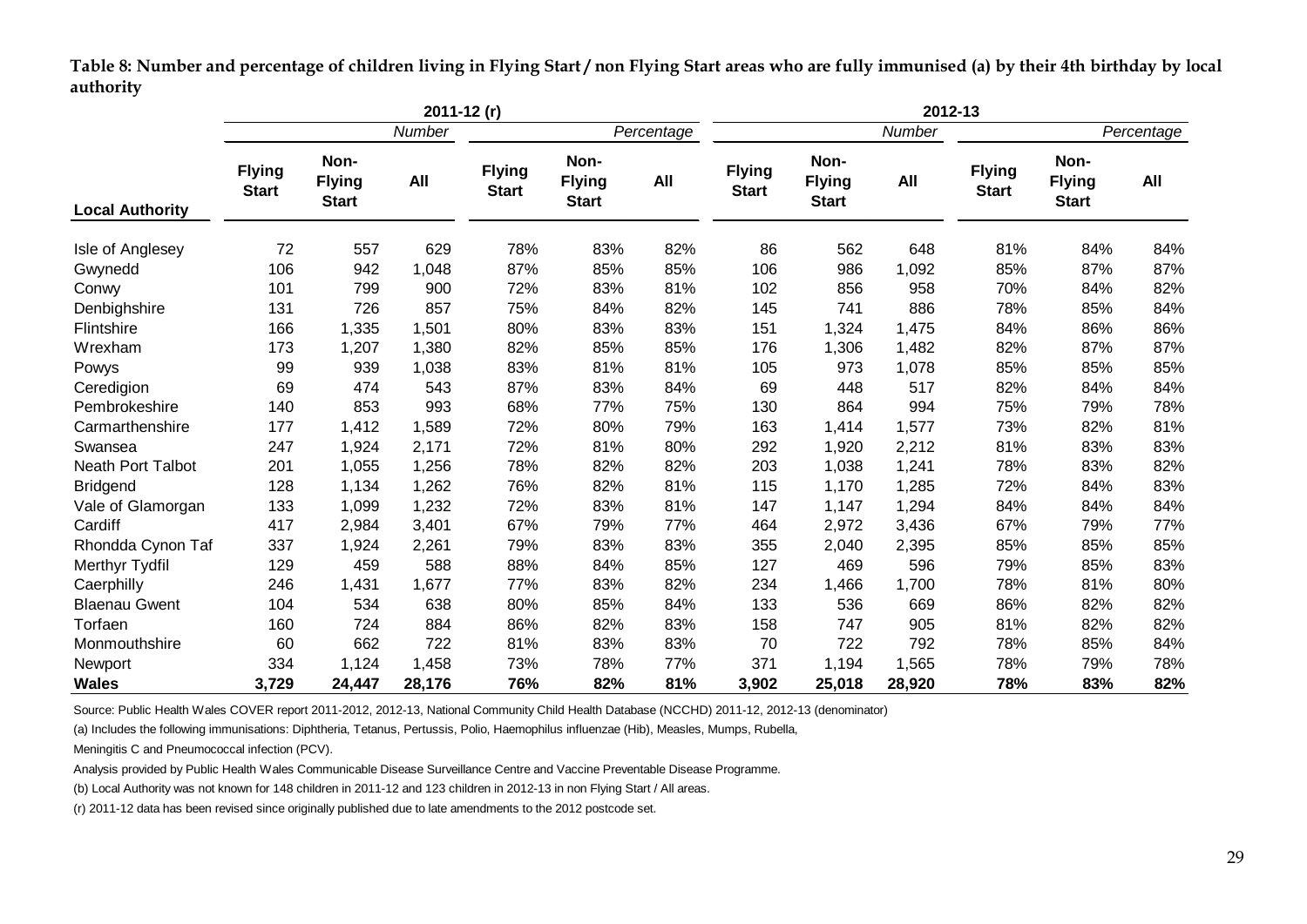**Table 9: Parenting courses offered by local authority, 2013-14**

|                          | <b>Numper of</b> |                    |  |  |
|--------------------------|------------------|--------------------|--|--|
|                          | places on        | Percentage of      |  |  |
|                          | formal           | places on formal   |  |  |
|                          | structured       | structured         |  |  |
|                          | parenting        | parenting courses  |  |  |
|                          | courses ending   | ending in the year |  |  |
| <b>Local Authority</b>   | in the year      | taken up (a)       |  |  |
|                          |                  |                    |  |  |
| Isle of Anglesey         | 53               | 74%                |  |  |
| Gwynedd                  | 125              | 69%                |  |  |
| Conwy                    | 69               | 78%                |  |  |
| Denbighshire             | 74               | 46%                |  |  |
| Flintshire               | 223              | 78%                |  |  |
| Wrexham                  | 106              | 82%                |  |  |
| Powys                    | 78               | 100%               |  |  |
| Ceredigion               | 116              | 69%                |  |  |
| Pembrokeshire            | 29               | 62%                |  |  |
| Carmarthenshire          | 150              | 80%                |  |  |
| Swansea                  | 154              | 90%                |  |  |
| <b>Neath Port Talbot</b> | 92               | 82%                |  |  |
| <b>Bridgend</b>          | 30               | 73%                |  |  |
| Vale of Glamorgan        | 110              | 76%                |  |  |
| Cardiff                  | 150              | 93%                |  |  |
| Rhondda Cynon Taf        | 151              | 84%                |  |  |
| Merthyr Tydfil           | 90               | 76%                |  |  |
| Caerphilly               | 181              | 80%                |  |  |
| <b>Blaenau Gwent</b>     | 103              | 51%                |  |  |
| Torfaen                  | 293              | 61%                |  |  |
| Monmouthshire            | 206              | 63%                |  |  |
| Newport                  | 281              | 82%                |  |  |
| Wales                    | 2,864            | 75%                |  |  |

<span id="page-29-0"></span>Source: Welsh Government Flying Start Data Monitoring Return 2013-14

a) This is measured by counting places where the first session was attended.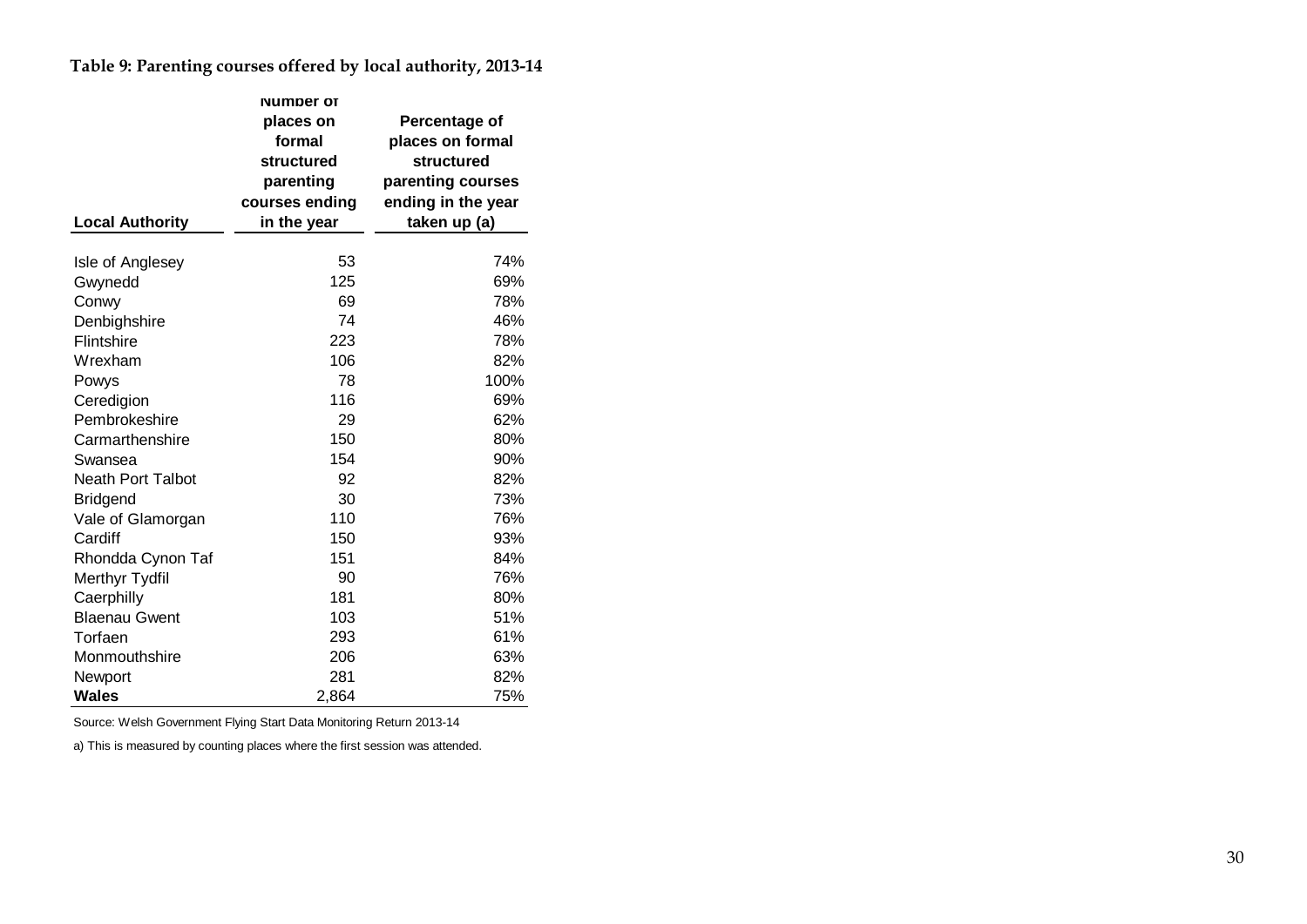|                          |                   | <b>Flying Start children</b> | Children living in Flying Start areas |              |                  |                  |  |
|--------------------------|-------------------|------------------------------|---------------------------------------|--------------|------------------|------------------|--|
|                          | <b>Number of</b>  |                              | Percentage                            | Percentage   | Percentage of    |                  |  |
|                          | children          | Percentage of                | reaching or                           | reaching or  | children aged 3  | Percentage of    |  |
|                          | benefiting<br>(in | children taking              | exceeding                             | exceeding    | recorded on roll | children fully   |  |
|                          | receipt of        | up full or reduced           | milestones                            | milestones   | at a maintained  | immunised (c) at |  |
| <b>Local Authority</b>   | services)(a)      | offer of childcare           | (b) at age 2                          | (b) at age 3 | school           | 4th birthday     |  |
| Isle of Anglesey         | 459               | 78%                          | 56%                                   | 56%          | 97%              | 81%              |  |
| Gwynedd                  | 640               | 100%                         | 62%                                   | 56%          | 98%              | 85%              |  |
| Conwy                    | 752               | 100%                         | 53%                                   | 25%          | 100%             | 70%              |  |
| Denbighshire             | 887               | 86%                          | 70%                                   | 33%          | 84%              | 78%              |  |
| Flintshire               | 954               | 99%                          | 75%                                   | 73%          | 91%              | 84%              |  |
| Wrexham                  | 887               | 98%                          | 38%                                   | 38%          | 96%              | 82%              |  |
| Powys                    | 525               | 100%                         | 62%                                   | 32%          | 74%              | 85%              |  |
| Ceredigion               | 414               | 86%                          | 53%                                   | 64%          | 63%              | 82%              |  |
| Pembrokeshire            | 649               | 99%                          | 66%                                   | 51%          | 95%              | 75%              |  |
| Carmarthenshire          | 1,112             | 91%                          | 53%                                   | 64%          | 94%              | 73%              |  |
| Swansea                  | 1,492             | 94%                          | 52%                                   | 64%          | 96%              | 81%              |  |
| <b>Neath Port Talbot</b> | 1,042             | 83%                          | 55%                                   | 38%          | 94%              | 78%              |  |
| <b>Bridgend</b>          | 956               | 87%                          | 42%                                   | 66%          | 100%             | 72%              |  |
| Vale of Glamorgan        | 866               | 98%                          | 61%                                   | 55%          | 94%              | 84%              |  |
| Cardiff                  | 3,368             | 81%                          | 61%                                   | 52%          | 85%              | 67%              |  |
| Rhondda Cynon Taf        | 2,542             | 87%                          | 51%                                   | 62%          | 100%             | 85%              |  |
| Merthyr Tydfil           | 792               | 94%                          | 55%                                   | 59%          | 100%             | 79%              |  |
| Caerphilly               | 1,219             | 91%                          | 70%                                   | 72%          | 98%              | 78%              |  |
| <b>Blaenau Gwent</b>     | 655               | 58%                          | 52%                                   | 51%          | 91%              | 86%              |  |
| Torfaen                  | 1,187             | 78%                          | 57%                                   | 63%          | 90%              | 81%              |  |
| Monmouthshire            | 346               | 98%                          | 56%                                   | 53%          | 76%              | 78%              |  |
| Newport (d)              | 1,835             | 100%                         | 37%                                   | 42%          | 88%              | 78%              |  |
| <b>Wales</b>             | 23,579            | 90%                          | 55%                                   | 55%          | 92%              | 78%              |  |

**Baseline Table: Key data for 2012-13**

<span id="page-30-0"></span>Source: Welsh Government Flying Start Data Monitoring Return 2012-13

Pupil Level Annual School Census (PLASC) 2013, National Community Child Health Database (NCCHD) 2012-13 (denominator)

Public Health Wales COVER report 2011-2012, 2012-13, National Community Child Health Database (NCCHD) 2012-13 (denominator)

(a) Cumulative count of individual children receiving health visitor Flying Start services

(b) For information on developmental milestones, please see notes on page 32.

(c) Includes the following immunisations: Diphtheria, Tetanus, Pertussis, Polio, Haemophilus influenzae (Hib), Measles, Mumps, Rubella, Meningitis C and Pneumococcal infection (PCV). Analysis provided by Public Health Wales Communicable Disease Surveillance Centre and Vaccine Preventable Disease Programme.

(d) The number of children taking up a full or reduced offer of childcare was greater than the total number of places offered, resulting in a percentage of 102% in Newport in 2012- 13 which has been adjusted to 100%. In addition the numbers of offers exceeded the numbers of eligible children in several cases. See Notes for an explanation for these discrepancies.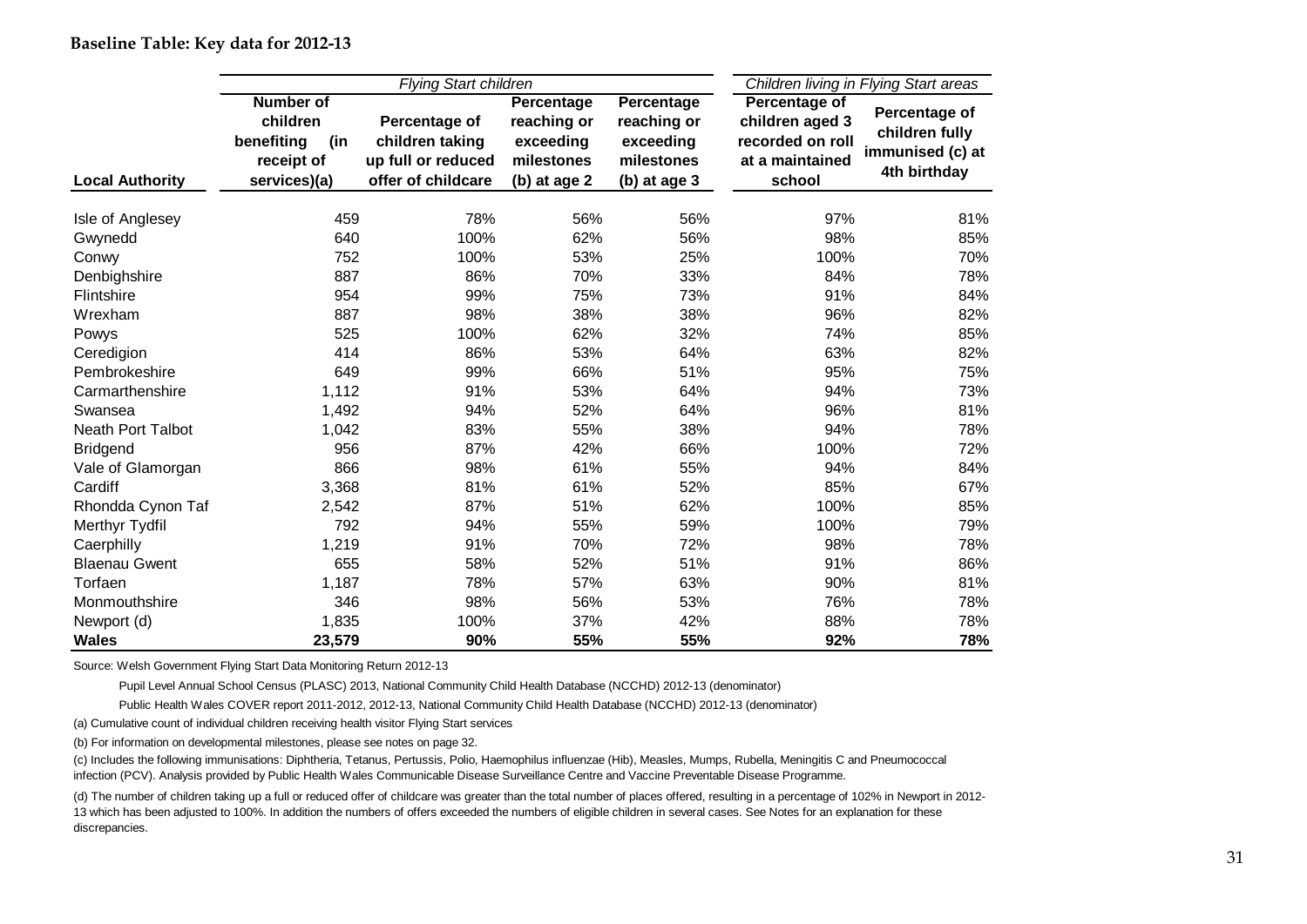# <span id="page-31-0"></span>**Background and Key Quality Information**

# <span id="page-31-2"></span>**The Flying Start Programme**

Key aspects o[f Flying Start](http://wales.gov.uk/topics/childrenyoungpeople/parenting/help/flyingstart/?lang=en) are:

- free part-time childcare for 2-3 year olds
- an enhanced Health Visiting service (where the Health Visitor caseload is capped at 110 children)
- access to Parenting support
- access to Early Language Development support.  $\bullet$

These services are universally available to all children aged under 4 years and their families in the areas in which the programme runs.

Health visiting and midwifery: A Flying Start requirement is that there must be one full time equivalent health visitor per 110 children aged under 4 in the target areas. This is to ensure delivery of intensive support to Flying Start children and their families. The primary function of the Flying Start health visitor is to support the family in the home, assessing both the child (using an appropriate Welsh Government approved developmental assessment tool), and the family (in terms of high, medium and low risk). In some local authorities, midwives are employed as part of the core Flying Start team. Whether or not this is the case locally, Flying Start health visitors work closely with generic midwives working with Flying Start parents. Particular emphasis is placed on working with the most vulnerable groups including teenage parents, those who are victims of, or may be at risk of domestic abuse and pre/post natal depression.

Childcare services: The core Flying Start childcare offer is that quality childcare is offered to parents of all eligible 2-3 year olds for 2 ½ hours a day, 5 days a week for 39 weeks. In addition, there should be at least 15 sessions of provision for the family during the school holidays.

Information about the Parenting and Early Language Development elements of the programme is still being developed and we hope to include more statistics in future releases.

# <span id="page-31-3"></span>**Sources of data**

<span id="page-31-4"></span>**Routine management information:** Welsh Government Knowledge and Analytical services (KAS) established routine data monitoring of the Flying Start programme in 2012 and early 2013 with the first data being collected for 2012-13. The information is collected three times a year from local authorities and includes data used to manage the programme. The dataset also provides key monitoring statistics for the programme used as Programme for Government (PfG) tracking indicators, such as the numbers of beneficiaries of the programme as a whole, the numbers of children starting nursery care and children reaching or exceeding their developmental milestones. Further information about Programme for Government can be found at: <http://wales.gov.uk/about/programmeforgov/?lang=en>

<span id="page-31-1"></span>This release provides data for each complete financial year based on the final data collection of each year. Because of the timing issues involved, monitoring data collected from earlier collections within each year has so far been used for tracking indicators for the annual Programme for Government report.

However in future, it is the intention to publish some very high level management information shortly after the first two collections in each year are complete, to support more timely reporting of the progress of the programme. This will be published on an unvalidated basis at the Wales level only, with appropriate caveats, and will be superceded by the annual validated data presented in the formal statistical release in the following July. This means it may be possible to use some data from the first two terms of the current year in reporting for the future annual Programme for Government reports.

Data which is incomplete or where comparability across local authorities is still being assessed has not been included in the publication.

<span id="page-31-5"></span>**Information on outcomes for children resident in Flying Start areas:** National databases such as the National Community Child Health Database (NCCHD) and the Pupil Level Annual School Census (PLASC) have been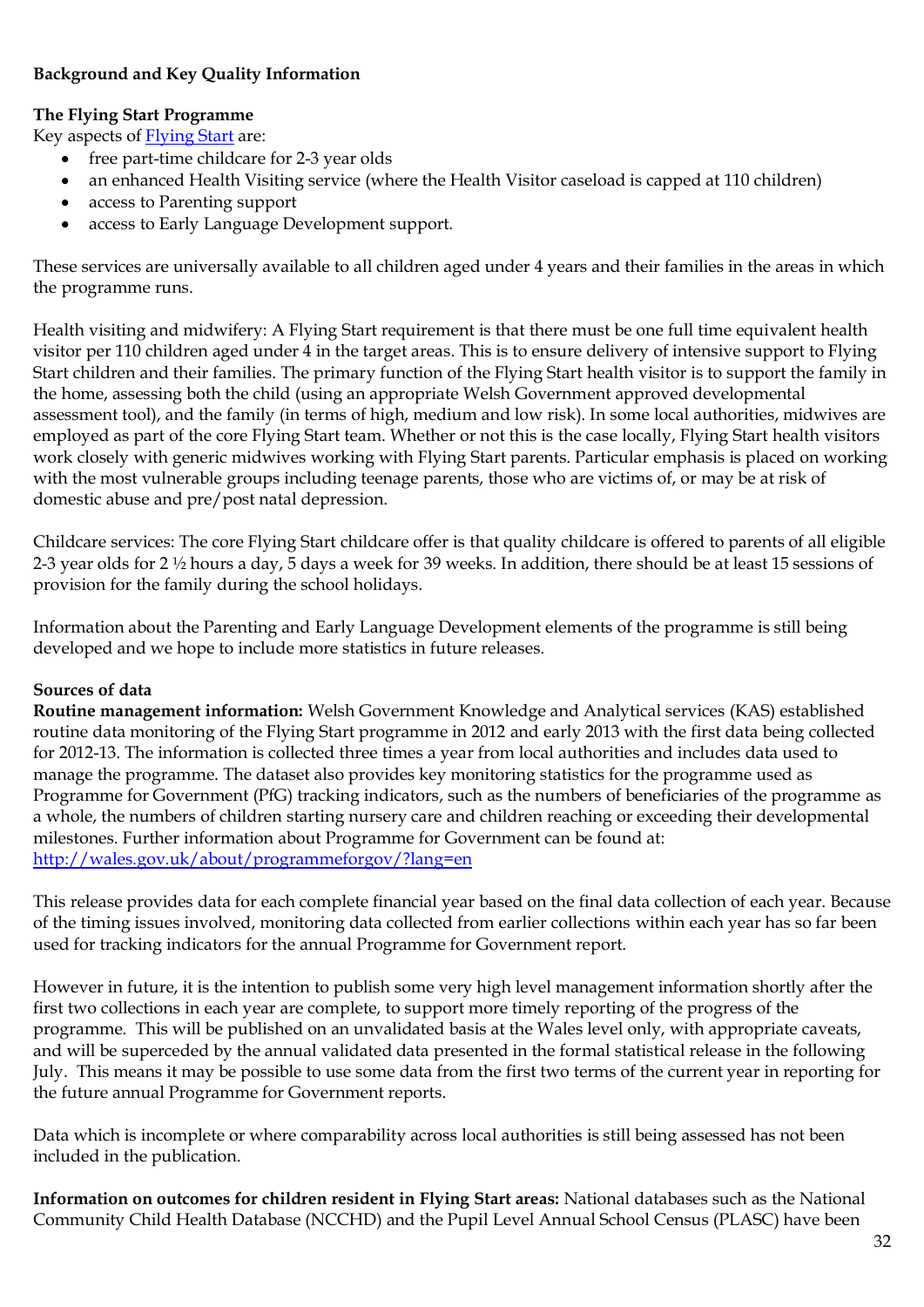used in conjunction with lists of the Flying Start postcode areas to provide outcome measures for the children in relevant age groups. The outcomes presented here are the proportion of children living within and outside Flying Start areas who are fully immunised by their 4<sup>th</sup> birthdays and the proportion who are recorded on school rolls at age 3. Note that there will be a number of children resident in these areas whose families have not taken up offers of Flying Start services and therefore are incorrectly counted as Flying Start children; this number is thought to be small however.

<span id="page-32-0"></span>**Population:** ONS mid year estimates of population are used in Chart 1 and Table 1 of this release; for 2012-13 the 2012 mid year estimates have been used. This was updated in the revised version of the release (September 2013) as estimates for 2012 had become available whereas when the release was first published, in June 2013, 2011 mid year estimates had been used. For 2013-14 the 2013 mid year estimates have been used. The estimates are published on our StatsWales website here:

<https://statswales.wales.gov.uk/Catalogue/Population-and-Migration/Population/Estimates>

# <span id="page-32-1"></span>**Flying Start areas**

Flying Start targets the most disadvantaged areas in Wales. The programme has been targeted to areas according to measures of relative disadvantage including the Welsh Index of Multiple Deprivation (WIMD), free school meals and the proportions of children aged under 4 years living in households in receipt of income related benefits.

The areas included in Map 1 are those areas defined according to postcodes provided to Welsh Government by Flying Start coordinators. In a small number of postcodes not all of the dwellings within the area are included in the programme. Note that the map does not reflect any expansion of the programme after 31 March 2012. 2013-14 expansion areas are not yet available for mapping. Also note that the 2012 postcodes used in the map have been slightly revised for 6 local authorities since the first Statistical Release was published.

# <span id="page-32-2"></span>**Management information**

This data collection was established during 2012 and early 2013 in collaboration with Flying Start coordinators for the purpose of providing information with which to manage the programme. The first data was provided to Welsh Government for 2012-13 and is submitted for three "terms" during the year: 1 April - 31 August, 1 September – 31 December and 1 January – 31 March.

It should be noted that the information has been collected for management rather than statistical reasons and validation of the data is focussed as much on the operation of the programme as it is on developing robust statistics. As such the data presented has not been subject to the usual statistical processes that occur. Further the data collection is new and is still being developed and improved with local authorities. As requirements are identified, and the data are published, local authorities are refining their data collection methodologies and it is expected that data quality will improve over time.

Submission of data was mandatory from the start of 2012-13 for most data items but was optional for the first term only for a small number. The only data item included in this release which was optional in the first term was the numbers of face to face contacts with health visitors and with the wider health team. Note that for 2012- 13, Rhondda Cynon Taf, Flintshire and Swansea did not provide contact data in the first term of collection and therefore data from terms 2 and 3 has been grossed up to 12 months for comparison purposes. The grossed up numbers contribute to the 2012-13 Wales total also.

The management information shows that Flying Start children are likely to move in and out of the areas. Children transferring into Flying Start areas accounted for around 15-20 per cent of all children in receipt of Health Visitor services at some time during 2013-14.

# <span id="page-32-3"></span>**Expansion areas**

A small expansion of the programme into additional areas occurred in 2012-13 but the major expansion to date has been during 2013-14. . Management data has been collected for some aspects of the programme separately for pre-expansion areas and for expansion areas. Where a split is not available the addition of the developing areas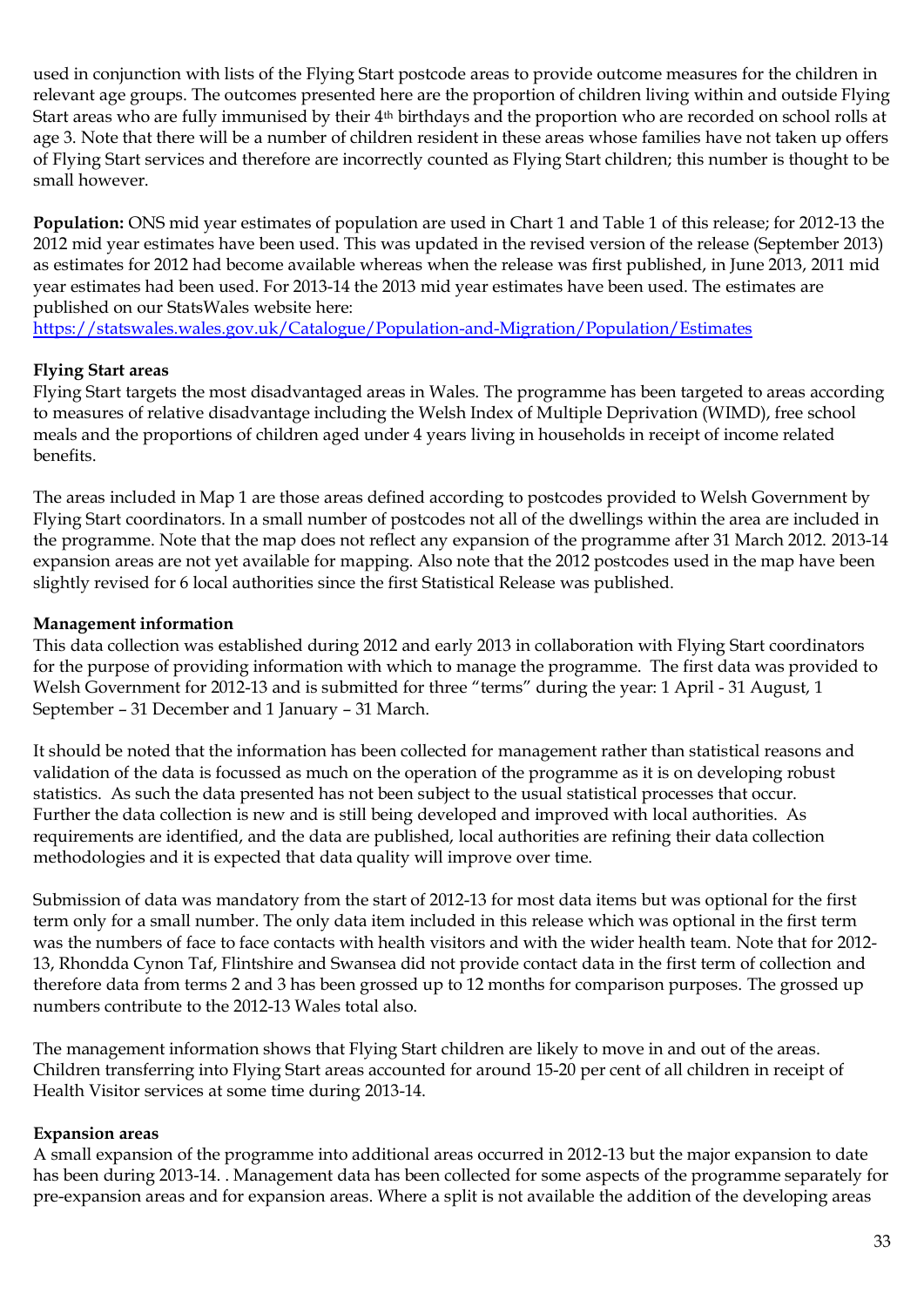into the statistics should be considered when interpreting the data. The release presents statistics for expansion areas in the following way:

- It has not been possible to split the number of children benefiting, the caseload counts, contacts or take-up  $\bullet$ of childcare places between pre-expansion and expansion areas. This should be noted when making comparisons between statistics for 2012-13 and 2013-14. However some background information on the numbers of children who have been offered childcare places in the two areas was collected.
- Assessment data has been collected separately for pre-expansion areas and expansion areas and these are presented separately with the pre-expansion areas being compared with statistics from 2012-13.

It should be noted that in some local authorities there has been relatively slow development into the expansion areas in some cases because of delays recruiting health visitors and in establishing new childcare settings. It is likely that the statistics are impacted by this.

Additional target areas will be added to the programme throughout the period of expansion i.e. during 2014-15 and 2015-16.

# **Data quality**

Improvements in data collection methodology and validation continue to be made as the Welsh Government's Health Statistics team works closely with Flying Start teams in each local authority, with monitoring and support provided by Welsh Government account managers allocated to all the local authorities. The account managers meet with each of their Flying Start co-ordinators on a regular basis to discuss progress in the implementation of the programme. Since October 2013, account managers have agreed a Quality Improvement Plan (QIP) with each local authority Flying Start co-ordinator. These QIPs are used to identify areas of concern and outline the activities needed to improve performance. This is still a relatively new data collection and so improvements to the dataset are continuing. This should be recognised when interpreting the statistics.

The following statistics are derived from this management information:

**1. Children benefiting from, that is, in receipt of Flying Start services:** the data shows the number of individual Flying Start children, aged under 4 years, who are recorded as having received health visitor Flying Start services at some point between 1 April and 31 March. There were 2 local authorities in 2012- 13 and 3 local authorities in 2013-14 where the number of children allocated to Flying Start Health Visitors' caseloads was greater than the number of children in receipt of Flying Start services. This is likely to be due to transfers in to Flying Start areas at the end of the term but before any first health visitor contact.

Note that from 2013-14 caseload was counted at the end of each term rather than the start of the term.

Flying Start staff also provide ante-natal services as well as services to some children aged 4 if there are younger Flying Start children in the family but these contacts are not presented in these statistics.

**2. Children newly eligible and in receipt of Flying Start nursery provision:** the figure is the number of Flying Start children, aged 2 or 3 years, who are newly eligible for and have taken up full or reduced offers of childcare between 1 April and 31 March. The percentage shown is the number of children taking up childcare as a percentage of the number of offers made to newly eligible children. The majority of offers taken up are full (more than 90 per cent). Note that in 2012-13 in one local authority the count of childcare offers taken up was higher than the number of offers made to newly eligible children, and in addition in 2012-13 and 2013-14 the numbers of offers exceeded the numbers of eligible children in several cases. These apparent discrepancies are because the numbers eligible reflect only those eligible at the start of each term, excluding any children that moved into the Flying Start areas during each term and who were subsequently offered a place. From 2013-14 the collection has been improved so that numbers of offers will only exceed eligible children in cases where there is a catch up on offers not made in a previous year, which is likely to have a minimal impact on the data.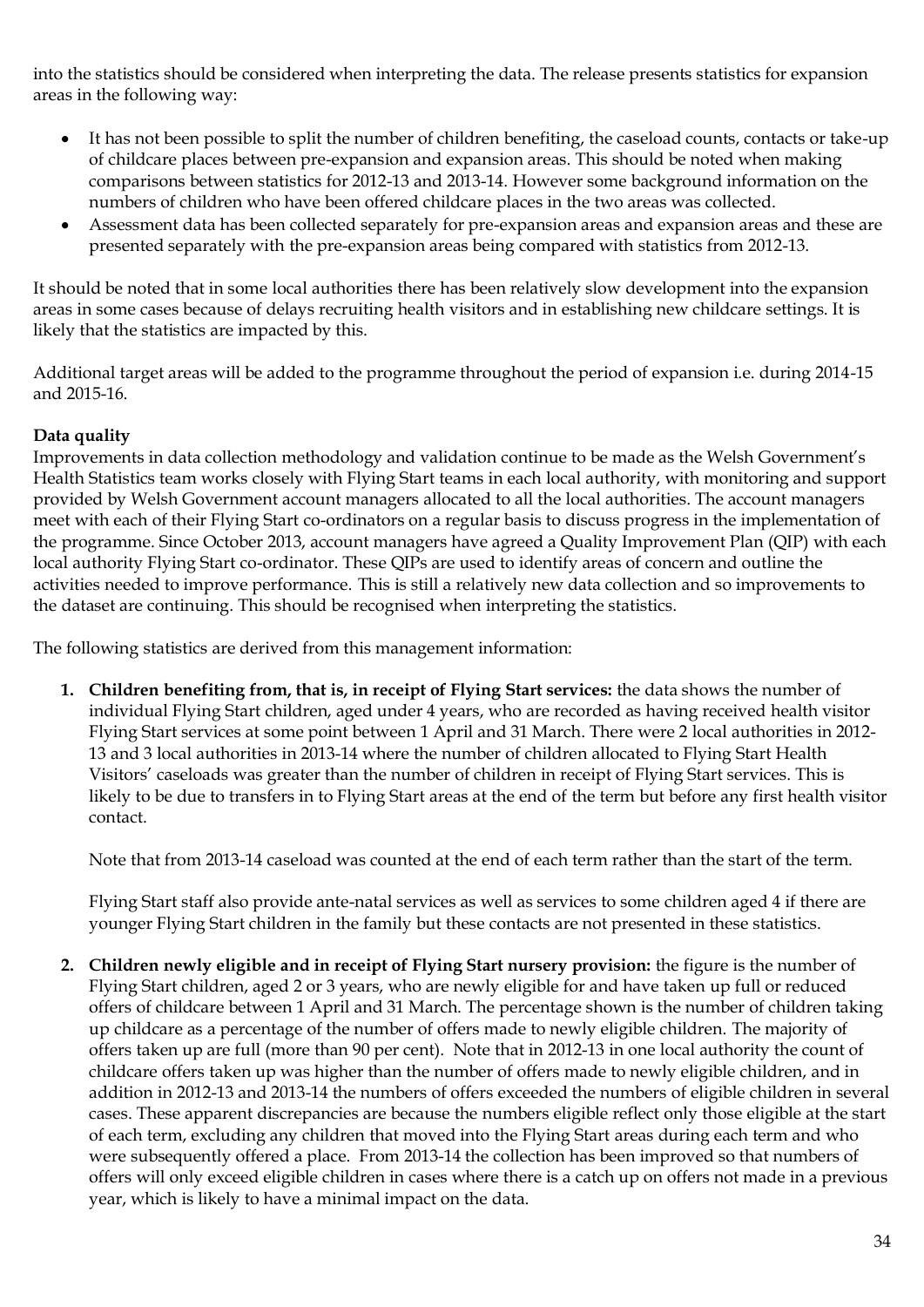An offer is made in the term of the child's 2nd birthday and is taken up or otherwise. The provision will only start in the following term and attendance will not necessarily reflect take-up as a place may not be attended even if taken up (accepted).

Note that in expansion areas children who were very close to their 3rd birthdays may not have been made childcare offers.

**3. Flying Start children within one age band / meeting or exceeding their development milestones at age two / three years, as measured by a standard development assessment tool:** the figure is the number of Flying Start children, aged between 23 and 25 months / 35 and 37 months, who have been assessed by health visitors and either within one age band/meeting or exceeding the developmental norms for this age. The figure relates to children of this age who were assessed between 1 April and 31 March of each year.

#### **4. Children assessed "in the correct age window"**

For the analysis in this Statistical Release, only children who are assessed in the correct age window, i.e. within a month of the 2<sup>nd</sup> or 3<sup>rd</sup> birthdays, are considered, because the norms against which the assessment is made will not be appropriate for children who are assessed late or early. Children that are assessed when they are aged between 23 and 25 months inclusive (i.e. between 23 months and 0 days and 25 months and 0 days) are considered to be assessed 'in the correct age window', children who are assessed before they turn 23 months are considered as being assessed early, and children assessed age 25 months and 1 day or over are considered as being assessed late. Similarly for 35-37 months. Of the children assessed on time around 80 per cent were in pre-expansion areas (3,498 of children assessed at 23-25 months and 3,201 assessed at 35-37 months).

The Flying Start Health Visitor assesses each child in receipt of Flying Start services using an appropriate Welsh Government approved developmental assessment tool. This tool assesses a child's development across key areas relating to movement, manipulation, visual, hearing, speech and language, and social interaction, comparing the child's progress with a norm derived from a standard reference group of children of a similar age. Assessments may be carried out at home or in a childcare setting.

The Data Monitoring return captures the numbers of children within one age band or meeting or exceeding norms for their age in relation to seven skill areas. For example if a child scores at or above the norms for their age for all seven skill areas, they are counted as meeting or exceeding developmental norms. However, if that child scores below norms but within one age band in one or more skill areas, then they will be counted overall as within one age band of norms for their age. The children who are more than one age band below in any of the seven skill areas are counted as being outside one age band as a whole and are also shown in this release.

A developmental age of one age band below the age-appropriate band is not generally considered to be important in terms of identifying developmental delay or abnormality in an individual child and whilst health visitors will often determine that children who are assessed to be more than one age band below developmental norms require additional support, such a decision will be based on their professional judgement in respect of that child alone. Therefore the numbers of children shown here as more than one age band below is only an approximation of the number children requiring additional support.

Outside Flying Start areas Local Health Boards carry out assessments as clinically indicated using a common tool and according to local pathways. Therefore whilst statistics can be presented relative to the norm in the Flying Start areas, it is not currently possibly to draw comparisons with children living in non-Flying Start areas.

<span id="page-34-0"></span>Further information on child development can be found here: [The Child Surveillance Handbook -](http://www.healthforallchildren.com/?page_id=298) Health For All Children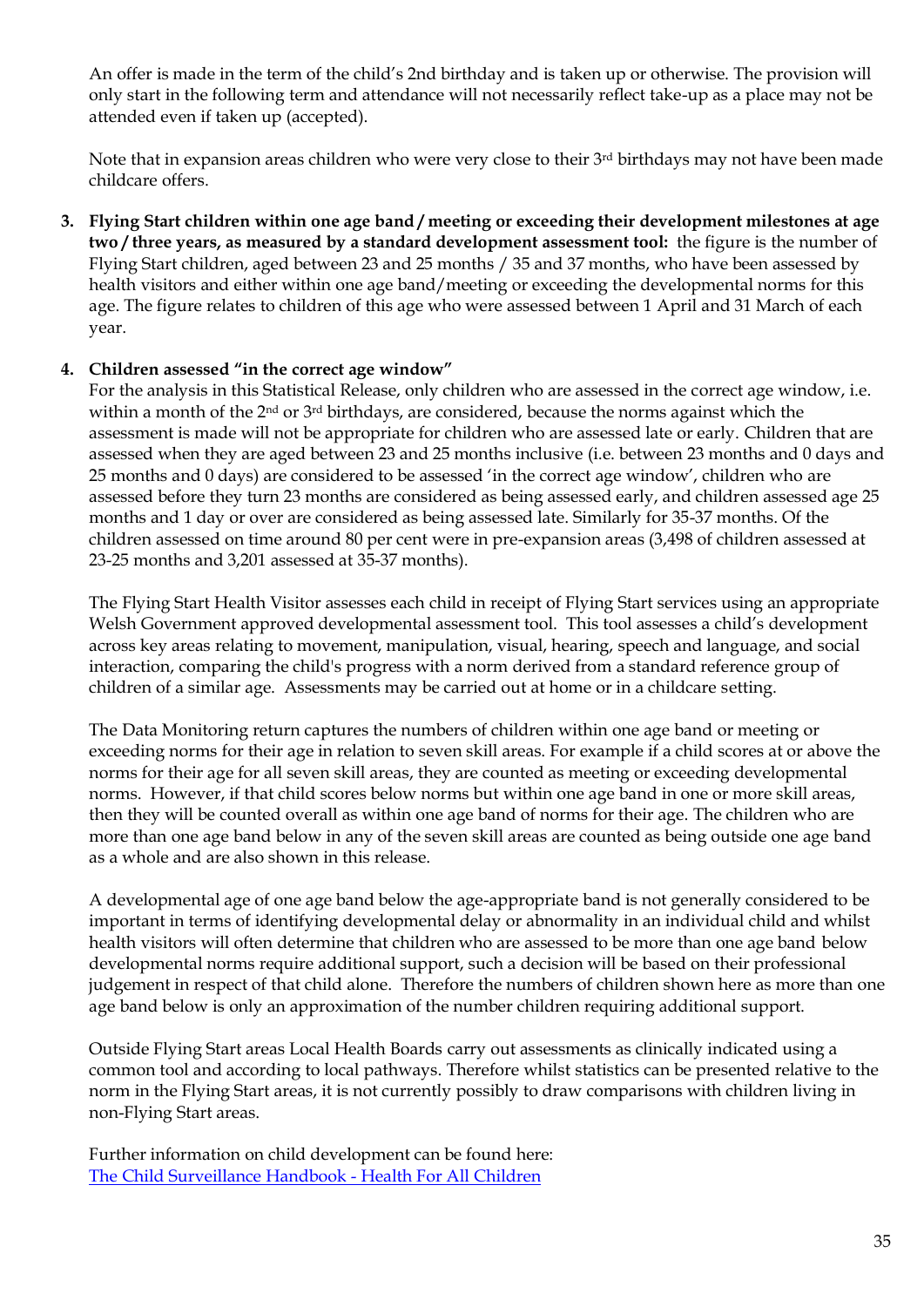# **Parenting and Early Language Development**

The core purpose of the parenting strand is about working with parents of children under 4 years old to strengthen parenting capacity and reduce risks, covering issues such as basic care, ensuring safety, emotional warmth, stimulation, guidance and boundaries and stability.

Every family with a Flying Start child must be offered formal parenting support at least on an annual basis. This can be in groups or one to one in the home with a mix of formal and informal support depending on need. In addition to the formal parenting offer, other parenting programmes may be delivered, such as informal parenting support, bespoke enhanced one-to-one sessions and informal drop-in sessions.

Structured formal parenting and early language development courses are defined as those with a structured curriculum and a set start and end date, as listed below:

- Incredible Years: Parent and Babies Programme
- Incredible Years: Parents and Toddlers Programme
- Triple P: Standard
- Triple P: Stepping Stones
- Parents Plus Early Years Programme (PPEY)
- Parenting Positively
- Incredible Years: School Readiness Programme
- Family Links Nurturing Programme (FLNP)
- Incredible Years: Pre-school BASIC Parent Programme
- Solihull Approach Parenting Group
- Handling Children's Behaviour

Structured informal parenting and early language development courses also have a structured curriculum and a set start and end date, such as Language and Play or Number and Play (LAP/NAP), and other structured early language development.

In both cases, a 'place' on a course is defined as one allocated to an individual parental figure. If two (or more) parental figures are allocated a place on a course, would be recorded as two (or more) places. Any children attending with a parent for any reason would *not* be counted as a place.

The measure of 'take up' of a place on a course refers to the number of places made available on courses that were eventually taken up, and is defined as the number for which the place was attended at the first session.

Bespoke enhanced distinct packages of support are defined as planned, time bound series of sessions, delivered on a one-to-one basis, that have been identified as a requirement via a specific referral from within the Flying Start programme in respect of parenting or speech and early language development. Usually such a package will last for a minimum of four dedicated sessions to a relevant family unit, delivered in the home or elsewhere.

# <span id="page-35-0"></span>**National databases**

The list of postcodes provided by the Flying Start programme has been used to identify children of the relevant age on both the Pupil Level Annual School Census (PLASC) and the National Community Child Health Database (NCCHD). It should be noted that biases may be created where children who have received Flying Start services had moved at some stage and were counted on national databases outside the Flying Start postcodes areas or where not all children took up Flying Start services.

For further information about the annual School Census, PLASC, see: <http://wales.gov.uk/statistics-and-research/schools-census/?lang=en>

The PLASC covers all maintained schools in Wales. Pupils are included in PLASC if they are on roll at any maintained school in Wales. This will include pupils who live in England. Pupils who live in Wales but go to school in England are not included (they will be counted in the annual school census in England). Pupils in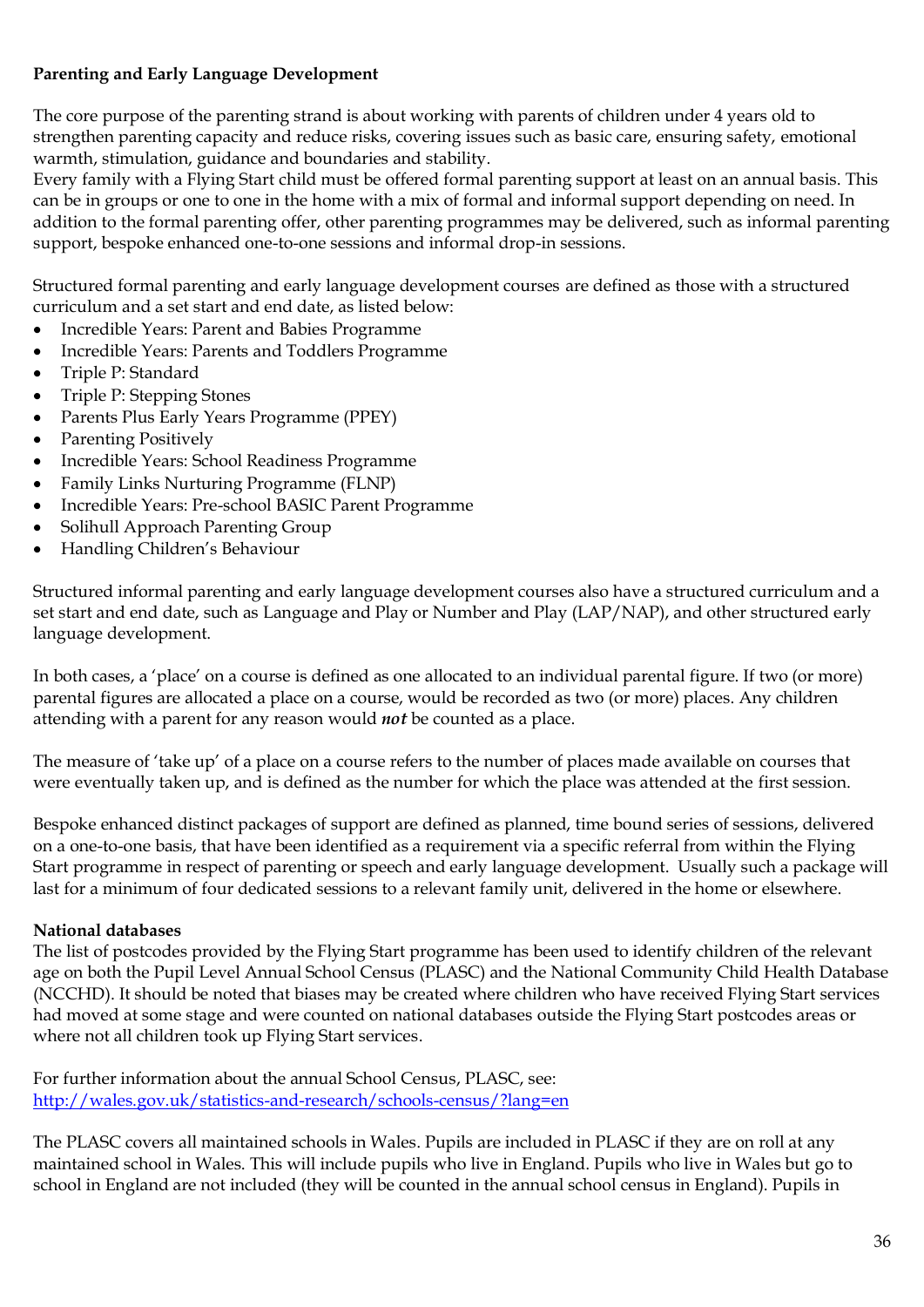independent schools are not counted. The NCCHD counts children where they are resident, and these small definitional differences should be noted.

We published a bulletin in 2010 that analysed cross border flows of pupils. It showed that annually some 1,700 pupils live in England but go to school in Wales (these will be counted in PLASC), and almost 2,000 live in Wales but go to school in England (these will not be counted in PLASC). The majority of these live in four authorities – Flintshire, Wrexham, Powys and Monmouthshire. The bulletin can be found here: <http://wales.gov.uk/statistics-and-research/cross-border-flows-education/?lang=en>

The National Community Child Health Database (NCCHD) is Wales' national community child health database and consists of anonymised records for all children born, resident or treated in Wales and born after 1987. It brings together data from local Child Health System databases which are held by Local Health Boards. For further information about the National Community Child Health Database see: <http://wales.gov.uk/statistics-and-research/births-national-community-child-health-database/?lang=en> and <http://www.infoandstats.wales.nhs.uk/page.cfm?orgid=869&pid=40968>

The following statistics are derived from national databases:

- **1. Children living in areas in receipt of Flying Start services, aged 3, who were recorded on school rolls:** this statistic relates to children living in Flying Start areas who were aged 3 as at 31 August and also recorded on school rolls as reported by the Pupil Level Annual School Census (PLASC) as at the following January. It is presented as a percentage of all children aged 3 as at 31 August, who were living in areas in receipt of Flying Start services identified according to postcodes included in the programme and recorded on the National Community Child Health Database as at the following 31 January. Each year a small number of children resident in postcodes which were partially included in the programme have been apportioned according to the proportions of dwellings included in Flying Start. Note that not all children in a Flying Start area may take up the services offered.
- **2. Children living in areas in receipt of Flying Start services who are fully immunised by age 4:** this statistic relates to children reaching their 4th birthday during each financial year (between 1 April and 31 March) and measures the percentage of children living in areas in receipt of Flying Start services who were fully up to date with their immunisations by their 4th birthday. Children living in areas in receipt of Flying Start services are identified according to postcodes included in the programme and recorded on the National Community Child Health Database. Each year a small number of children resident in postcodes which were partially included in the programme have been apportioned according to the proportions of dwellings included in Flying Start. Note that not all children in a Flying Start area may take up the services offered.

The composite measure of fully immunised by 4 years of age uses the following immunisations as proxy: the 5 in 1 primary immunisation (dose 3), the Hib/MenC booster, the pneumococcal conjugate booster, MMR dose 2 and the 4 in 1 preschool booster.

<span id="page-36-0"></span>The analysis of immunisation data was done by Public Health Wales Communicable Disease Surveillance Centre and Vaccine Preventable Disease Programme. For further information on immunisation coverage see Public Health Wales COVER reports at: <http://www.wales.nhs.uk/sites3/page.cfm?orgid=457&pid=54144>